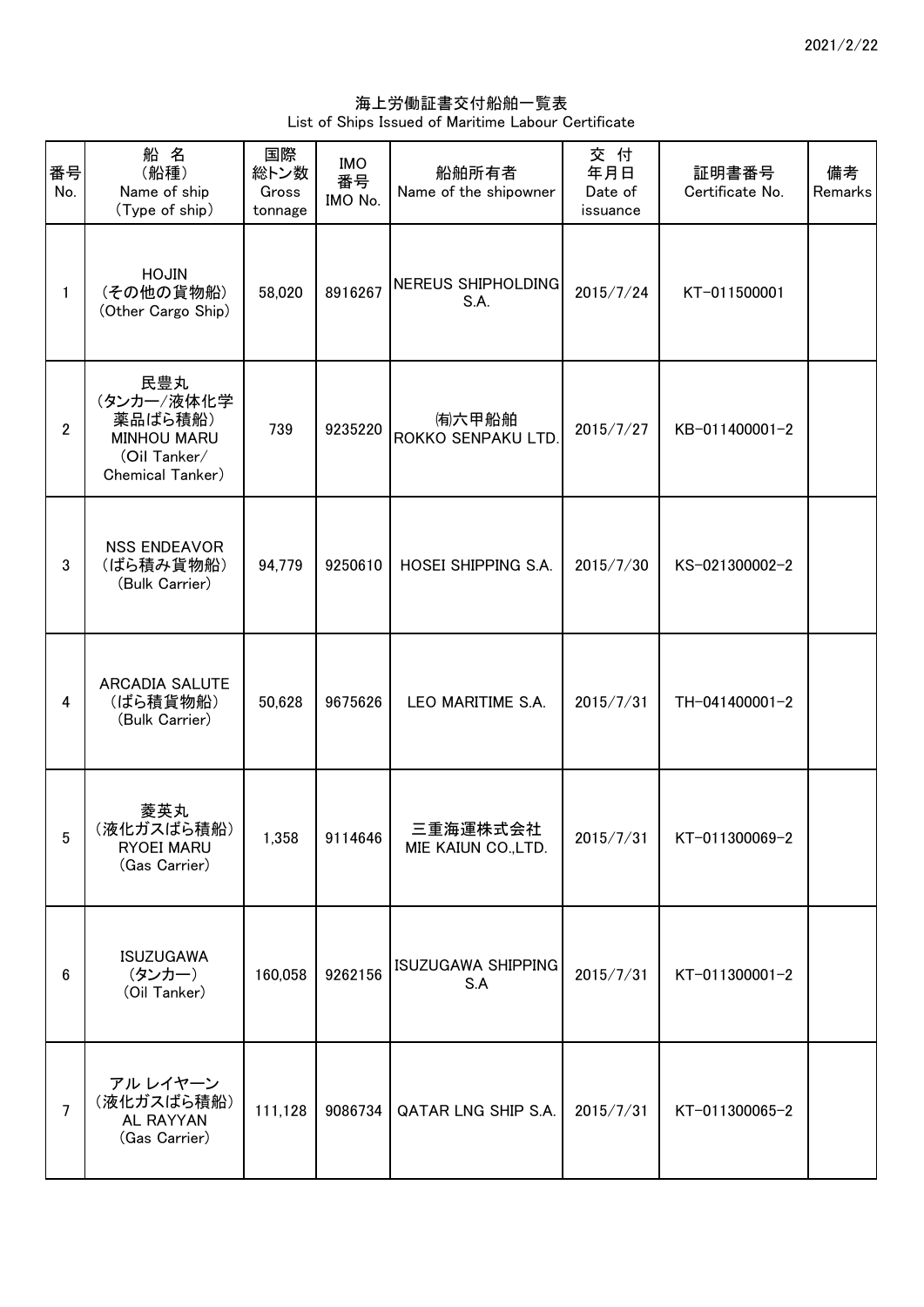海上労働証書交付船舶一覧表 List of Ships Issued of Maritime Labour Certificate

| 番号<br>No. | 船名<br>(船種)<br>Name of ship<br>(Type of ship)                 | 国際<br>総トン数<br>Gross<br>tonnage | <b>IMO</b><br>番号<br>IMO No. | 船舶所有者<br>Name of the shipowner     | 交付<br>年月日<br>Date of<br>issuance | 証明書番号<br>Certificate No. | 備考<br>Remarks |
|-----------|--------------------------------------------------------------|--------------------------------|-----------------------------|------------------------------------|----------------------------------|--------------------------|---------------|
| 8         | AMAKUSA ISLAND<br>(バルクキャリア)<br>(Bulk Carrier)                | 44,547                         | 9303900                     | KP LINES S.A.                      | 2015/9/28                        | KT-011300104-2           |               |
| 9         | 第二龍栄丸<br>(液化ガスばら積み<br>船)<br>RYUEI MARU No.2<br>(Gas Carrier) | 1,421                          | 9771937                     | 三重海運(株)<br>MIE KAIUN CO.,LTD       | 2016/1/15                        | CB-041500001             |               |
| 10        | <b>TATSUKI MARU</b><br>(バルクキャリア)<br>(Bulk carrier)           | 52,989                         | 9250244                     | LAODAMEIA<br>SHIPHOLDING S.A.      | 2016/3/16                        | CB-011500003             |               |
| 11        | MAIZURU KICHIJO<br>(ばら積貨物船)<br>(Bulk Carrier)                | 50,614                         | 9633159                     | <b>HAYABUSA</b><br>SHIPHOLDING S A | 2016/4/13                        | KK-021600001             |               |
| 12        | SOUTHERN CROSS<br>(バルクキャリア)<br>(Bulk Carrier)                |                                | 48,042 9290971              | <b>ECHO NAVIGATION</b><br>S.A.     | 2016/4/15                        | CG-021600001             |               |
| 13        | 新石洋<br>SHIN SEKIYO<br>(バルクキャリア)<br>(Bulk carrier)            | 50,794                         | 9748746                     | POLARIS MARITIME<br>S.A.           | 2016/4/26                        | CG-061600001             |               |
| 14        | 新地丸<br>(バルクキャリア)<br>SHINCHI MARU<br>(Bulk Carrier)           | 54,920                         | 9659000                     | <b>IVORY</b><br>SHIPHOLDING S.A.   | 2016/5/6                         | KT-021600001             |               |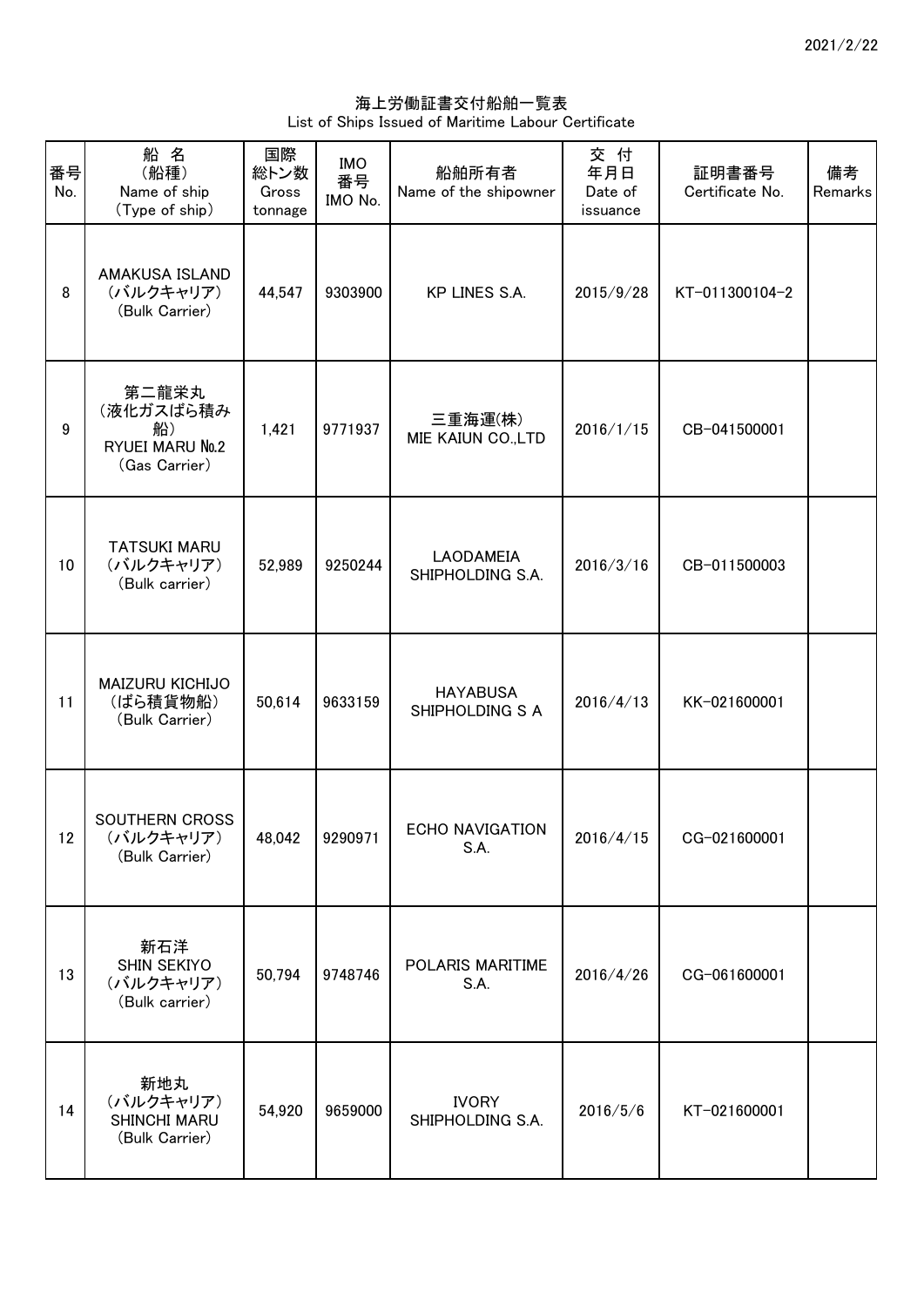海上労働証書交付船舶一覧表 List of Ships Issued of Maritime Labour Certificate

| 番号<br>No. | 船名<br>(船種)<br>Name of ship<br>(Type of ship)                            | 国際<br>総トン数<br>Gross<br>tonnage | <b>IMO</b><br>番号<br>IMO No. | 船舶所有者<br>Name of the shipowner            | 交付<br>年月日<br>Date of<br>issuance | 証明書番号<br>Certificate No. | 備考<br>Remarks |
|-----------|-------------------------------------------------------------------------|--------------------------------|-----------------------------|-------------------------------------------|----------------------------------|--------------------------|---------------|
| 15        | SHINRYO MARU<br>(ばら積貨物船)<br>(Bulk Carrier)                              | 50,464                         | 9291341                     | <b>VERDAD MARITIMA</b><br>S.A.            | 2016/5/31                        | ON-011600001             |               |
| 16        | AL JASRA<br>(液化ガスばら積船)<br>(Gas Carrier)                                 | 111,168                        | 9132791                     | <b>QATAR SHIPHOLDING</b><br>S.A.          | 2016/6/10                        | KT-0113000338-2          |               |
| 17        | YODOHIME<br>(バルクキャリア)<br>(Bulk carrier)                                 | 47,085                         | 9735024                     | <b>AZALEA TRANSPORT</b><br>S.A.           | 2016/6/13                        | SK-021600001             |               |
| 18        | JP AZURE<br>(バルクキャリア)<br>(Bulk carrier)                                 | 48,042                         | 9277539                     | OAK SPRING<br><b>MARITIMA</b><br>S.A.     | 2016/6/13                        | KT-041600001             |               |
| 19        | エネルギー ホライズ<br>(液化ガスばら積み<br>船)<br><b>ENERGY HORIZON</b><br>(Gas Carrier) |                                | 141,136 9483877             | <b>ENERGY HORIZON</b><br>SHIPHOLDING S.A. | 2016/6/16                        | $KT-01$<br>1300039-2     |               |
| 20        | <b>LIBRA LEADER</b><br>(その他の貨物船)<br>(Other Cargo Ship)                  | 58,249                         | 9174490                     | <b>MATSUERI MARITIMA</b><br>S.A.          | 2016/7/5                         | KT-011600004             |               |
| 21        | KOHO I<br>(タンカー)<br>(Oil tanker)                                        | 154,283                        | 9251951                     | NESTOR LINES S.A.                         | 2016/7/9                         | CB-011600002             |               |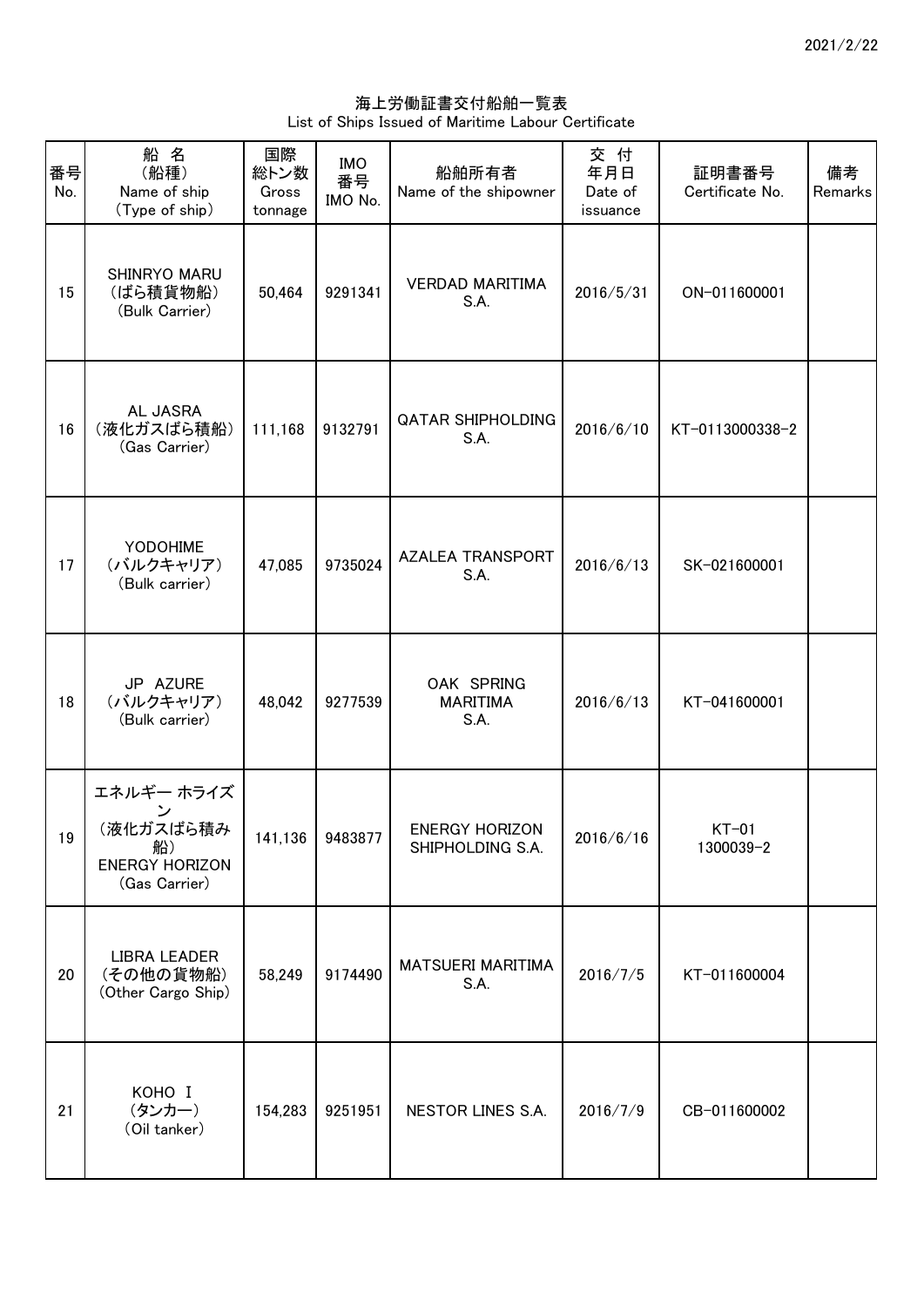海上労働証書交付船舶一覧表 List of Ships Issued of Maritime Labour Certificate

| 番号<br>No. | 船名<br>(船種)<br>Name of ship<br>(Type of ship)              | 国際<br>総トン数<br>Gross<br>tonnage | <b>IMO</b><br>番号<br>IMO No. | 船舶所有者<br>Name of the shipowner                              | 交 付<br>年月日<br>Date of<br>issuance | 証明書番号<br>Certificate No. | 備考<br>Remarks |
|-----------|-----------------------------------------------------------|--------------------------------|-----------------------------|-------------------------------------------------------------|-----------------------------------|--------------------------|---------------|
| 22        | みらい(MIRAI)<br>(その他の貨物船)<br>(Other cargo ship)             | 8,706                          | 6919423                     | 日本海洋事業<br>株式会社<br>NIPPON MARINE<br><b>ENTERPRISES, LTD.</b> | 2016/7/29                         | CB-021600001             |               |
| 23        | かいめい<br><b>KAIMEI</b><br>(その他の貨物船)<br>(Other Cargo Ship)  | 5,747                          | 9712448                     | 日本海洋事業(株)<br>NIPPON MARINE<br>ENTERPRISES, LTD.             | 2016/8/24                         | KT-011600008             |               |
| 24        | <b>SHIN KOHO</b><br>(バルクキャリア)<br>(Bulk Carrier)           | 93,011                         | 9423358                     | FJC INVEST INC.                                             | 2016/8/26                         | KT-011600009             |               |
| 25        | <b>CARDINAL VICTORY</b><br>(バルクキャリア)<br>(Bulk Carrier)    | 92,158                         | 9558165                     | FJC INVEST INC.                                             | 2016/8/26                         | KB-011600001             |               |
| 26        | CONCEPT<br>(海洋調査船)<br>(Ocean Research<br>Vessel)          | 1,739                          | 7819785                     | ニッスイマリン工業(株)<br><b>NISSUI MARINE</b><br>KOGYO CO., LTD.     | 2016/8/26                         | KS-031600001             |               |
| 27        | <b>CORONA VICTORY</b><br>(ばら積貨物船)<br>(Bulk Carrier)       | 49,721                         | 9767455                     | FJC INVEST INC.                                             | 2016/9/12                         | KK-021600002             |               |
| 28        | <b>AQUARIUS LEADER</b><br>(その他の貨物船)<br>(Other Cargo Ship) | 58,329                         | 9158276                     | <b>HERCULES</b><br><b>SHIPHOLDING</b><br>NAVIGATION S.A.    | 2016/9/14                         | KT-011600013             |               |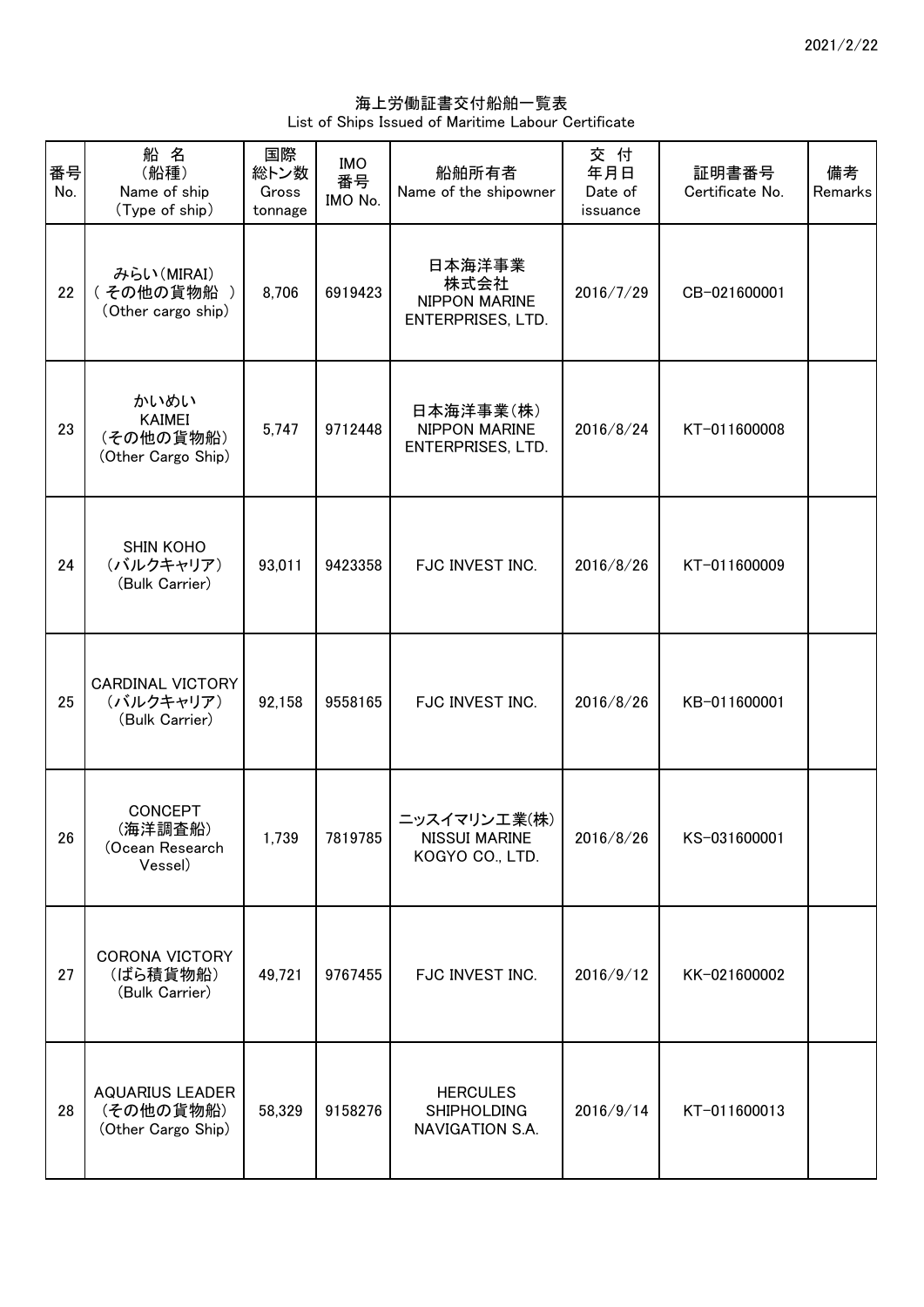海上労働証書交付船舶一覧表 List of Ships Issued of Maritime Labour Certificate

| 番号<br>No. | 船名<br>(船種)<br>Name of ship<br>(Type of ship)                                  | 国際<br>総トン数<br>Gross<br>tonnage | <b>IMO</b><br>番号<br>IMO No. | 船舶所有者<br>Name of the shipowner                                                          | 交 付<br>年月日<br>Date of<br>issuance | 証明書番号<br>Certificate No. | 備考<br>Remarks |
|-----------|-------------------------------------------------------------------------------|--------------------------------|-----------------------------|-----------------------------------------------------------------------------------------|-----------------------------------|--------------------------|---------------|
| 29        | すばる<br>(ケーブル敷設修理船)<br><b>SUBARU</b><br>(Cablu Laver and<br>Repair Vessel)     | 9,557                          | 9188439                     | エヌ・ティ・ティ・ワールド<br>エンジニアリング株式会<br>社<br><b>NTT World Engineering</b><br>Marine Corporation | 2016/10/19                        | KS-031300001-3           |               |
| 30        | エルエヌジー<br>ヴェスタ<br>(液化ガスばら積船)<br>(Gas Carrier)                                 | 105,708                        | 9020766                     | LOTUS VESTA S.A.                                                                        | 2016/10/19                        | KT-011600016             |               |
| 31        | AL ZUBARAH<br>(液化がスばら積船)                                                      | 111,079                        | 9085649                     | LOTUS QATAR S.A.                                                                        | 2016/11/1                         | CB-041300002-3           |               |
| 32        | 瑞邦丸<br>(液化ガスばら積船)<br><b>ZUIHO MARU</b><br>(Gas carrier)                       | 1,356                          | 9691333                     | イイノガストランスポート<br>(株)<br><b>IINO GAS TRANSPORT</b><br>CO., LTD                            | 2016/12/22                        | KS-071400001-2           |               |
| 33        | 能代丸<br>(バルクキャリア)<br>NOSHIRO MARU<br>(Bulk Carrier)                            | 50,791                         | 9766956                     | <b>GLYCINE MARITIMA</b><br>S.A.                                                         | 2017/1/20                         | TH-091600001             |               |
| 34        | オーシャンフェニックス<br>(液化ガスばら積船)<br><b>OCEAN PHENIX</b><br>(Liquefied Gas<br>Tanker) | 3,204                          | 9020704                     | 第一マリン株式会社<br>Daiichi Marine Co., Ltd                                                    | 2017/2/2                          | $KK-01$<br>1300003-2     |               |
| 35        | AEGEAN CLOVER<br>(バルクキャリア)<br>(Bulk carrier)                                  | 107,060                        | 9670066                     | <b>FAIR WIND</b><br>NAVIGATION, S.A                                                     | 2017/2/8                          | CG-021600002             |               |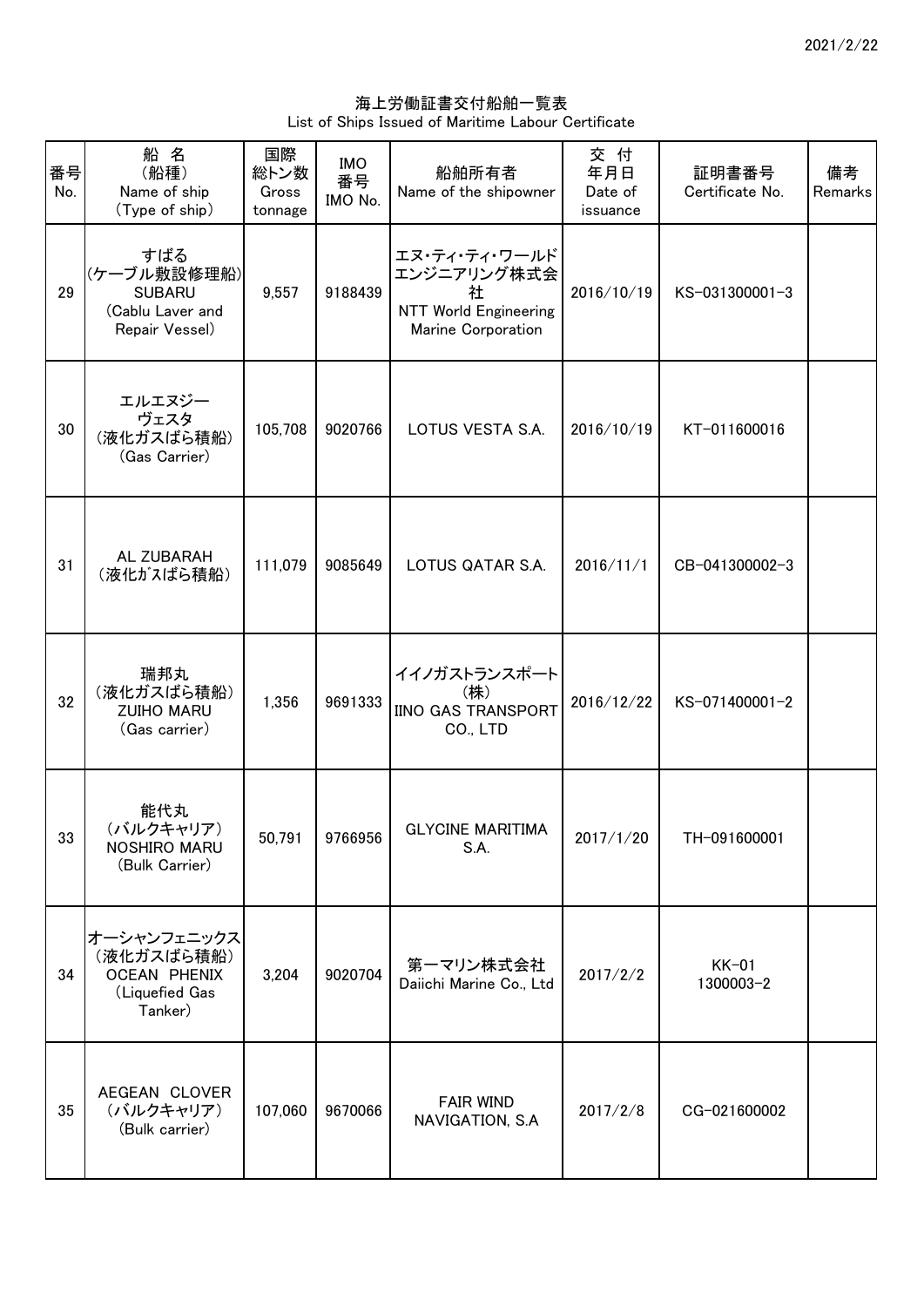海上労働証書交付船舶一覧表 List of Ships Issued of Maritime Labour Certificate

| 番号<br>No. | 船名<br>(船種)<br>Name of ship<br>(Type of ship)                              | 国際<br>総トン数<br>Gross<br>tonnage | <b>IMO</b><br>番号<br>IMO No. | 船舶所有者<br>Name of the shipowner       | 交付<br>年月日<br>Date of<br>issuance | 証明書番号<br>Certificate No. | 備考<br>Remarks |
|-----------|---------------------------------------------------------------------------|--------------------------------|-----------------------------|--------------------------------------|----------------------------------|--------------------------|---------------|
| 36        | <b>FRONTIER WAVE</b><br>(バルクキャリア)<br>(Bulk Carrier)                       | 91,424                         | 9621259                     | <b>OBOE SHIPHOLDING</b><br>S.A.      | 2017/2/22                        | KT-011600023             |               |
| 37        | <b>TAMBA</b><br>(油タンカー)<br>(Oil Tanker)                                   | 159,977                        | 9343405                     | <b>RAFFLESIA</b><br>SHIPHOLDING S.A. | 2017/3/15                        | KT-011600025             |               |
| 38        | エル エヌ ジー マー<br>ズ(LNG運搬船(自動<br>化船))<br>L.N.G.Carrier(Automat<br>ed Vessel) | 136,710                        | 9645748                     | LOTUS MOG S.A.                       | 2017/3/30                        | KK-011600001             |               |
| 39        | 新須磨<br><b>SHIN SUMA</b><br>(バルクキャリア)<br>(Bulk carrier)                    | 106,360                        | 9607021                     | <b>ISOPOD MARITIMA</b><br>S.A.       | 2017/4/6                         | CG-021700001             |               |
| 40        | <b>CAPE BRITANNIA</b><br>(バルクキャリア)<br>(Bulk Carrier)                      |                                | 92,286 9409065              | MES 1694 SHIPPING<br>S.A.            | 2017/5/11                        | KT-011700001             |               |
| 41        | 神山丸<br>(バルクキャリア)<br>SHINZAN MARU<br>(Bulk Carrier)                        | 122,694                        | 9770581                     | CARINA MARITIME INC.                 | 2017/5/23                        | KB-011700001             |               |
| 42        | <b>TROPICAL</b><br><b>ISLANDER</b><br>(その他の貨物船)<br>(Other cargo ship)     | 18,100                         | 9385219                     | VIRGO MARINE LTD.<br>S.A.            | 2017/5/29                        | KB-011700002             |               |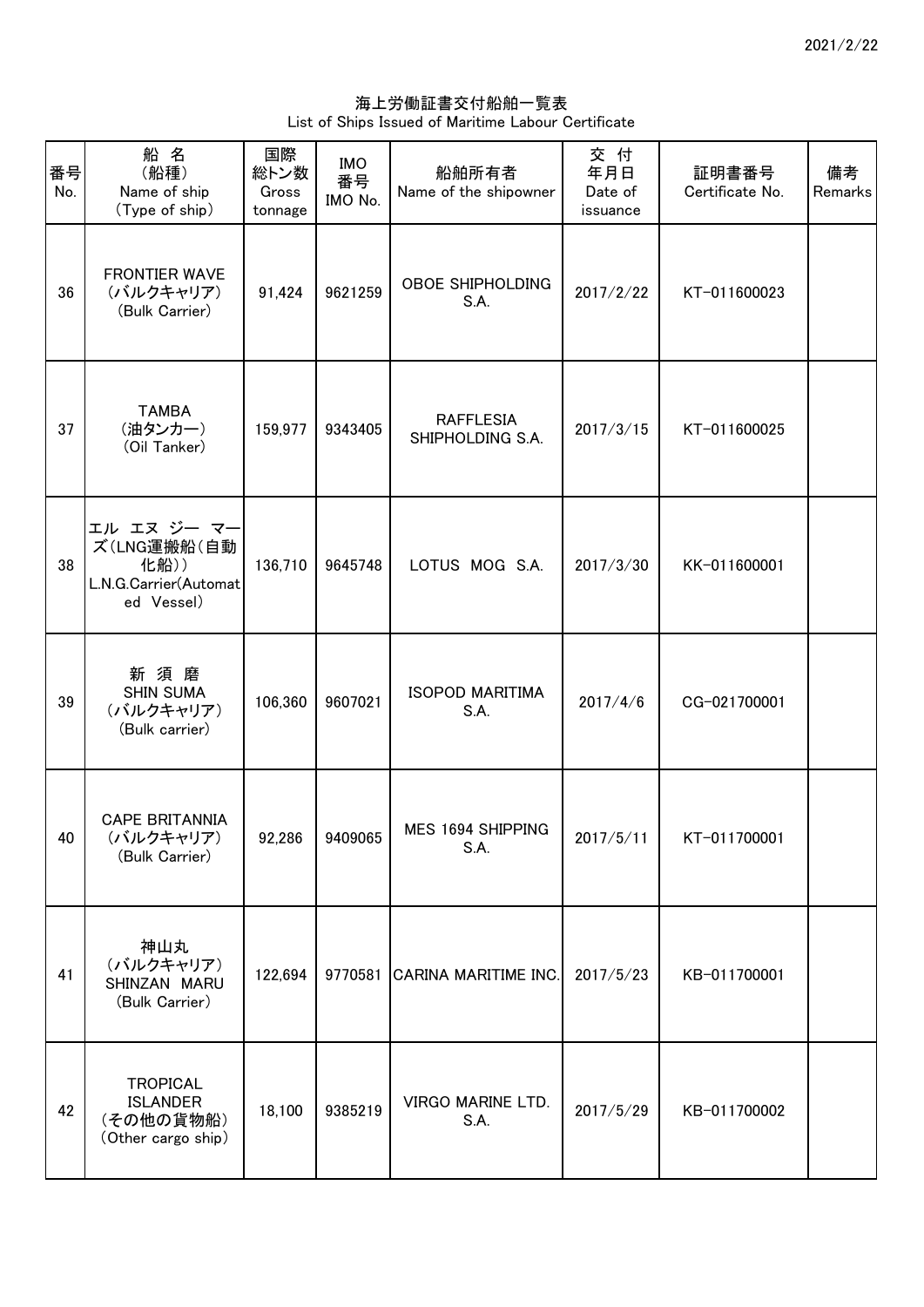海上労働証書交付船舶一覧表 List of Ships Issued of Maritime Labour Certificate

| 番号<br>No. | 船名<br>(船種)<br>Name of ship<br>(Type of ship)          | 国際<br>総トン数<br>Gross<br>tonnage | <b>IMO</b><br>番号<br>IMO No. | 船舶所有者<br>Name of the shipowner                               | 交付<br>年月日<br>Date of<br>issuance | 証明書番号<br>Certificate No. | 備考<br>Remarks |
|-----------|-------------------------------------------------------|--------------------------------|-----------------------------|--------------------------------------------------------------|----------------------------------|--------------------------|---------------|
| 43        | <b>OCEAN CREATION</b><br>(バルクキャリア)<br>(Bulk Carrier)  | 106,352                        | 9398125                     | ASIAN CRUISER S.A.                                           | 2017/6/16                        | KK-031700001             |               |
| 44        | <b>BLUE ISLAND</b><br>(バルクキャリア)<br>(Bulk carrier)     | 83,575                         | 9209922                     | PACIFIC BULK<br>NAVIGATION S.A.                              | 2017/7/7                         | KS-061700001             |               |
| 45        | SHIN ONOE<br>(バルクキャリア)<br>(Bulk carrier)              | 102                            | 9271597                     | ADRASTEA MARITIME<br>S.A.                                    | 2017/7/11                        | KT-041700001             |               |
| 46        | 太華山<br>(液化ガスばら積船)<br><b>TAIKASAN</b><br>(Gas Carrier) | 1,768                          | 9749477                     | イイノガストランスポート<br>株式会社<br><b>IINO GAS</b><br>TRANSPORT CO.,LTD | 2017/8/2                         | CG-091700001             |               |
| 47        | SHIN-EI<br>(バルクキャリア)<br>(Bulk Carrier)                |                                |                             | 106,385   9337145   HIGHLAND MARITAIME  <br>S.A.             | 2017/8/4                         | $CB-01$<br>1300003-3     |               |
| 48        | <b>NSU GRANDEUR</b><br>(バルクキャリア)<br>(Bulk Carrier)    | 88,906                         | 9311452                     | HOSEI SHIPPING S.A.                                          | 2017/8/10                        | $KT-01$<br>1600002-2     |               |
| 49        | <b>OWARI MARU</b><br>バルクキャリア                          | 113,977                        | 9335850                     | SAMARINDA MARITIMA<br>S.A                                    | 2017/8/10                        | $KS-07$<br>1700001       |               |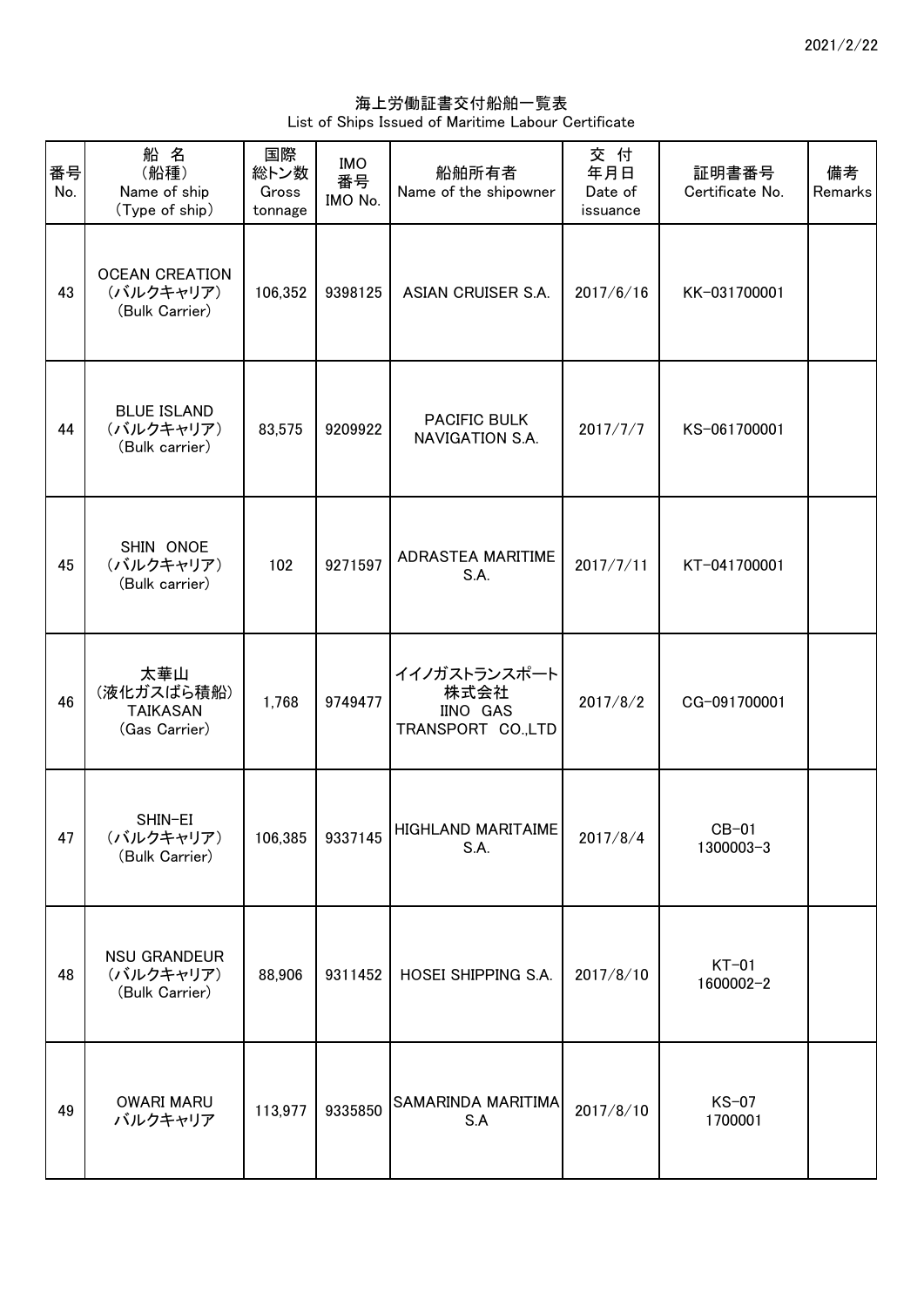海上労働証書交付船舶一覧表 List of Ships Issued of Maritime Labour Certificate

| 番号<br>No. | 船名<br>(船種)<br>Name of ship<br>(Type of ship)             | 国際<br>総トン数<br>Gross<br>tonnage | <b>IMO</b><br>番号<br>IMO No. | 船舶所有者<br>Name of the shipowner                                                             | 交付<br>年月日<br>Date of<br>issuance | 証明書番号<br>Certificate No. | 備考<br>Remarks |
|-----------|----------------------------------------------------------|--------------------------------|-----------------------------|--------------------------------------------------------------------------------------------|----------------------------------|--------------------------|---------------|
| 50        | あかつき丸<br>(油タンカー)<br>(Oil Tanker)                         | 28,747                         | 9473729                     | 旭タンカー株式会社<br><b>ASAHI TANKER</b><br>CO.,LTD.                                               | 2017/8/14                        | $SK-$<br>041700001       |               |
| 51        | 旭丸<br>(バルクキャリア)<br>(Bulk Carrier)                        | 46,982                         | 9747766                     | SUN-PHIL SHIP<br>MANAGING, S.A.                                                            | 2017/8/17                        | KT-011700005             |               |
| 52        | 第一開洋丸<br>(その他の貨物船)<br>(Other Cargo Ship)                 | 1,786                          | 8401365                     | サンエイ・マリン(株)<br><b>SAN EI MARINE</b><br>CO.,LTD.                                            | 2017/8/23                        | KT-011700006             |               |
| 53        | きずな<br>(その他の貨物船)<br>(Other cargo ship)                   | 8,598                          | 9805491                     | エヌ・ティ・ティ・ワールド<br>エンジニアリングマリン<br>株式会社<br><b>NTT World Engineering</b><br>Marine Corporation | 2017/9/12                        | KS05-1700001             |               |
| 54        | <b>TANGO</b><br>(油タンカー)<br>(Oil Tanker)                  |                                | 159,930 9454486             | (借)TREK MARITIMA<br>S.A.                                                                   | 2017/9/15                        | KT-011700007             |               |
| 55        | PACIFIC ISLANDER<br>П<br>(その他の貨物船)<br>(Other cargo ship) | 17,265                         | 9255921                     | SOUTH MARINE LTD.<br>S.A.                                                                  | 2017/9/21                        | $KB-01$<br>1700003       |               |
| 56        | <b>NSS FORTUNE</b><br>(バルクキャリア)<br>(Bulk Carrier)        | 94,779                         | 9262730                     | (借)HOSEI SHIPPING<br>S.A.                                                                  | 2017/9/21                        | KS-071500001-2           |               |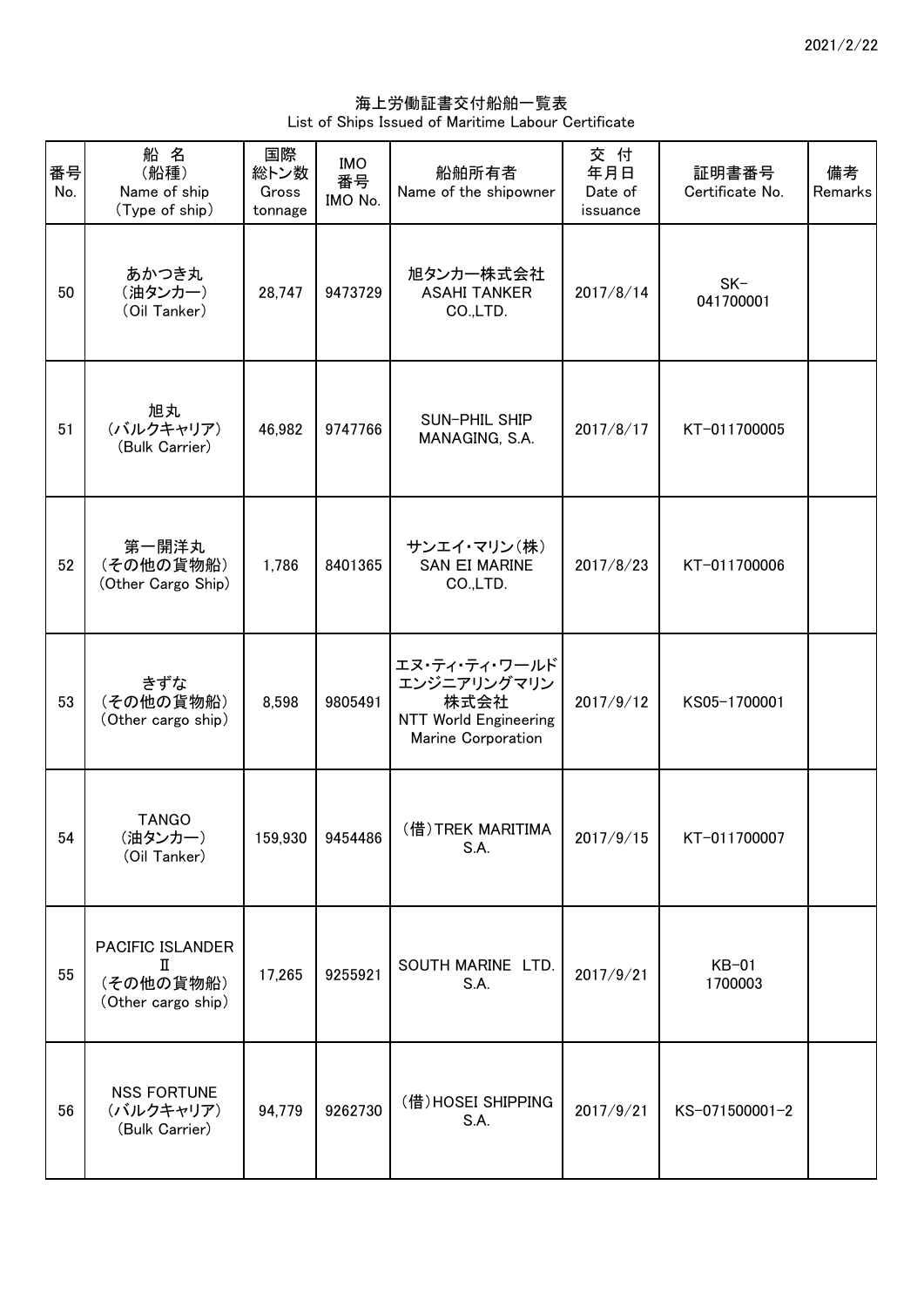海上労働証書交付船舶一覧表 List of Ships Issued of Maritime Labour Certificate

| 番号<br>No. | 船名<br>(船種)<br>Name of ship<br>(Type of ship)                          | 国際<br>総トン数<br>Gross<br>tonnage | IMO<br>番号<br>IMO No. | 船舶所有者<br>Name of the shipowner            | 交付<br>年月日<br>Date of<br>issuance | 証明書番号<br>Certificate No. | 備考<br>Remarks |
|-----------|-----------------------------------------------------------------------|--------------------------------|----------------------|-------------------------------------------|----------------------------------|--------------------------|---------------|
| 57        | 新札幌丸<br>(バルクキャリア)<br>SHIN SAPPORO<br><b>MARU</b><br>(Bulk Carrier)    | 50,578                         | 9257412              | PINE CREST SHIPPING<br>CORP.              | 2017/9/29                        | HK-041700001             |               |
| 58        | <b>CASSIOPEIA</b><br><b>LEADER</b><br>(その他の貨物船)<br>(Other Cargo Ship) | 57,484                         | 9182277              | (借) ALBERNI<br>SHIPHOLDING S.A.           | 2017/10/2                        | KT-011700008             |               |
| 59        | <b>CETUS LEADER</b><br>(その他の貨物船)<br>(Other Cargo Ship)                | 62,621                         | 9291133              | (借)ZUIJIN<br>SHIPHOLDING S.A.             | 2017/10/2                        | KT-011700009             |               |
| 60        | <b>VEGA DREAM</b><br>(バルクキャリア)<br>(Bulk Carrier)                      | 91468                          | 9532094              | (借) JULIET SHIPPING<br><b>CORPORATION</b> | 2017/10/4                        | KT-011700010             |               |
| 61        | <b>NC CRYSTAL</b><br>(バルクキャリア)<br>(Bulk Carrier)                      |                                | 38,065 9781683       | (借) WPSD S.A.                             | 2017/10/18                       | KT-011700012             |               |
| 62        | <b>SHIOSAI</b><br>(バルクキャリア)<br>(Bulk Carrier)                         | 89,777                         | 9468188              | SEA GREEN SHIPPING,<br>S.A.               | 2017/11/1                        | $KS-03$<br>1700001       |               |
| 63        | <b>MERCURY LEADER</b><br>(その他の貨物船)<br>(Other Cargo Ship)              | 42,175                         | 9392353              | (借)YAMABIKO<br>SHIPHOLDING S.A.           | 2017/12/12                       | KT-011700014             |               |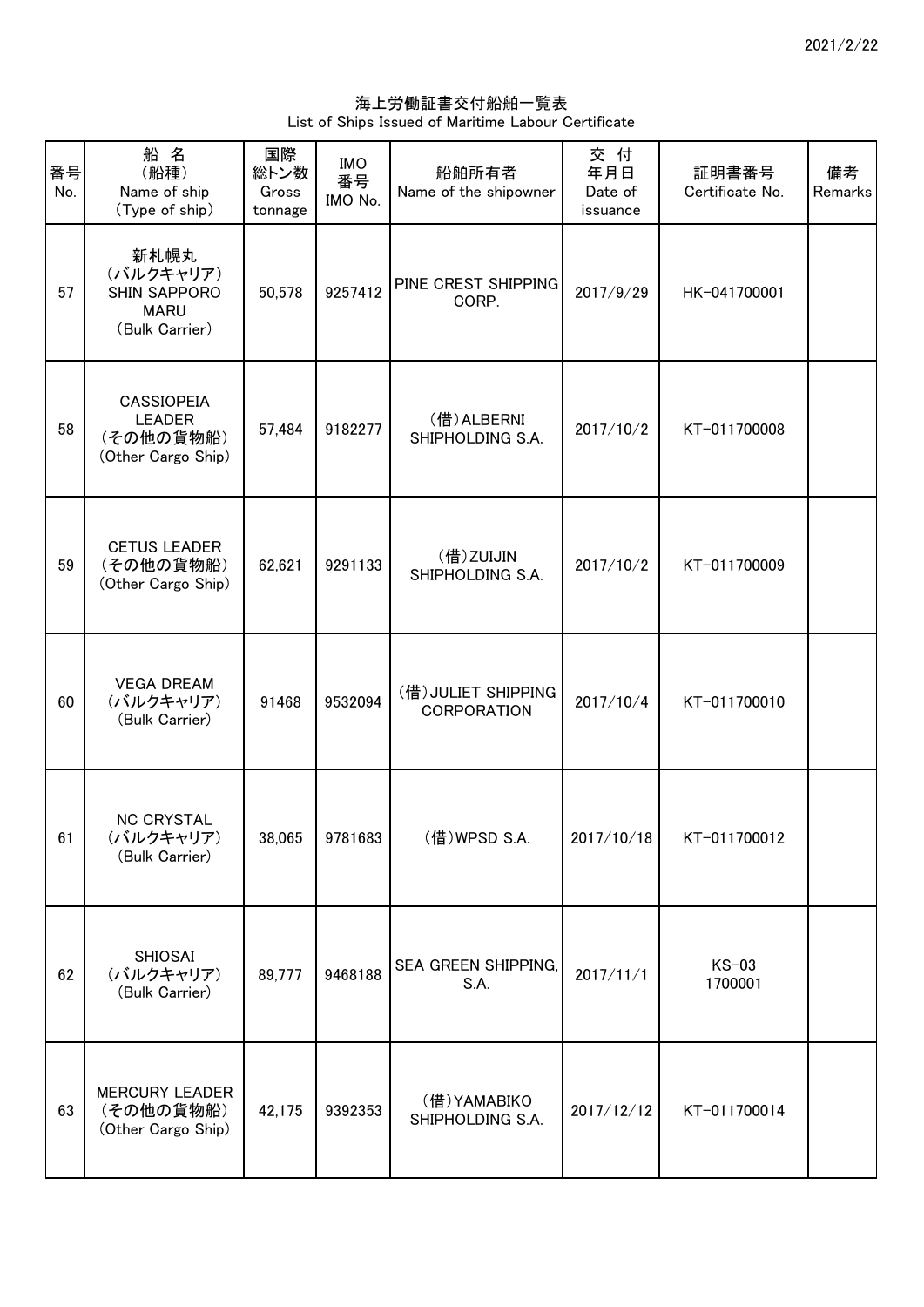海上労働証書交付船舶一覧表 List of Ships Issued of Maritime Labour Certificate

| 番号<br>No. | 船 名<br>(船種)<br>Name of ship<br>(Type of ship)                                   | 国際<br>総トン数<br>Gross<br>tonnage | <b>IMO</b><br>番号<br>IMO No. | 船舶所有者<br>Name of the shipowner                      | 交 付<br>年月日<br>Date of<br>issuance | 証明書番号<br>Certificate No. | 備考<br>Remarks |
|-----------|---------------------------------------------------------------------------------|--------------------------------|-----------------------------|-----------------------------------------------------|-----------------------------------|--------------------------|---------------|
| 64        | CHEMROAD NOVA<br>(油タンカー / 液体化<br>学薬品ばら積み船)<br>(Oil Tanker /<br>Chemical Tanker) | 20,055                         | 9261762                     | (借) CHEMICAL<br>FRONTIER S.A.                       | 2017/12/15                        | KT-011700015             |               |
| 65        | SOUTH ISLANDER<br>(その他の貨物船)<br>(Other cargo ship)                               | 18,100                         | 9370379                     | VAGA MARINE LTD.<br>S.A.                            | 2017/12/25                        | $KB-01$<br>1700004       |               |
| 66        | <b>HIGHWAY</b><br>(その他の貨物船)<br>(Other cargo ship)                               | 48,936                         | 9506710                     | KAW1601 SHIPPING<br>S.A.                            | 2018/1/10                         | $CB-01$<br>1700002       |               |
| 67        | PROCYON LEADER<br>(その他の貨物船)<br>(Other Cargo Ship)                               | 53,645                         | 9207754                     | (借)MARBEL<br>SHIPHOLDING S.A.                       | 2018/1/26                         | KT-011700017             |               |
| 68        | LIBERTY ACE<br>(その他の貨物船)<br>(Other Cargo Ship)                                  | 59,992                         | 9293650                     | (借) AURORA CAR<br><b>MARITIME</b><br>TRANSPORT S.A. | 2018/1/31                         | KT-011700018             |               |
| 69        | COURAGEOUS ACE<br>(その他の貨物船)<br>(Other Cargo Ship)                               | 142,636                        | 9252204                     | (借) AURORA CAR<br><b>MARITIME</b>                   | 2018/2/1                          | KT-011600007-2           |               |
| 70        | PEGASUS ACE<br>(その他の貨物船)<br>(Other Cargo Ship)                                  | 36,893                         | 9150341                     | (借) SLEET SHIPPING<br>INC.                          | 2018/2/1                          | KT-011600011-2           |               |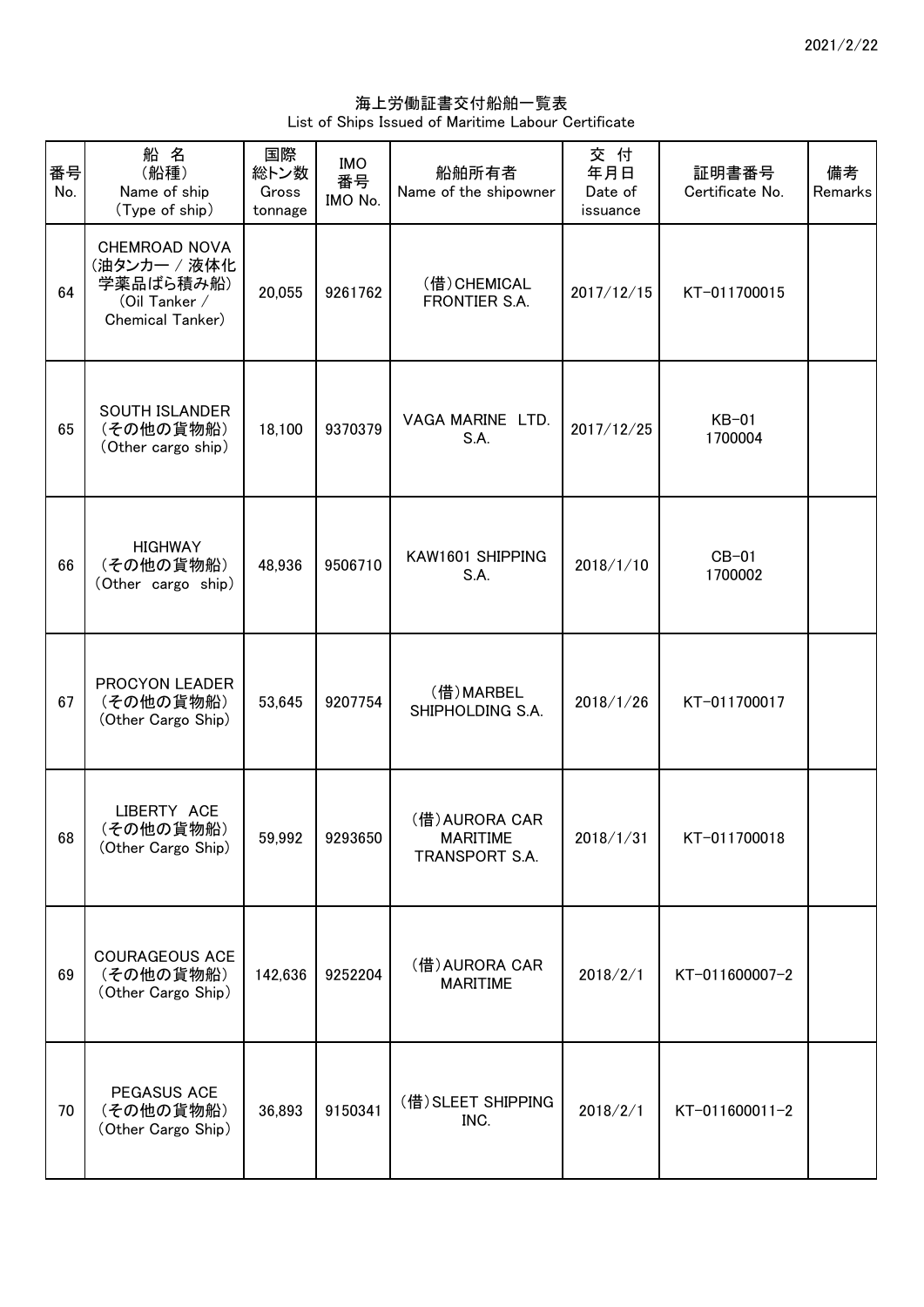海上労働証書交付船舶一覧表 List of Ships Issued of Maritime Labour Certificate

| 番号<br>No. | 船名<br>(船種)<br>Name of ship<br>(Type of ship)               | 国際<br>総トン数<br>Gross<br>tonnage | <b>IMO</b><br>番号<br>IMO No. | 船舶所有者<br>Name of the shipowner                      | 交付<br>年月日<br>Date of<br>issuance | 証明書番号<br>Certificate No. | 備考<br>Remarks |
|-----------|------------------------------------------------------------|--------------------------------|-----------------------------|-----------------------------------------------------|----------------------------------|--------------------------|---------------|
| 71        | SPLENDID ACE<br>(その他の貨物船)<br>(Other Cargo Ship)            | 56,556                         | 9252228                     | (借) AURORA CAR<br><b>MARITIME</b><br>TRANSPORT S.A. | 2018/2/1                         | KT-011600018-2           |               |
| 72        | <b>DAEDALUS LEADER</b><br>(その他の貨物船)<br>(Other Cargo Ship)  | 62,993                         | 9426362                     | (借) MANA MARITIMA<br>S.A.                           | 2018/2/5                         | KT-011700019             |               |
| 73        | <b>ORION LEADER</b><br>(その他の貨物船)<br>(Other Cargo Ship)     | 57,542                         | 9182289                     | (借) CAMPBELL<br>SHIPHOLDING S.A.                    | 2018/2/5                         | KT-011700020             |               |
| 74        | <b>DELPHINUS LEADER</b><br>(その他の貨物船)<br>(Other Cargo Ship) | 57,442                         | 9174282                     | (借) MILFORD<br>SHIPHOLDING S.A.                     | 2018/2/8                         | KT-011700021             |               |
| 75        | <b>KURENAI</b><br>(バルクキャリア)                                | 46,462                         | 9317535                     | <b>BLUEMOUNTAIN</b><br>SHIPPING S.A.                | 2018/2/13                        | KS-09<br>1700001         |               |
| 76        | <b>GOLDEN HORIZON</b><br>(バルクキャリア)<br>(Bulk Carrier)       | 106,353                        | 9514509                     | (借)UVA<br>SHIPHOLDING S.A.                          | 2018/2/13                        | KT-011700022             |               |
| 77        | <b>JP MAGENTA</b><br>(ばら積貨物船)<br>(Bulk Carrier)            | 48,037                         | 9310434                     | <b>BLUE MOUNTAIN</b><br>SHIPPING S.A.               | 2018/2/20                        | CG-021700002             |               |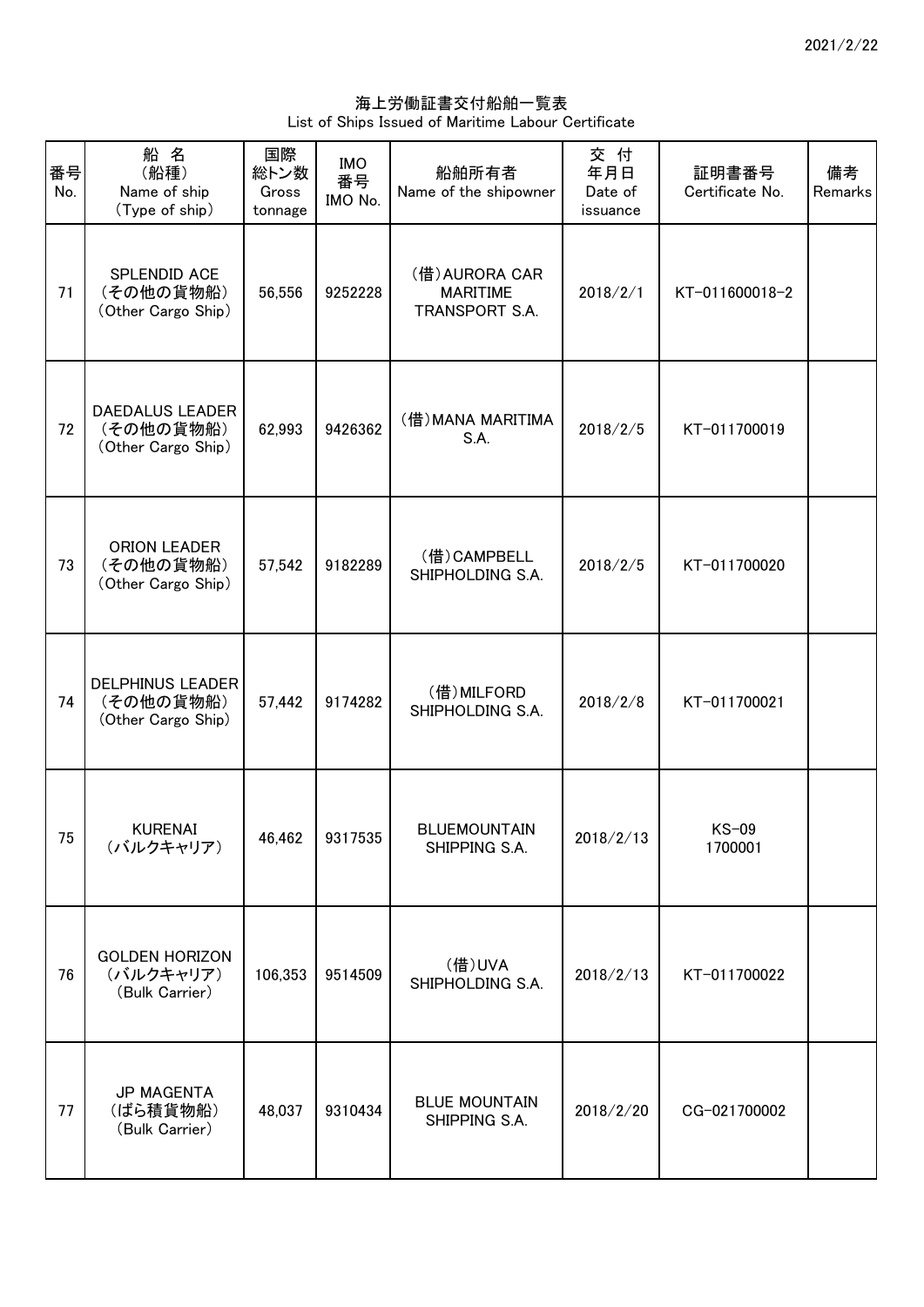海上労働証書交付船舶一覧表 List of Ships Issued of Maritime Labour Certificate

| 番号<br>No. | 船名<br>(船種)<br>Name of ship<br>(Type of ship)                                               | 国際<br>総トン数<br>Gross<br>tonnage | <b>IMO</b><br>番号<br>IMO No. | 船舶所有者<br>Name of the shipowner                                   | 交付<br>年月日<br>Date of<br>issuance | 証明書番号<br>Certificate No. | 備考<br>Remarks |
|-----------|--------------------------------------------------------------------------------------------|--------------------------------|-----------------------------|------------------------------------------------------------------|----------------------------------|--------------------------|---------------|
| 78        | POSEIDON-1<br>(その他の貨物船)<br>(Other Cargo Ship)                                              | 4,015                          | 9748356                     | オフショアエンジニアリ<br>ング(株)<br><b>OFFSHORE</b><br>ENGINEERING CO., LTD. | 2018/2/23                        | KT-011500014-2           |               |
| 79        | サルファーフロンティ<br>アIII<br><b>SULPHUR FRONTIER</b><br>Ш<br>溶融硫黄運搬船<br>Molten Sulphur<br>Carrier | 1,062                          | 9715919                     | (有)正豊海運<br>SEIHO KAIUN CO., LTD                                  | 2018/3/13                        | CG071700002              |               |
| 80        | <b>GEORGIA HIGHWAY</b><br>(その他の貨物船)<br>(Other cargo ship)                                  | 56,973                         | 9339820                     | <b>KL HIGHWAY SHIPPING</b><br>S.A.                               | 2018/4/13                        | $CB-01$<br>1800001       |               |
| 81        | <b>MERIDIAN ACE</b><br>(その他の貨物船)<br>(Other Cargo ship)                                     | 56,175                         | 9209518                     | AURORA CAR<br><b>MARITIME</b><br><b>TRANSPORT S.A</b>            | 2018/4/18                        | $KS-02$<br>1800001       |               |
| 82        | ブルーク<br>(BROOG)<br>(液化ガスばら積船)<br>(Gas carrier)                                             |                                | 111,123 9085651             | <b>QATAR SHIPHOLDING</b><br>S.A.                                 | 2018/4/19                        | $CB-01$<br>1800002       |               |
| 83        | MIDNIGHT DREAM<br>(バルクキャリア)<br>(Buik carrier)                                              | 92,152                         | 9558191                     | Caravan Shipping Inc.                                            | 2018/4/25                        | KT-071800001             |               |
| 84        | <b>BAOSTEEL EMOTION</b><br>(バルクキャリア)<br>(Bulk Carrier)                                     | 119,446                        | 9441934                     | (借) Antares Navigation<br>Inc.                                   | 2018/4/26                        | KT-011800004             |               |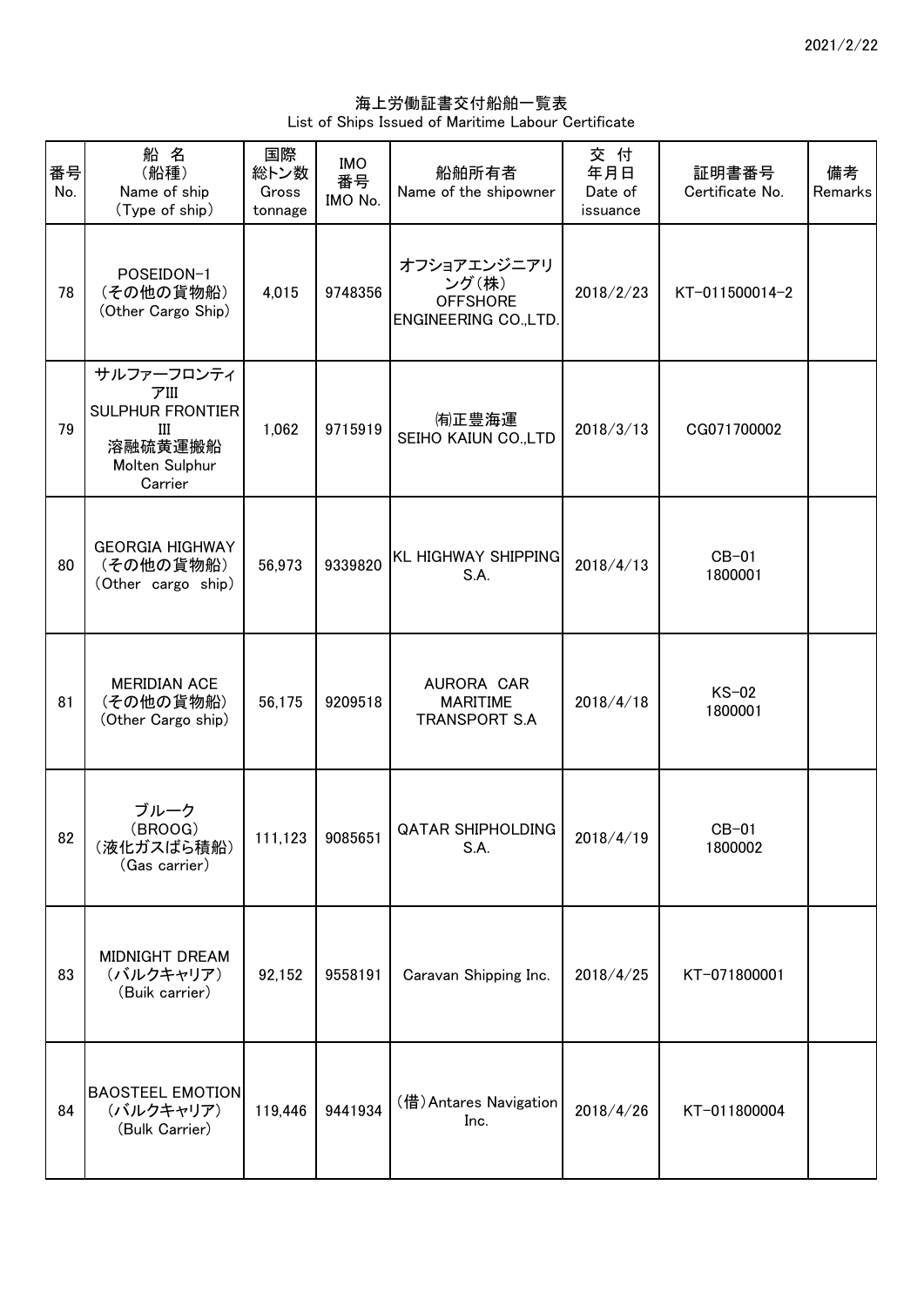海上労働証書交付船舶一覧表 List of Ships Issued of Maritime Labour Certificate

| 番号<br>No. | 船 名<br>(船種)<br>Name of ship<br>(Type of ship)                       | 国際<br>総トン数<br>Gross<br>tonnage | <b>IMO</b><br>番号<br>IMO No. | 船舶所有者<br>Name of the shipowner   | 交 付<br>年月日<br>Date of<br>issuance | 証明書番号<br>Certificate No. | 備考<br>Remarks |
|-----------|---------------------------------------------------------------------|--------------------------------|-----------------------------|----------------------------------|-----------------------------------|--------------------------|---------------|
| 85        | RHEA LEADER<br>(その他の貨物船)<br>(Other Cargo Ship)                      | 63,004                         | 9355214                     | (借)MARJORAM<br>SHIPHOLDINGS S.A. | 2018/4/27                         | KT-011800005             |               |
| 86        | <b>MICHIGAN HIGHWAY</b><br>(その他の貨物船)<br>(Other Cargo Ship)          | 56,951                         | 9339832                     | (借) KL HIGHWAY<br>SHIPPING S.A.  | 2018/5/7                          | KT-011700026-2           |               |
| 87        | エネルギーアドバンス<br><b>ENERGY ADVANCE</b><br>(液化ガスばら積船)<br>(Gas Carrier)  | 119,233                        | 9269180                     | (借) LOTUS TG S.A.                | 2018/5/8                          | KT-011800007             |               |
| 88        | <b>GRANDE</b><br><b>PROGRESSO</b><br>(バルクキャリア)<br>(Bulk Carrier)    | 150,915                        | 9322023                     | (借) USC0068<br>SHIPPING S.A.     | 2018/5/10                         | KT-011800009             |               |
| 89        | エヌエスエス コンフィ<br>デンス<br>NSS CONFIDENCE<br>(バルクキャリア)<br>(Bulk Carrier) |                                | 113,606 9181625             | (借)HOSEI SHIPPING<br>S.A.        | 2018/5/10                         | KT-011800010             |               |
| 90        | AL BIDDA<br>(液化ガスばら積船)<br>(Gas carrier)                             | 111,124                        | 9132741                     | LOTUS QATAR<br>S.A               | 2018/5/10                         | HS-011800001             |               |
| 91        | <b>OLYMPIAN HIGHWAY</b><br>(その他の貨物船)<br>(Other Cargo Ship)          | 75,185                         | 9757993                     | (借)B HIGHWAY<br>SHIPPING S.A.    | 2018/5/11                         | KT-011700025-2           |               |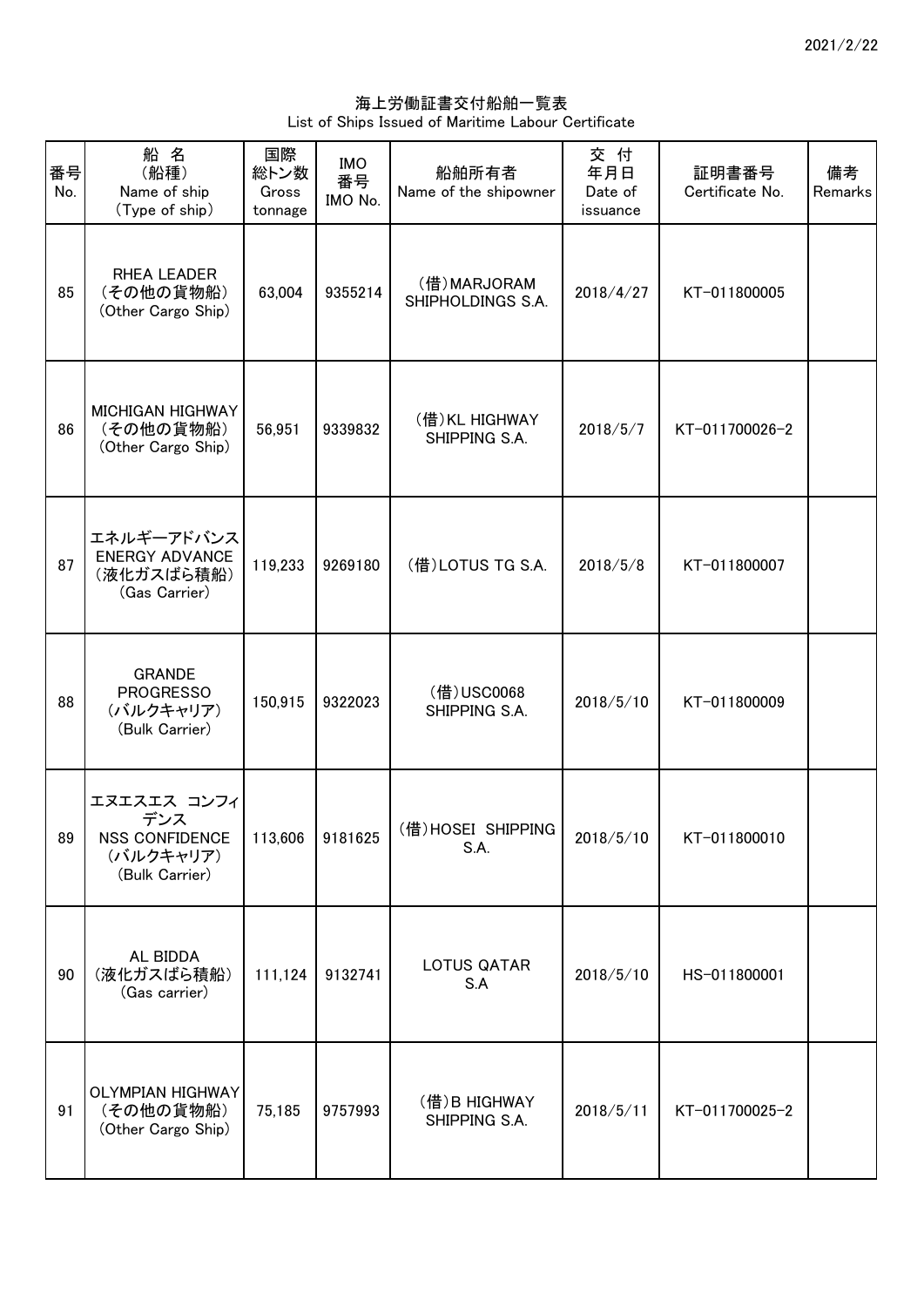海上労働証書交付船舶一覧表 List of Ships Issued of Maritime Labour Certificate

| 番号<br>No. | 船名<br>(船種)<br>Name of ship<br>(Type of ship)                             | 国際<br>総トン数<br>Gross<br>tonnage | <b>IMO</b><br>番号<br>IMO No. | 船舶所有者<br>Name of the shipowner      | 交付<br>年月日<br>Date of<br>issuance | 証明書番号<br>Certificate No. | 備考<br>Remarks |
|-----------|--------------------------------------------------------------------------|--------------------------------|-----------------------------|-------------------------------------|----------------------------------|--------------------------|---------------|
| 92        | <b>INDIGO HOPE</b><br>(バルクキャリア)<br>(Bulk Carrier)                        | 132,508                        | 9487639                     | (借) ISC2577<br>SHIPPING S.A.        | 2018/5/14                        | KT-011600006-2           |               |
| 93        | <b>HAMBURG HIGHWAY</b><br>(その他の貨物船)<br>(Other Cargo Ship)                | 75,206                         | 9712644                     | (借) SKD5850<br>SHIPPING S.A.        | 2018/5/14                        | CB-011600001-2           |               |
| 94        | エネルギーフロンティ<br>ァ<br><b>ENERGY FRONTIER</b><br>(液化ガスばら積船)<br>(Gas Carrier) | 119,393                        | 9245720                     | (借) LOTUS TG S.A.                   | 2018/5/14                        | KT-011800011             |               |
| 95        | <b>HERCULES LEADER</b><br>(その他の貨物船)<br>(Other Cargo Ship)                | 63,083                         | 9531753                     | <b>AKATSUKI</b><br>SHIPHOLDING S.A. | 2018/5/15                        | $CB-01$<br>1800003       |               |
| 96        | <b>NC SAPPHIRE</b><br>(バルクキャリア)<br>(Bulk Carrier)                        | 38,065                         | 9781695                     | (借) MES 1942<br>SHIPPING S.A.       | 2018/5/15                        | KT-011800012             |               |
| 97        | <b>NYK OWL</b><br>(その他の貨物船)<br>(Other Cargo Ship)                        | 145,253                        | 9741449                     | (借) XYLEM SHIP<br>HOLDING S.A.      | 2018/5/15                        | KT-011800013             |               |
| 98        | <b>GRANDE SOLARIS</b><br>(ばら積貨物運搬船)<br>(Bulk carrier)                    | 87,484                         | 9254769                     | NORTE MARITIMA S.A.                 | 2018/5/16                        | CG-041800001             |               |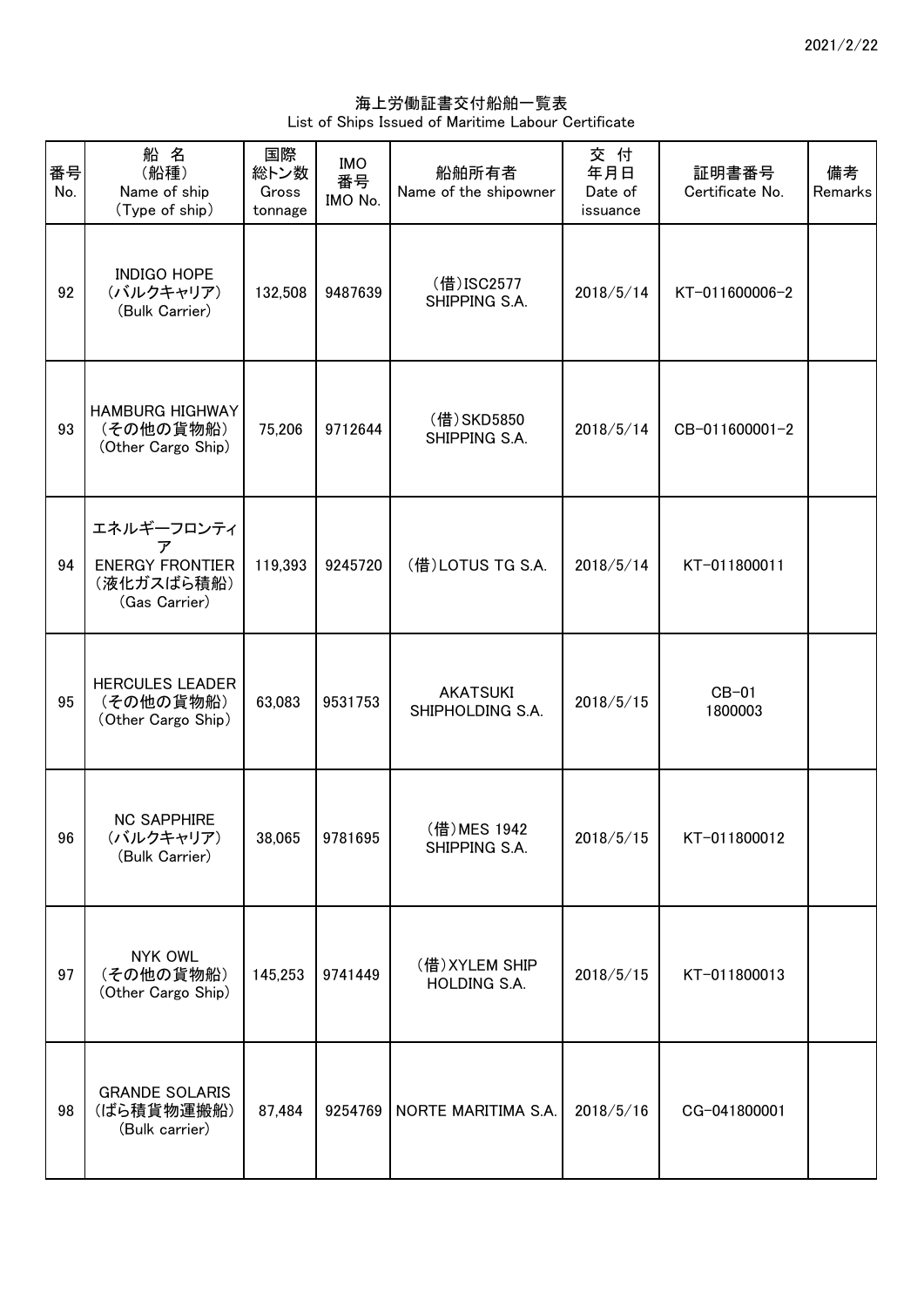海上労働証書交付船舶一覧表 List of Ships Issued of Maritime Labour Certificate

| 番号<br>No. | 船名<br>(船種)<br>Name of ship<br>(Type of ship)                                     | 国際<br>総トン数<br>Gross<br>tonnage | <b>IMO</b><br>番号<br>IMO No. | 船舶所有者<br>Name of the shipowner                | 交付<br>年月日<br>Date of<br>issuance | 証明書番号<br>Certificate No. | 備考<br>Remarks |
|-----------|----------------------------------------------------------------------------------|--------------------------------|-----------------------------|-----------------------------------------------|----------------------------------|--------------------------|---------------|
| 99        | <b>CORONA KINGDOM</b><br>(バルクキャリア)<br>(Bulk Carrier)                             | 48,025                         | 9272527                     | (借) CORONA<br><b>KINGDOM SHIPPING</b><br>S.A. | 2018/5/17                        | KT-011600024-2           |               |
| 100       | FORESTAL GAIA<br>(その他の貨物船)<br>(Other Cargo Ship)                                 | 40,350                         | 9773832                     | (借)TSC1560<br>SHIPPING S.A.                   | 2018/5/17                        | KT-011700013-2           |               |
| 101       | <b>TOM PRICE</b><br>(バルクキャリア)<br>(Bulk Carrier)                                  | 119,446                        | 9441946                     | (借) BIRDLAND<br>SHIPPING INC.                 | 2018/5/24                        | KT-011800015             |               |
| 102       | <b>EIGEN</b><br>(その他の貨物船)<br>Other Cargo Ship                                    | 27,819                         | 9200550                     | <b>NEBULA SHIPPING</b><br>INC.                | 2018/5/24                        | CG-091800002             |               |
|           | エネルギーナビゲー<br>103 ENERGY NAVIGATOR 118,842 9355264<br>(液化ガスばら積船)<br>(Gas carrier) |                                |                             | LOTUS TG S.A.                                 | 2018/5/29                        | $CB-01$<br>1800006       |               |
| 104       | てきさす はいうぇい<br>(TEXAS HIGHWAY)<br>その他の貨物船<br>(Other cargo ship)                   | 55,458                         | 9272890                     | ST.PAUL MARITIME<br><b>CORPORATION</b>        | 2018/5/30                        | $CB-01$<br>1800007       |               |
| 105       | <b>HELIOS LEADER</b><br>(その他の貨物船)<br>(Other Cargo Ship)                          | 60,212                         | 9476745                     | (借) KODAMA<br>SHIPHOLDING S.A.                | 2018/6/1                         | KT-011800016             |               |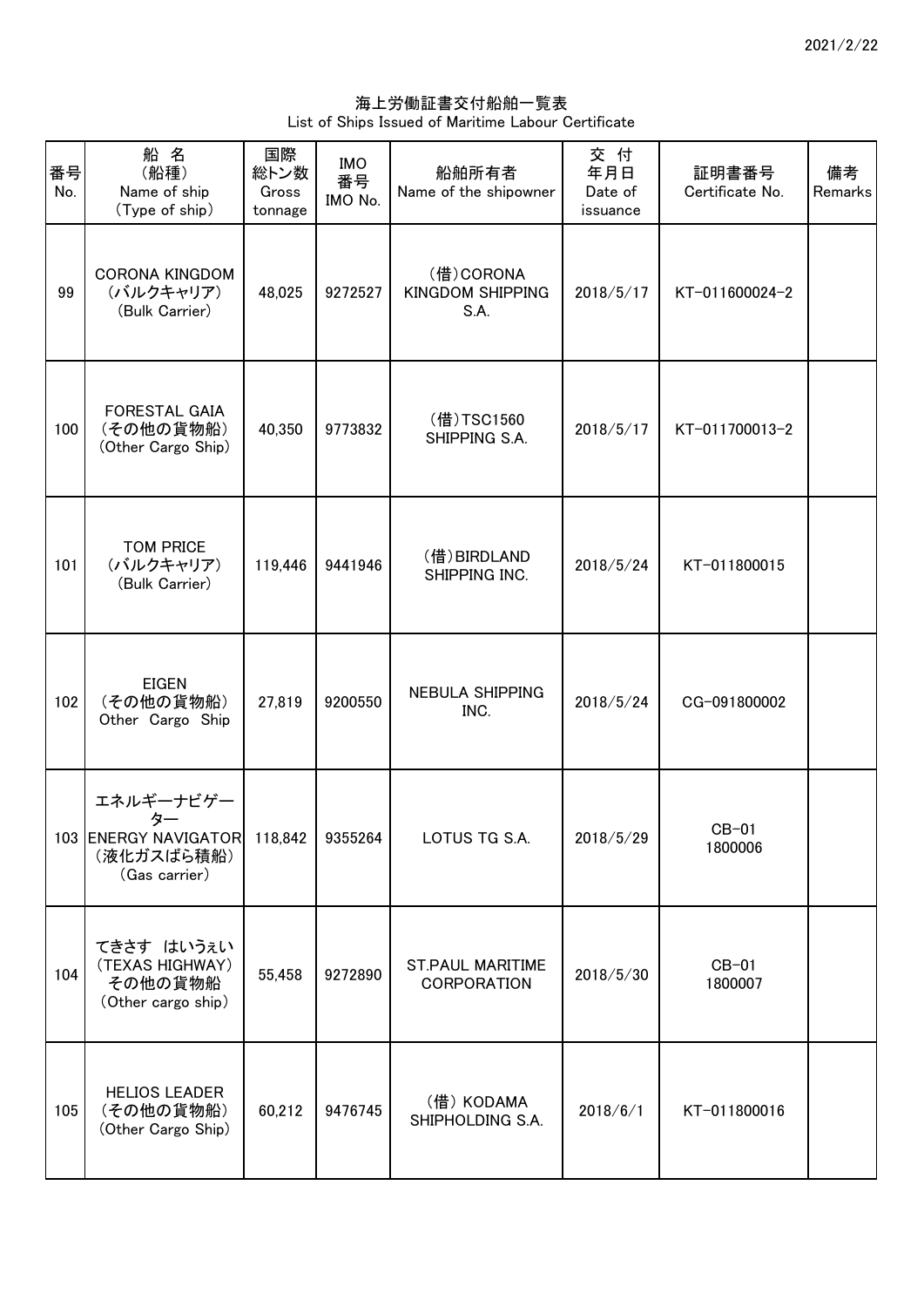海上労働証書交付船舶一覧表 List of Ships Issued of Maritime Labour Certificate

| 番号<br>No. | 船 名<br>(船種)<br>Name of ship<br>(Type of ship)                                              | 国際<br>総トン数<br>Gross<br>tonnage | <b>IMO</b><br>番号<br>IMO No. | 船舶所有者<br>Name of the shipowner                                      | 交 付<br>年月日<br>Date of<br>issuance | 証明書番号<br>Certificate No. | 備考<br>Remarks |
|-----------|--------------------------------------------------------------------------------------------|--------------------------------|-----------------------------|---------------------------------------------------------------------|-----------------------------------|--------------------------|---------------|
| 106       | 健太丸<br><b>KENTA MARU</b><br>(その他の貨物船)<br>(Other Cargo Ship)                                | 5,846                          | 9788772                     | (借) PANAMA TRL S.A.                                                 | 2018/6/1                          | KT-011800017             |               |
| 107       | ONE COMPETENCE<br>(その他の貨物船)<br>(Other Cargo Ship)                                          | 87,035                         | 9339662                     | (借) SALAMANDER<br>MARITIME INC.                                     | 2018/6/1                          | KT-011700023-2           |               |
| 108       | 第十鹿島丸<br>(液化ガス船)<br><b>KASHIMA MARU</b><br>No.10<br>(Gas Carrier)                          | 1,357                          | 9360295                     | 白井汽船株式会社<br>SHIRAI SHIPPING<br>CO.,LTD.                             | 2018/6/4                          | SK-011800001             |               |
| 109       | アル ワックラ<br><b>AL WAKRAH</b><br>(液化ガスばら積船)<br>(Gas Carrier)                                 | 111,124                        | 9086746                     | (借) LOTUS QATAR<br>S.A.                                             | 2018/6/4                          | KT-011800018             |               |
| 110       | <b>ATLAS LEADER</b><br>(その他の貨物船)<br>Other Cargo Ship                                       | 63,085                         | 9531739                     | <b>ROBUSTA</b><br><b>SHIPHOLDING</b><br>S.A.                        | 2018/6/4                          | $CG-$<br>011800001       |               |
| 111       | エネルギーコンフィデ<br>ンス<br>(液化ガスばら積み<br>船)<br><b>ENERGY</b><br><b>CONFIDENCE</b><br>(Gas Carrier) | 140820                         | 9405588                     | NYK LNG シップマネー<br>ジメント (株)<br><b>NYK LNG</b><br>Shipmanagement Ltd. | 2018/6/4                          | KT-041800001             |               |
| 112       | <b>ATLAS LEADER</b><br>(その他の貨物船)<br>Other Cargo Ship                                       | 63,085                         | 9531739                     | <b>ROBUSTA</b><br><b>SHIPHOLDING</b><br>S.A.                        | 2018/6/4                          | $CG-$<br>011800001       |               |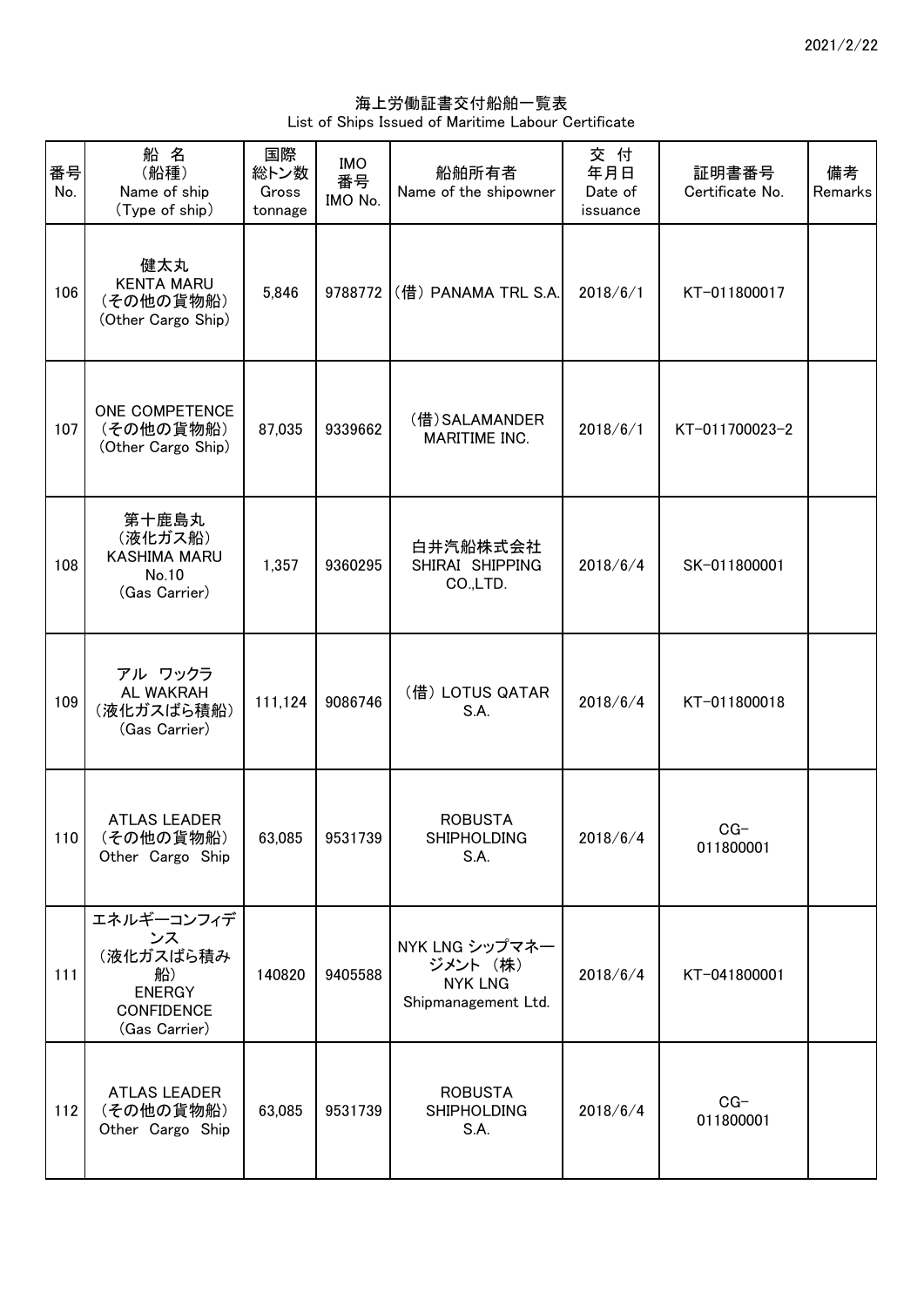海上労働証書交付船舶一覧表 List of Ships Issued of Maritime Labour Certificate

| 番号<br>No. | 船名<br>(船種)<br>Name of ship<br>(Type of ship)                             | 国際<br>総トン数<br>Gross<br>tonnage | <b>IMO</b><br>番号<br>IMO No. | 船舶所有者<br>Name of the shipowner        | 交付<br>年月日<br>Date of<br>issuance | 証明書番号<br>Certificate No. | 備考<br>Remarks |
|-----------|--------------------------------------------------------------------------|--------------------------------|-----------------------------|---------------------------------------|----------------------------------|--------------------------|---------------|
| 113       | <b>GREAT SUNRISE</b><br>(バルクキャリア)<br>(Bulk Carrier)                      | 83,015                         | 9165322                     | (借) KYOKU SHIP<br>MANAGING, S.A.      | 2018/6/5                         | KT-011800019             |               |
| 114       | アルワヂバ<br>(液化ガスばら積み<br>船)<br>AL AWJBAH<br>(Gas Carrier)                   | 111,161                        | 9085625                     | LOTAS QATAR S.A                       | 2018/6/5                         | CB-041800001             |               |
| 115       | <b>NSU KEYSTONE</b><br>(ばら積運搬船)<br><b>NSU KEYSTONE</b><br>(Bulk Carrier) | 107,217                        | 9641883                     | <b>HIGHLAND MARITIME</b><br>S.A.      | 2018/6/6                         | $HK-03$<br>1800001       |               |
| 116       | <b>NYK ORPHEUS</b><br>(その他の貨物船)<br>(Other Cargo Ship)                    | 99,543                         | 9313008                     | (借) NYK ORPHEUS<br><b>CORPORATION</b> | 2018/6/7                         | KT-011800020             |               |
| 117       | YAMATOGAWA<br>(油タンカー)<br>(Oil Tanker)                                    |                                | 160,134 9313137             | (借)KAW1572<br>SHIPPING S.A.           | 2018/6/7                         | KT-011600020-2           |               |
| 118       | ドーハ<br>(液化ガスばら積み<br>船)<br><b>DOHA</b><br>(Gas Carrier)                   | 111,184                        | 9085637                     | QATAR SHIPHOLDING<br>S.A              | 2018/6/8                         | CB-041800002             |               |
| 119       | PLEIADES LEADER<br>(その他の貨物船)<br>(Other cargo ship)                       | 62,994                         | 9426374                     | <b>HIKARI SHIPHOLDING</b><br>S.A.     | 2018/6/10                        | $CB-01$<br>1800008       |               |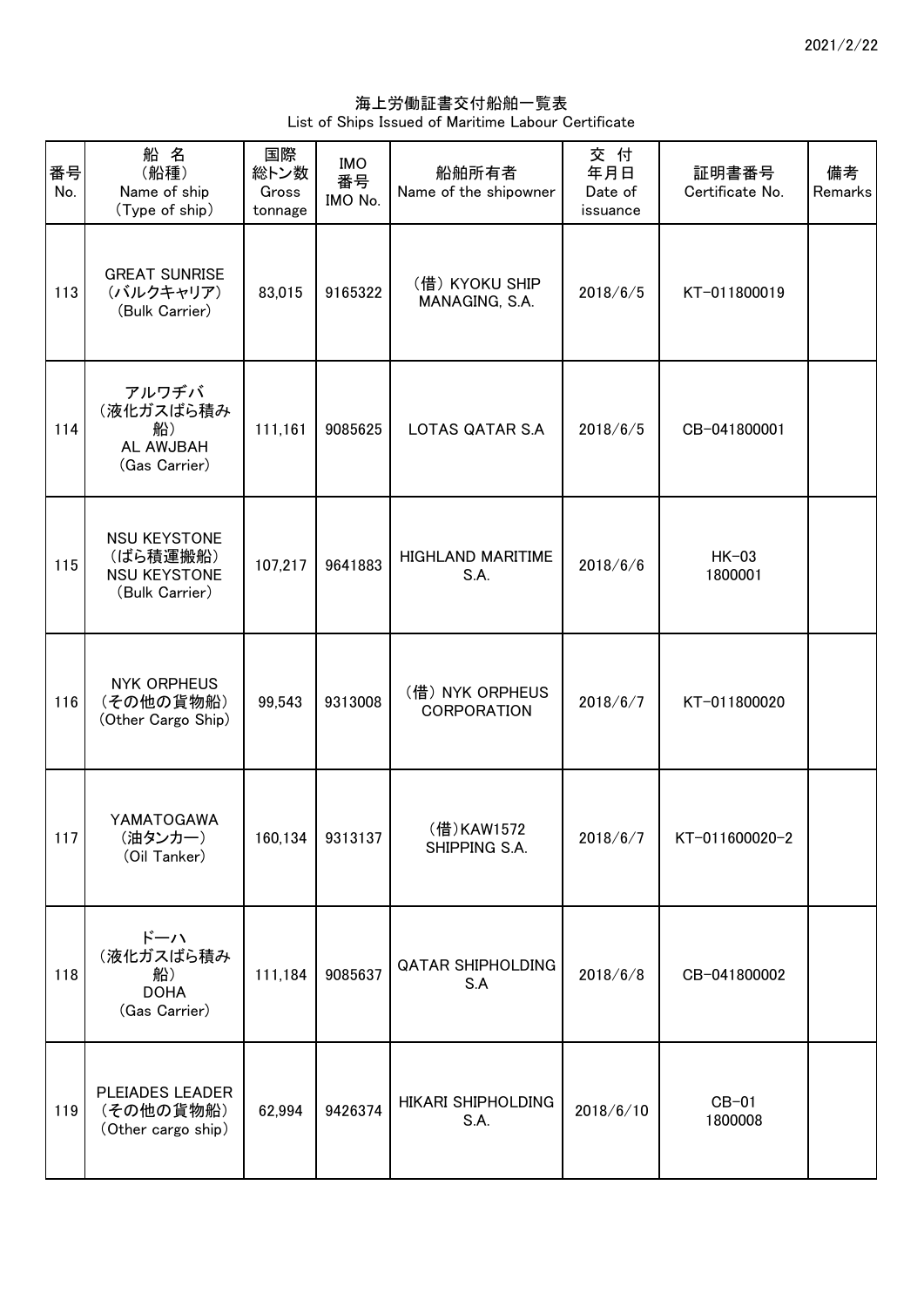海上労働証書交付船舶一覧表 List of Ships Issued of Maritime Labour Certificate

| 番号<br>No. | 船名<br>(船種)<br>Name of ship<br>(Type of ship)                                                        | 国際<br>総トン数<br>Gross<br>tonnage | <b>IMO</b><br>番号<br>IMO No. | 船舶所有者<br>Name of the shipowner                                  | 交 付<br>年月日<br>Date of<br>issuance | 証明書番号<br>Certificate No. | 備考<br>Remarks |
|-----------|-----------------------------------------------------------------------------------------------------|--------------------------------|-----------------------------|-----------------------------------------------------------------|-----------------------------------|--------------------------|---------------|
| 120       | SHIN-EI<br>(バルクキャリア)<br>(Bulk Carrier)                                                              | 106,384                        | 9337145                     | <b>HIGHLAND MARITAIME</b><br>S.A.                               | 2018/6/11                         | KT-041800002             |               |
| 121       | 祐洋丸<br><b>YUYO MARU</b><br>(Flammable Liquid<br>substances Tanker)                                  | 741                            | 9124067                     | ホープフルマリン(有)<br><b>HOPEFUL</b><br>MARINE, YUGEN<br><b>KAISHA</b> | 2018/6/12                         | CG-011800002             |               |
| 122       | <b>EQUULEUS LEADER</b><br>(その他の貨物船)<br>(Other Cargo Ship)                                           | 62,393                         | 9342906                     | (借) COMPANIA FLOR<br>DE VAPORES, S.A.                           | 2018/6/12                         | KT-011800022             |               |
| 123       | <b>SOUTHERN</b><br><b>HIGHWAY</b><br>(その他の貨物船)<br>(Other Cargo Ship)                                | 39,065                         | 9338632                     | SKD5500 SHIPPING<br>S.A.                                        | 2018/6/13                         | $KB-01$<br>1800002       |               |
| 124       | EL SOL SALE<br>(バルクキャリア)<br>(Bulk carrier)                                                          | 39,239                         | 9238296                     | <b>OESTE MARITIMA</b><br>INTERNATIONAL S.A.                     | 2018/6/13                         | $KB-01$<br>1800004       |               |
| 125       | エネルギー ホライズ<br>$\overline{\phantom{a}}$<br>(液化ガスばら積み<br>船)<br><b>ENERGY HORIZON</b><br>(Gas Carrier) | 141,136                        | 9483877                     | <b>ENERGY HORIZON</b><br>SHIPHOLDING S.A.                       | 2018/6/13                         | KT-041800003             |               |
| 126       | TAHAROA DESTINY<br>(バルクキャリア)<br>(Bulk Carrier)                                                      | 90,267                         | 9605322                     | (借)WAFFLE<br>MARITIMA S.A.                                      | 2018/6/15                         | KT-011800024             |               |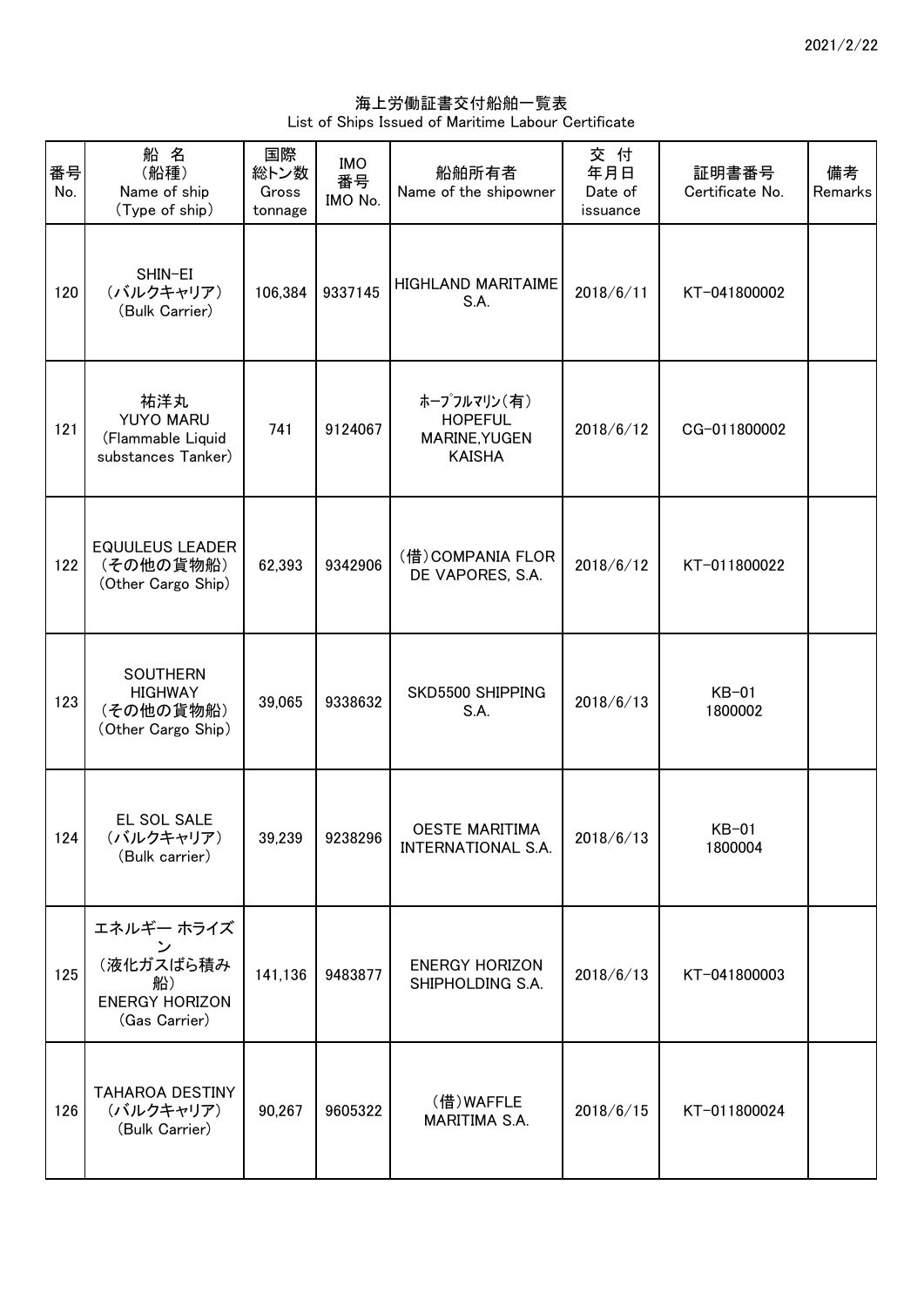海上労働証書交付船舶一覧表 List of Ships Issued of Maritime Labour Certificate

| 番号<br>No. | 船名<br>(船種)<br>Name of ship<br>(Type of ship)                              | 国際<br>総トン数<br>Gross<br>tonnage | <b>IMO</b><br>番号<br>IMO No. | 船舶所有者<br>Name of the shipowner                                         | 交付<br>年月日<br>Date of<br>issuance | 証明書番号<br>Certificate No. | 備考<br>Remarks |
|-----------|---------------------------------------------------------------------------|--------------------------------|-----------------------------|------------------------------------------------------------------------|----------------------------------|--------------------------|---------------|
| 127       | 根岸丸<br>NEGISHIMARU<br>(油タンカー)<br>(Oil Tanker)                             | 58,225                         | 9299941                     | JXオーシャン(株)<br>JX Ocean Co., Ltd.                                       | 2018/6/15                        | KT-011800025             |               |
| 128       | <b>CAPE SAKURA</b><br>(バルクキャリア)<br>(Bulk Carrier)                         | 92697                          | 9573763                     | (借) ISC1417 SHIPPING<br>S.A.                                           | 2018/6/18                        | KT-011800026             |               |
| 129       | <b>ZEUS LEADER</b><br>(その他の貨物船)<br>(Other Cargo Ship)                     | 60212                          | 9476733                     | (借)NOZOMI<br>SHIPHOLDING S.A.                                          | 2018/6/18                        | KT-011800028             |               |
| 130       | 新潮丸<br>SHIN CHOU MARU<br>(その他の貨物船)<br>(Other Cargo Ship)                  | 2474                           | 9272840                     | オフショアエンジニアリ<br>ング(株)<br><b>OFFSHORE</b><br><b>ENGINEERING CO., LTD</b> | 2018/6/21                        | KT-011800029             |               |
| 131       | <b>KDDI PACIFIC LINK</b><br>ケーブル敷設修理船<br>Cable Layer and<br>Repair Vessel | 7,960                          | 9017824                     | <b>K&amp;M PANAMA INC</b>                                              | 2018/6/25                        | $KS-02$<br>1800002       |               |
| 132       | アル レイヤーン<br>AL RAYYAN<br>(液化ガスばら積船)<br>(Gas Carrier)                      | 111,128                        | 9086734                     | (借) QATAR LNG SHIP<br>S.A.                                             | 2018/6/26                        | KT-011800033             |               |
| 133       | ゼクリート<br><b>ZEKREET</b><br>(液化ガスばら積船)<br>(Gas Carrier)                    | 111,124                        | 9132818                     | (借) QATAR LNG SHIP<br>S.A.                                             | 2018/6/26                        | KT-011800034             |               |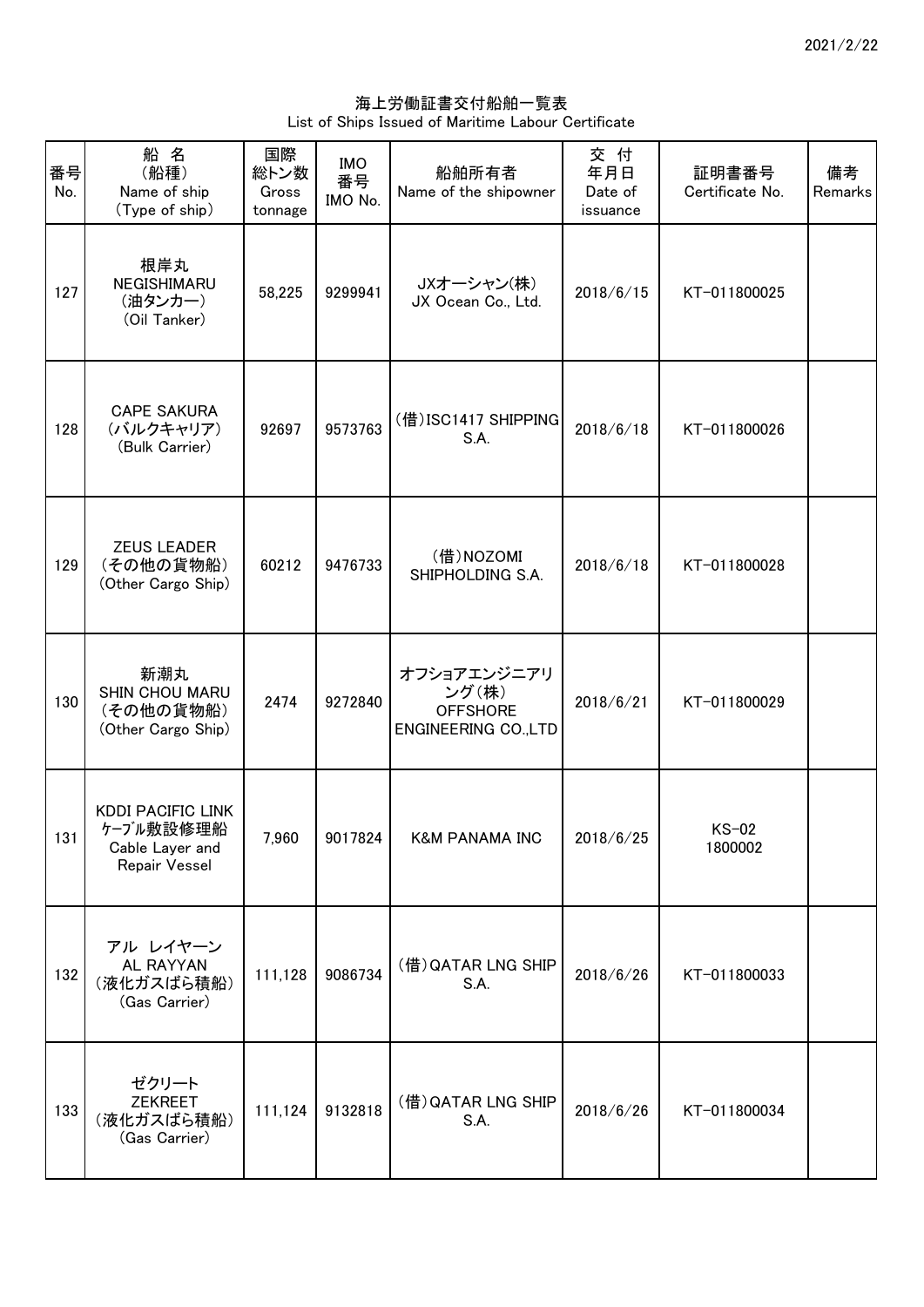海上労働証書交付船舶一覧表 List of Ships Issued of Maritime Labour Certificate

| 番号<br>No. | 船名<br>(船種)<br>Name of ship<br>(Type of ship)                      | 国際<br>総トン数<br>Gross<br>tonnage | <b>IMO</b><br>番号<br>IMO No. | 船舶所有者<br>Name of the shipowner                        | 交付<br>年月日<br>Date of<br>issuance | 証明書番号<br>Certificate No. | 備考<br>Remarks |
|-----------|-------------------------------------------------------------------|--------------------------------|-----------------------------|-------------------------------------------------------|----------------------------------|--------------------------|---------------|
| 134       | DOVER HIGHWAY<br>(その他の貨物船)<br>(Other Cargo Ship)                  | 59,030                         | 9574107                     | (借) ST. PAUL<br><b>MARITIME</b><br><b>CORPORATION</b> | 2018/6/26                        | KT-011800035             |               |
| 135       | POSEIDON LEADER<br>(その他の貨物船)<br>(Other Cargo Ship)                | 63,001                         | 9335965                     | (借) ECLAIR<br>SHIPHOLDING S.A.                        | 2018/6/27                        | KT-011800036             |               |
| 136       | ORCHID ACE<br>(その他の貨物船)<br>(Other Cargo Ship)                     | 59,262                         | 9381677                     | (借) Fiord Maritime Inc.                               | 2018/6/27                        | KT-011800038             |               |
| 137       | 菱安丸<br>(液化ガス船)<br>RYOAN MARU<br>(Gas Carrier)                     | 1,358                          | 9512886                     | ワイケイ船舶(株)<br><b>WAIKEI SENPAKU</b><br>CO.,LTD         | 2018/6/28                        | SK-011800002             |               |
| 138       | <b>DALIA</b><br>(その他の貨物船)<br>(Other Cargo Ship)                   | 39,964                         | 9370800                     | (借) BLUETREE<br>MARITIME INC.                         | 2018/6/28                        | KT-011800039             |               |
| 139       | アル ホール<br>(AL KHOR)<br>(液化ガスばら積船)<br>(Gas carrier)                | 111,083                        | 9085613                     | <b>QATAR SHIPHOLDING</b><br>S.A.                      | 2018/7/1                         | $CB-01$<br>1800009       |               |
| 140       | <b>WUGANG</b><br><b>INNOVATION</b><br>(バルクキャリア)<br>(Bulk Carrier) | 132,466                        | 9437268                     | (借) RUHUNA<br>SHIPHOLDING S.A.                        | 2018/7/3                         | KT-011800040             |               |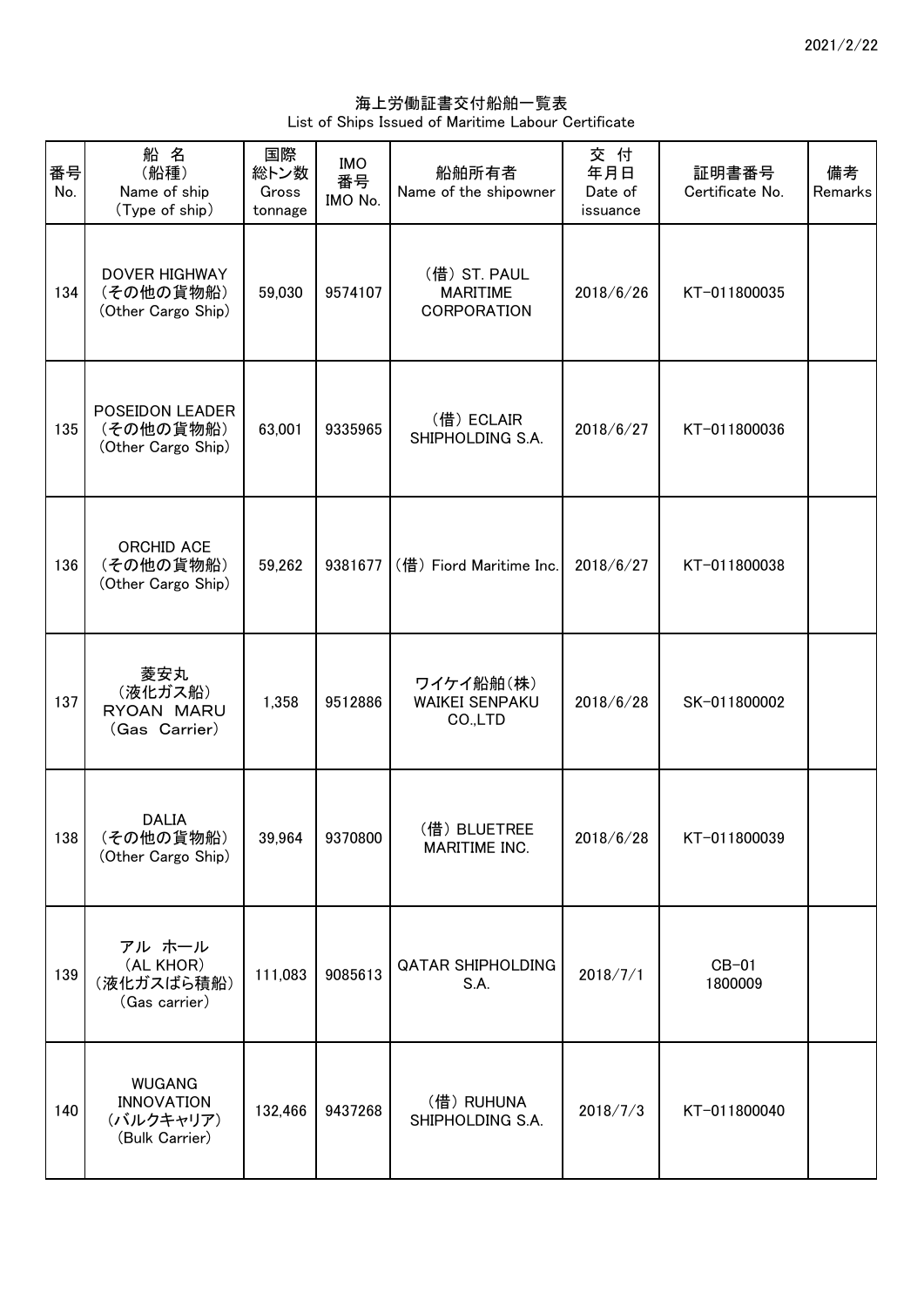海上労働証書交付船舶一覧表 List of Ships Issued of Maritime Labour Certificate

| 番号<br>No. | 船 名<br>(船種)<br>Name of ship<br>(Type of ship)                        | 国際<br>総トン数<br>Gross<br>tonnage | <b>IMO</b><br>番号<br>IMO No. | 船舶所有者<br>Name of the shipowner                      | 交 付<br>年月日<br>Date of<br>issuance | 証明書番号<br>Certificate No. | 備考<br>Remarks |
|-----------|----------------------------------------------------------------------|--------------------------------|-----------------------------|-----------------------------------------------------|-----------------------------------|--------------------------|---------------|
| 141       | <b>TOSA</b><br>(油タンカー)<br>(Oil Tanker)                               | 159,930                        | 9343388                     | (借) HERNANDIA<br>SHIPHOLDING S.A.                   | 2018/7/3                          | KT-011800041             |               |
| 142       | <b>ANTARES LEADER</b><br>(その他の貨物船)<br>(Other Cargo Ship)             | 60,284                         | 9539169                     | (借) BEAGLE<br>SHIPHOLDING S.A.                      | 2018/7/3                          | KT-011800042             |               |
| 143       | <b>HESTIA LEADER</b><br>(その他の貨物船)<br>(Other Cargo Ship)              | 63,007                         | 9355226                     | (借) NEROLI<br>SHIPHOLDING S.A.                      | 2018/7/3                          | KT-011800043             |               |
| 144       | AEGEAN HIGHWAY<br>(その他の貨物船)<br>(Other Cargo Ship)                    | 58,989                         | 9464388                     | (借) KL HIGHWAY<br>SHIPPING S.A.                     | 2018/7/4                          | KT-011800045             |               |
| 145       | <b>FREEDOM ACE</b><br>(その他の貨物船)<br>(Other Cargo Ship)                | 60,065                         | 9293662                     | (借) AURORA CAR<br><b>MARITIME</b><br>TRANSPORT S.A. | 2018/7/4                          | KT-011800047             |               |
| 146       | エル エヌ ジー ジャ<br>マル(液化ガスばら積<br>船)<br><b>LNG JAMAL</b><br>(Gas carrier) | 112,090                        | 9200316                     | JAMAL SHIPHOLDING<br>S.A                            | 2018/7/5                          | KK-011800001             |               |
| 147       | 時津丸<br><b>TOKITSU MARU</b><br>(油タンカー)<br>(Oil Tanker)                | 159,963                        | 9568809                     | (借) ARASHI<br>SHIPHOLDING S.A.                      | 2018/7/5                          | KT-011800049             |               |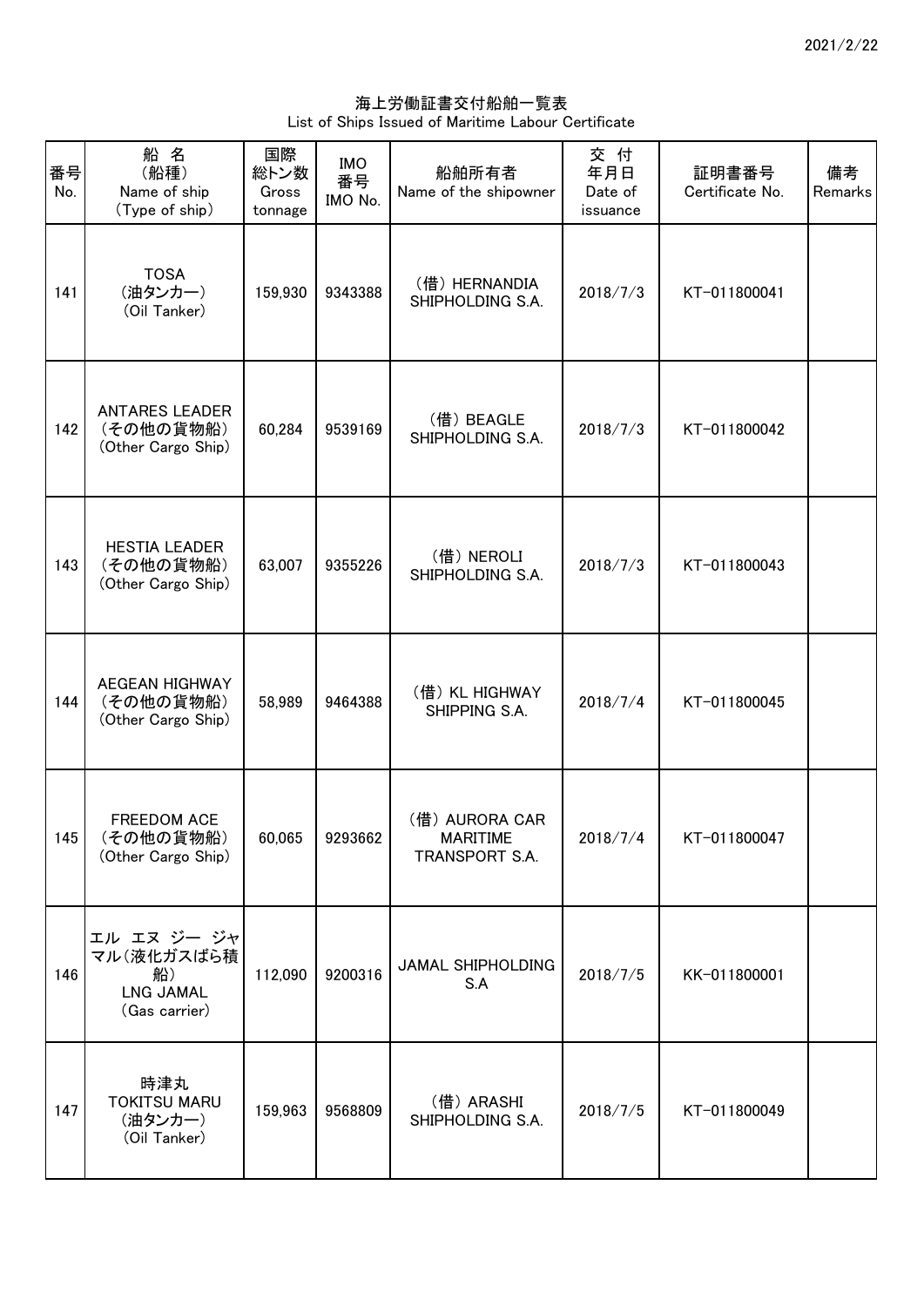海上労働証書交付船舶一覧表 List of Ships Issued of Maritime Labour Certificate

| 番号<br>No. | 船名<br>(船種)<br>Name of ship<br>(Type of ship)                                  | 国際<br>総トン数<br>Gross<br>tonnage | <b>IMO</b><br>番号<br>IMO No. | 船舶所有者<br>Name of the shipowner  | 交付<br>年月日<br>Date of<br>issuance | 証明書番号<br>Certificate No. | 備考<br>Remarks |
|-----------|-------------------------------------------------------------------------------|--------------------------------|-----------------------------|---------------------------------|----------------------------------|--------------------------|---------------|
| 148       | SARGAM<br>(バルクキャリア)<br>(Bulk Carrier)                                         | 50,624                         | 9615195                     | (借) ISC1580<br>SHIPPING S.A.    | 2018/7/10                        | KT-011800050             |               |
| 149       | いんでいあな はい<br>うぇい<br><b>INDIANA HIGHWAY</b><br>(その他の貨物船)<br>(Other Cargo Ship) | 55,457                         | 9272888                     | (借) KL HIGHWAY<br>SHIPPING S.A. | 2018/7/12                        | KT-011800051             |               |
| 150       | <b>JP CORAL</b><br>(バルクキャリア)<br>(Bulk Carrier)                                | 44,547                         | 9303912                     | (借) Jp Lines S.A.               | 2018/7/13                        | KT-011800053             |               |
| 151       | <b>ENERGIA</b><br><b>CENTAURUS</b><br>(その他の貨物船)<br>Other Cargo Ship           | 73,583                         | 9233557                     | <b>WAVELET CARRIERS</b><br>INC. | 2018/7/17                        | CG-091800003             |               |
| 152       | <b>RIGEL</b><br>(バルクキャリア)<br>(Bulk Carrier)                                   |                                | 150,836 9334896             | (借) RIGEL MARITIME<br>S.A.      | 2018/7/18                        | KT-011800054             |               |
| 153       | <b>BISHU HIGHWAY</b><br>(その他の貨物船)<br>(Other Cargo Ship)                       | 56,978                         | 9409340                     | (借) SKD5497<br>SHIPPING S.A.    | 2018/7/18                        | KT-011800056             |               |
| 154       | <b>ADRIATIC HIGHWAY</b><br>(その他の貨物船)<br>(Other Cargo Ship)                    | 58,990                         | 9442885                     | (借) KL HIGHWAY<br>SHIPPING S.A. | 2018/7/18                        | KT-011800057             |               |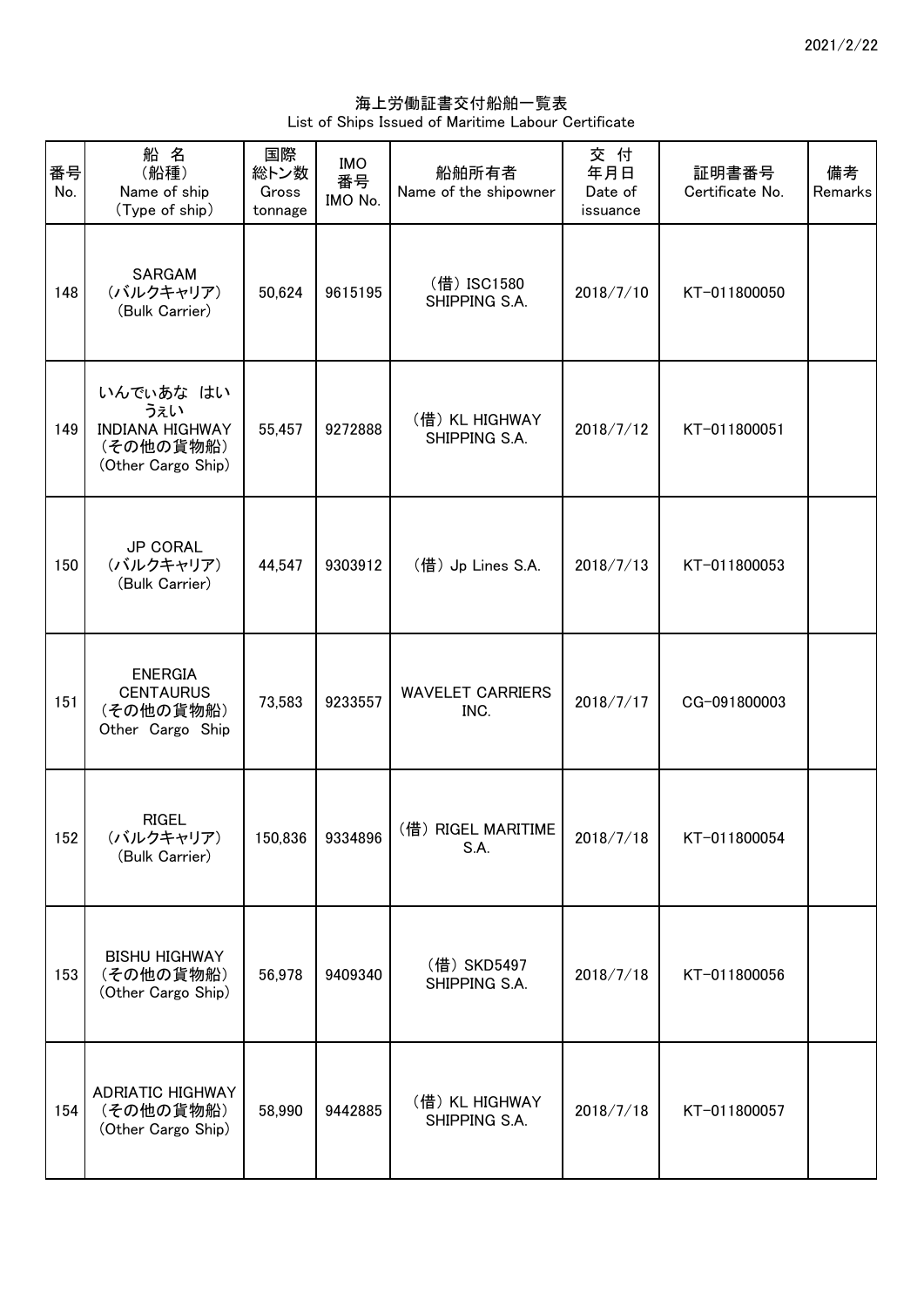海上労働証書交付船舶一覧表 List of Ships Issued of Maritime Labour Certificate

| 番号<br>No. | 船名<br>(船種)<br>Name of ship<br>(Type of ship)                                           | 国際<br>総トン数<br>Gross<br>tonnage | <b>IMO</b><br>番号<br>IMO No. | 船舶所有者<br>Name of the shipowner                                              | 交 付<br>年月日<br>Date of<br>issuance | 証明書番号<br>Certificate No. | 備考<br>Remarks |
|-----------|----------------------------------------------------------------------------------------|--------------------------------|-----------------------------|-----------------------------------------------------------------------------|-----------------------------------|--------------------------|---------------|
| 155       | 新竜丸<br>(その他の貨物船)<br>SHINRYUMARU<br>(Other cargo ship)                                  | 996                            | 9234197                     | オフショアエンジニアリ<br>ング<br>株式会社<br><b>OFFSHORE</b><br><b>ENGINEERING CO., LTD</b> | 2018/7/18                         | KS-011800001             |               |
| 156       | にっぽん丸<br>(旅客船)<br><b>NIPPON MARU</b><br>(Passenger Ship)                               | 22,472                         | 8817631                     | MOPAS CRUISE LINE<br>S.A.                                                   | 2018/7/20                         | $TH-01$<br>1800001       |               |
| 157       | <b>CAPE YAMABUKI</b><br>(バルクキャリア)<br>(Bulk carrier)                                    | 92,977                         | 9482225                     | KAW1633 SHIPPING<br>S.A.                                                    | 2018/7/23                         | $KB-01$<br>1800006       |               |
| 158       | 光邦丸<br>(KOHO MARU)<br>液体化学薬品ばら積<br>み船<br>(Chemical tanker)                             | 1,352                          | 9667954                     | イイノガストランスポート<br>株式会社<br>IINO GAS TRANSPORT<br>CO., LTD                      | 2018/7/23                         | $CB-01$<br>1800010       |               |
| 159       | <b>RISING SUN</b><br>(バルクキャリア)<br>(Bulk Carrier)                                       | 52,999                         | 9381225                     | (借) ARAW MARITIMA<br>INTERNATIONAL S.A.                                     | 2018/7/24                         | KT-011800059             |               |
| 160       | <b>WHITE KINGDOM</b><br>(その他の貨物船)<br>(Other Cargo Ship)                                | 46,422                         | 9325075                     | (借) BLUETREE<br>MARITIME INC.                                               | 2018/7/24                         | KT-011800060             |               |
| 161       | 新世丸<br>(曳船兼海難救助船<br>兼作業船)<br>SHINSEI MARU<br>(Tug Boat.Salvage)<br>Boat and Work Boat) | 997                            | 9243722                     | オフショアエンジニアリング (株)<br><b>OFFSHORE</b><br>ENGINEERING CO., LTD.               | 2018/7/25                         | KS-121800002             |               |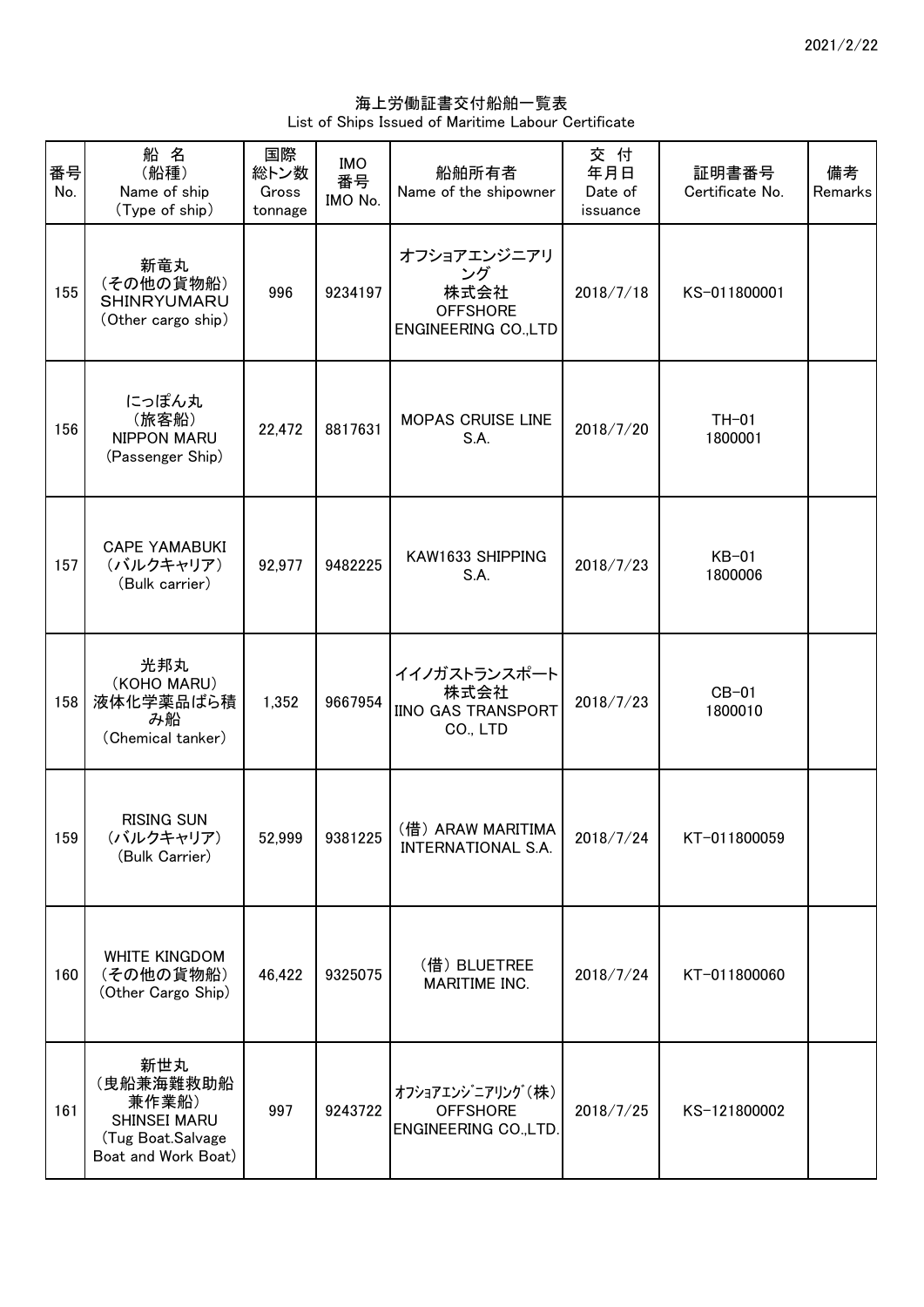海上労働証書交付船舶一覧表 List of Ships Issued of Maritime Labour Certificate

| 番号<br>No. | 船名<br>(船種)<br>Name of ship<br>(Type of ship)                                           | 国際<br>総トン数<br>Gross<br>tonnage | <b>IMO</b><br>番号<br>IMO No. | 船舶所有者<br>Name of the shipowner                  | 交付<br>年月日<br>Date of<br>issuance | 証明書番号<br>Certificate No. | 備考<br>Remarks |
|-----------|----------------------------------------------------------------------------------------|--------------------------------|-----------------------------|-------------------------------------------------|----------------------------------|--------------------------|---------------|
| 162       | 元栄<br>GEN-EI<br>(油タンカー)<br>(Oil Tanker)                                                | 160,276                        | 9814117                     | (借) ARIES MARITIME<br>S.A.                      | 2018/7/27                        | KT-011800063             |               |
| 163       | PACIFIC MIMOSA<br>(LNG運搬船(自動化<br>船))<br>(LNG<br>Carrier(Automated<br>Vessel)           | 136,716                        | 9743875                     | <b>KAEDE SHIPHOLDING</b><br>S.A.                | 2018/7/27                        | KT-041800004             |               |
| 164       | ニューかめりあ<br>(旅客船兼自動車渡<br>船)<br><b>NEW CAMELLIA</b><br>(Car Ferry Carrying<br>Passenger) | 19,961                         | 9304497                     | <b>K&amp;K SHIPHOLDING</b><br>SA,. PANAMA       | 2018/7/27                        | KS-011800002             |               |
| 165       | 白新丸<br>(液体化学薬品ばら積<br>み船)<br><b>HAKUSHIN MARU</b><br>(Chemical Tanker)                  | 1,597                          | 9674878                     | 岩崎汽船<br>株式会社<br><b>IWASAKI KISEN</b><br>CO.,LTD | 2018/7/30                        | $CG-07$<br>1800001       |               |
| 166       | SAKURAGAWA<br>(油タンカー)<br>(Oil Tanker)                                                  |                                | 160,068 9391751             | (借)KAW1612<br>SHIPPING S.A.                     | 2018/7/31                        | KT-011800065             |               |
| 167       | ONE COMMITMENT<br>(その他の貨物船)<br>(Other Cargo Ship)                                      | 87,022                         | 9629902                     | (借) Rocky Crest<br>Maritime Inc.                | 2018/8/2                         | KT-011800067             |               |
| 168       | <b>AURORA LIGHT</b><br>(木材チップ運搬船)<br>(Woodchip Carrier)                                | 46,422                         | 9325087                     | <b>BLUETREE MARITIME</b><br>INC.                | 2018/8/6                         | $TH-08$<br>1800001       |               |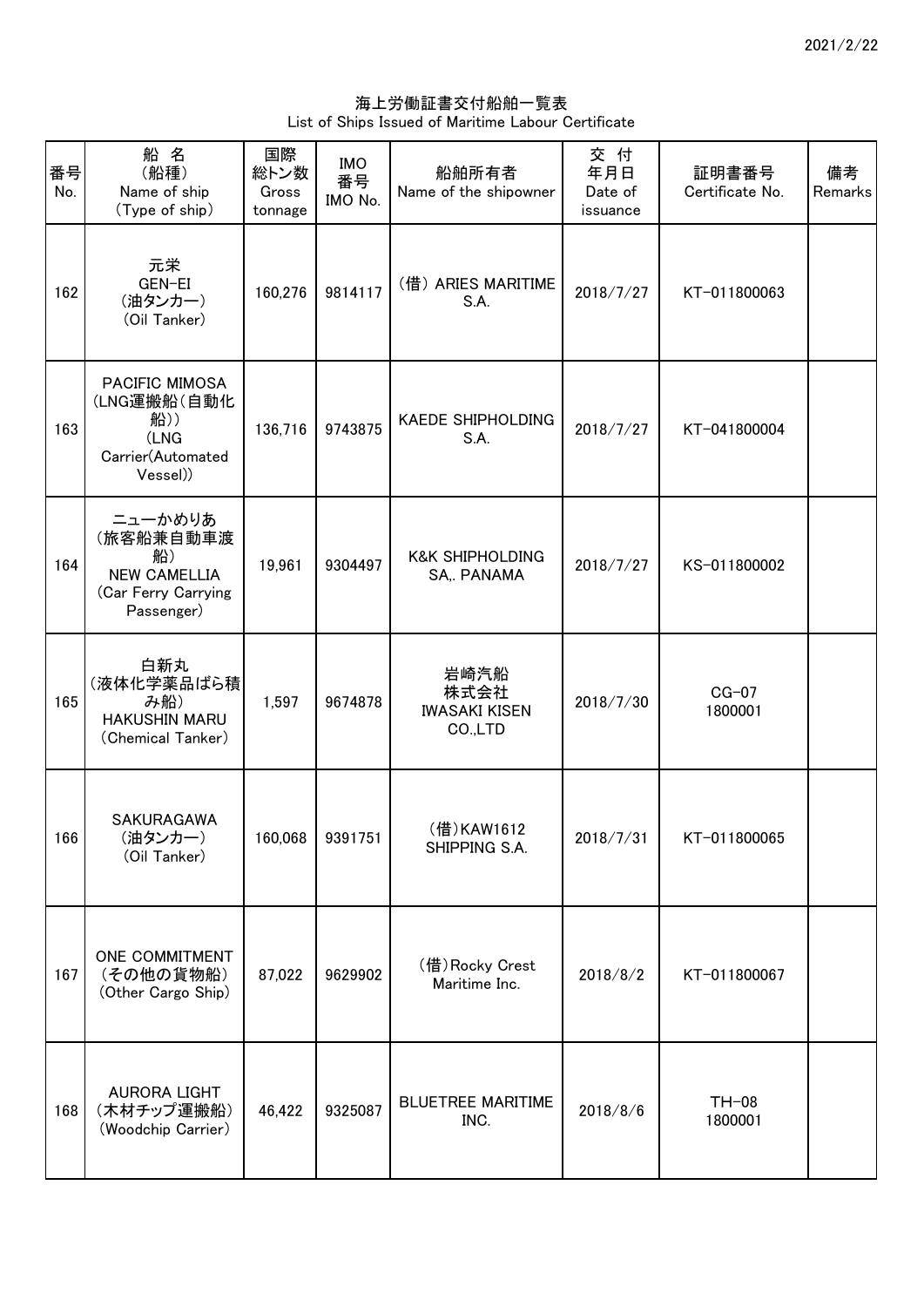海上労働証書交付船舶一覧表 List of Ships Issued of Maritime Labour Certificate

| 番号<br>No. | 船名<br>(船種)<br>Name of ship<br>(Type of ship)               | 国際<br>総トン数<br>Gross<br>tonnage | <b>IMO</b><br>番号<br>IMO No. | 船舶所有者<br>Name of the shipowner                         | 交付<br>年月日<br>Date of<br>issuance | 証明書番号<br>Certificate No. | 備考<br>Remarks |
|-----------|------------------------------------------------------------|--------------------------------|-----------------------------|--------------------------------------------------------|----------------------------------|--------------------------|---------------|
| 169       | <b>CORONA INFINITY</b><br>(バルクキャリア)<br>(Bulk Carrier)      | 48,040                         | 9261932                     | (借) CORONA INFINITY<br>SHIPPING S.A.                   | 2018/8/7                         | KT-011800068             |               |
| 170       | あかつき<br><b>AKATSUKI</b><br>(その他の貨物船)<br>(Other Cargo Ship) | 2,500                          | 9728966                     | (株)オフショア・オペレー<br>ション<br>Offshore Operation<br>Co.,Ltd. | 2018/8/7                         | CG-061600003-3           |               |
| 171       | 津梁丸<br>SHINRYO MARU<br>(ばら積み貨物船)<br>(Bulk Carrier)         | 52,156                         | 9799812                     | <b>GRUS MARITIME S.A.</b>                              | 2018/8/10                        | $ON-01$<br>1800001       |               |
| 172       | <b>MOL COURAGE</b><br>(その他の貨物船)<br>(Other Cargo Ship)      | 87,013                         | 9321263                     | (借) FLATFISH<br>TRANSPORT INC.                         | 2018/8/14                        | KT-011800069             |               |
| 173       | <b>NYK WREN</b><br>(その他の貨物船)<br>(Other Cargo Ship)         |                                | 145,251 9784776             | (借) CECIL SHIP<br>HOLDING S.A.                         | 2018/8/17                        | KT-011800070             |               |
| 174       | <b>MADRID BRIDGE</b><br>(その他の貨物船)<br>(Other Cargo Ship)    | 152,068                        | 9805453                     | (借) ISC2573<br>SHIPPING S.A.                           | 2018/8/23                        | KT-011800071             |               |
| 175       | <b>WORLD SWAN II</b><br>(その他の貨物船)<br>(Other Cargo Ship)    | 39,894                         | 9344045                     | (借) TAKANAWA LINE<br>INC.                              | 2018/8/23                        | KT-011800072             |               |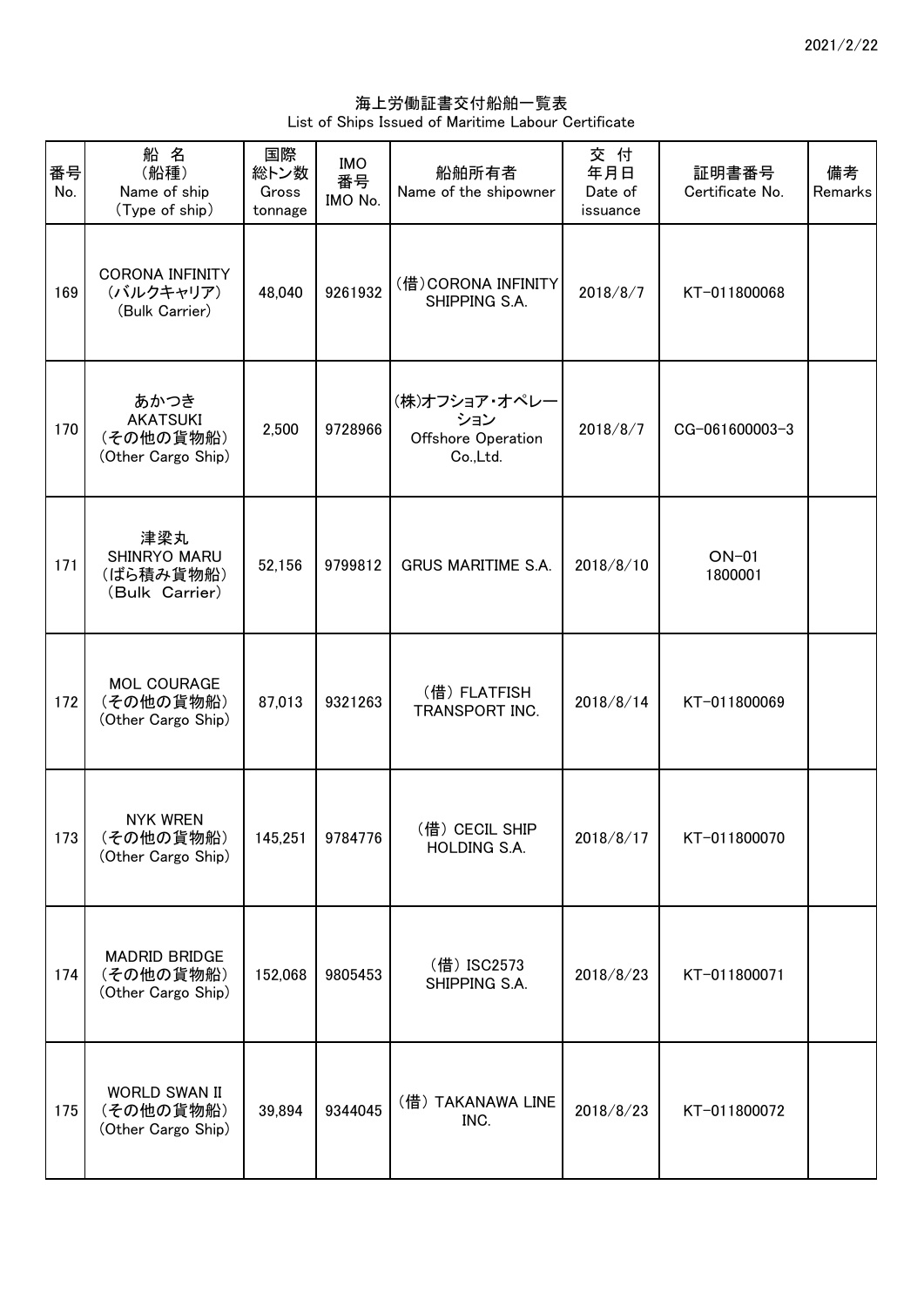海上労働証書交付船舶一覧表 List of Ships Issued of Maritime Labour Certificate

| 番号<br>No. | 船名<br>(船種)<br>Name of ship<br>(Type of ship)             | 国際<br>総トン数<br>Gross<br>tonnage | <b>IMO</b><br>番号<br>IMO No. | 船舶所有者<br>Name of the shipowner                        | 交付<br>年月日<br>Date of<br>issuance | 証明書番号<br>Certificate No. | 備考<br>Remarks |
|-----------|----------------------------------------------------------|--------------------------------|-----------------------------|-------------------------------------------------------|----------------------------------|--------------------------|---------------|
| 176       | SHINWA-MARU<br>(バルクキャリア)<br>(Bulk Carrier)               | 150,918                        | 9325295                     | <b>HIGHLAND</b><br><b>MARITIME S.A.</b>               | 2018/9/13                        | KT-041800005             |               |
| 177       | <b>VENUS LEADER</b><br>(その他の貨物船)<br>(Other cargo ship)   | 42,160                         | 9392341                     | <b>ENCANTADA</b><br>MARITIMA S.A.                     | 2018/9/28                        | $CB-01$<br>1800011       |               |
| 178       | KARIYUSHI LEADER<br>(その他の貨物船)<br>(Other Cargo Ship)      | 51,888                         | 9403217                     | (借)ESTEEM<br>MARITIME S.A.                            | 2018/10/3                        | KT-011800073             |               |
| 179       | <b>MEISHAN BRIDGE</b><br>(その他の貨物船)<br>(Other Cargo Ship) | 152,068                        | 9805465                     | (借) ISC2575 SHIPPING<br>S.A.                          | 2018/10/3                        | KT-011800074             |               |
| 180       | ONE STORK<br>(その他の貨物船)<br>(Other Cargo Ship)             |                                | 145,251 9784788             | (借) DOROTHY SHIP<br>HOLDING S.A.                      | 2018/10/11                       | KT-011800076             |               |
| 181       | FORTUNE QUINTET<br>(液化ガスばら積船)<br>(Gas carrier)           | 1,354                          | 9300702                     | イイノガストランスポート<br>(株)<br>IINO GAS TRANSPORT<br>CO., LTD | 2018/10/17                       | $CG-08$<br>1800003       |               |
| 182       | <b>THEMIS LEADER</b><br>(その他の貨物船)<br>(Other cargo ship)  | 62,380                         | 9553115                     | <b>OCEAN</b><br>EMPIRE(PANAMA) S.A.                   | 2018/10/17                       | $CB-01$<br>1800012       |               |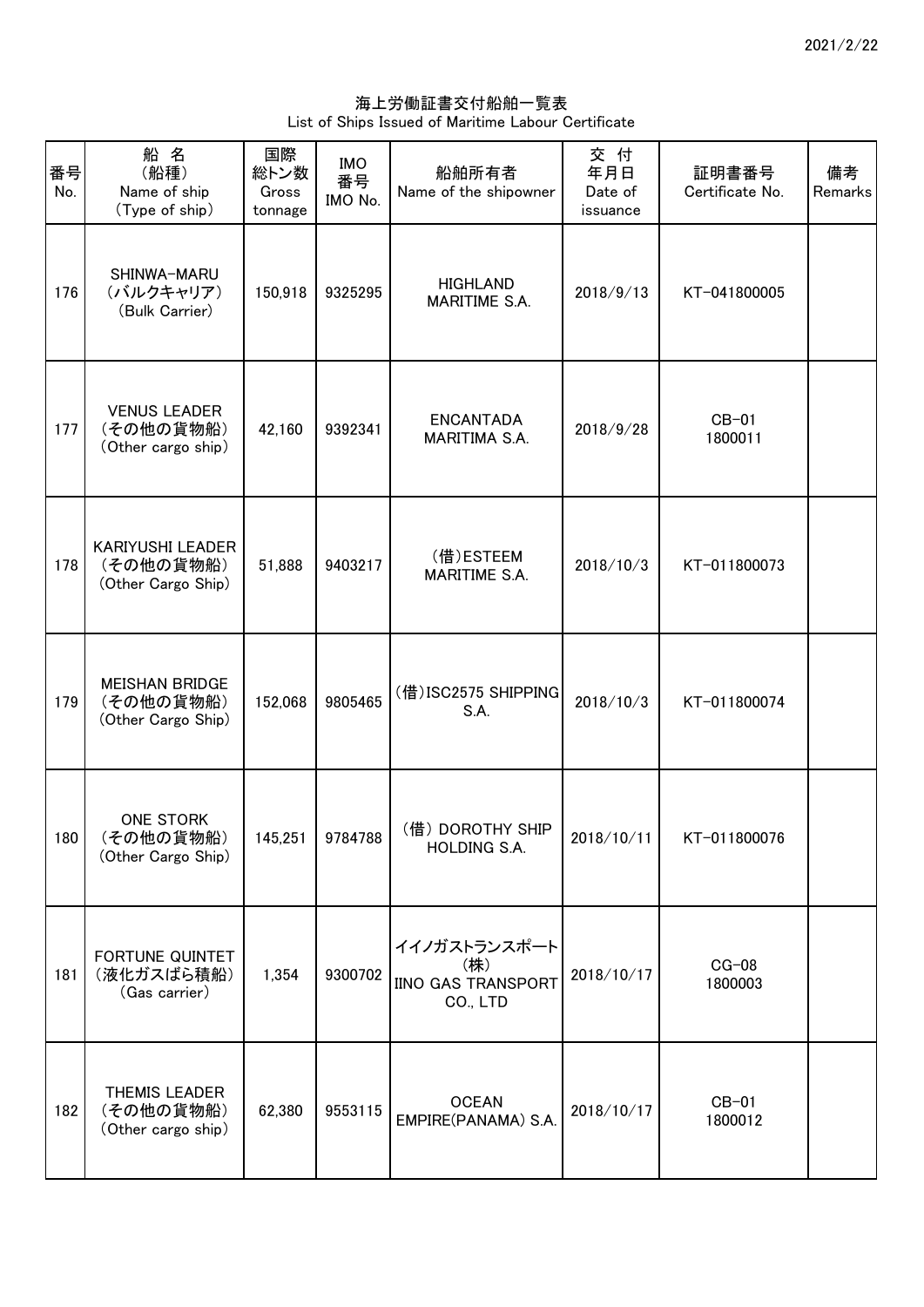海上労働証書交付船舶一覧表 List of Ships Issued of Maritime Labour Certificate

| 番号<br>No. | 船名<br>(船種)<br>Name of ship<br>(Type of ship)                            | 国際<br>総トン数<br>Gross<br>tonnage | <b>IMO</b><br>番号<br>IMO No. | 船舶所有者<br>Name of the shipowner                                      | 交付<br>年月日<br>Date of<br>issuance | 証明書番号<br>Certificate No. | 備考<br>Remarks |
|-----------|-------------------------------------------------------------------------|--------------------------------|-----------------------------|---------------------------------------------------------------------|----------------------------------|--------------------------|---------------|
| 183       | 第7鹿島丸<br>(液化ガスばら積船)<br>(Gas carrier)                                    | 1,358                          | 9309552                     | 白井汽船(株)<br>SHIRAI SHIPPING<br>CO.,LTD                               | 2018/10/23                       | CG-021800002             |               |
| 184       | ぱしふぃっくびいなす<br>(PACIFIC VENES)<br>(旅客船)<br>(Passenger Ship)              | 26,594                         | 9160011                     | Venus Cruise S.A.                                                   | 2018/10/31                       | $KB-01$<br>1800008       |               |
| 185       | 白嶺<br><b>HAKUREI</b><br>その他の貨物船<br>(Other Cargo Ship)                   | 6,283                          | 9597604                     | 海洋技術開発株式会社<br><b>OCEAN ENGINEERING</b><br>& DEVELOPMANT<br>CO.,LTD. | 2018/11/2                        | $ON-01$<br>1800002       |               |
| 186       | <b>FRONTIER SKY</b><br>(バルクキャリア)<br>(Bulk Carrier)                      | 93,182                         | 9488009                     | (借) KUMAMOTO<br>SHIPHOLDING PTE.<br>LTD.                            | 2018/11/13                       | KT-011500006-2           |               |
| 187       | <b>ONE MINATO</b><br>(その他の貨物船)<br>(Other Cargo Ship)                    |                                | 152,180 9805477             | (借) ISC2576<br>SHIPPING S.A.                                        | 2018/11/14                       | KT-011800078             |               |
| 188       | 航洋丸<br>(海難救助船兼引き<br>船)<br><b>KOYO MARU</b><br>(Salvage and Tug<br>Boat) | 2,474                          | 9162148                     | 日本サルウェージ株式<br>会社<br>THE NIPPON SALVAGE<br>CO.,LTD.                  | 2018/11/22                       | $KS-02$<br>1800003       |               |
| 189       | 松柏<br>(バルクキャリア)<br>(Bulk Carrier)                                       | 50,668                         | 9658927                     | (借) PINE CREST<br>SHIPPING CORP.                                    | 2018/12/3                        | KT-021800001             |               |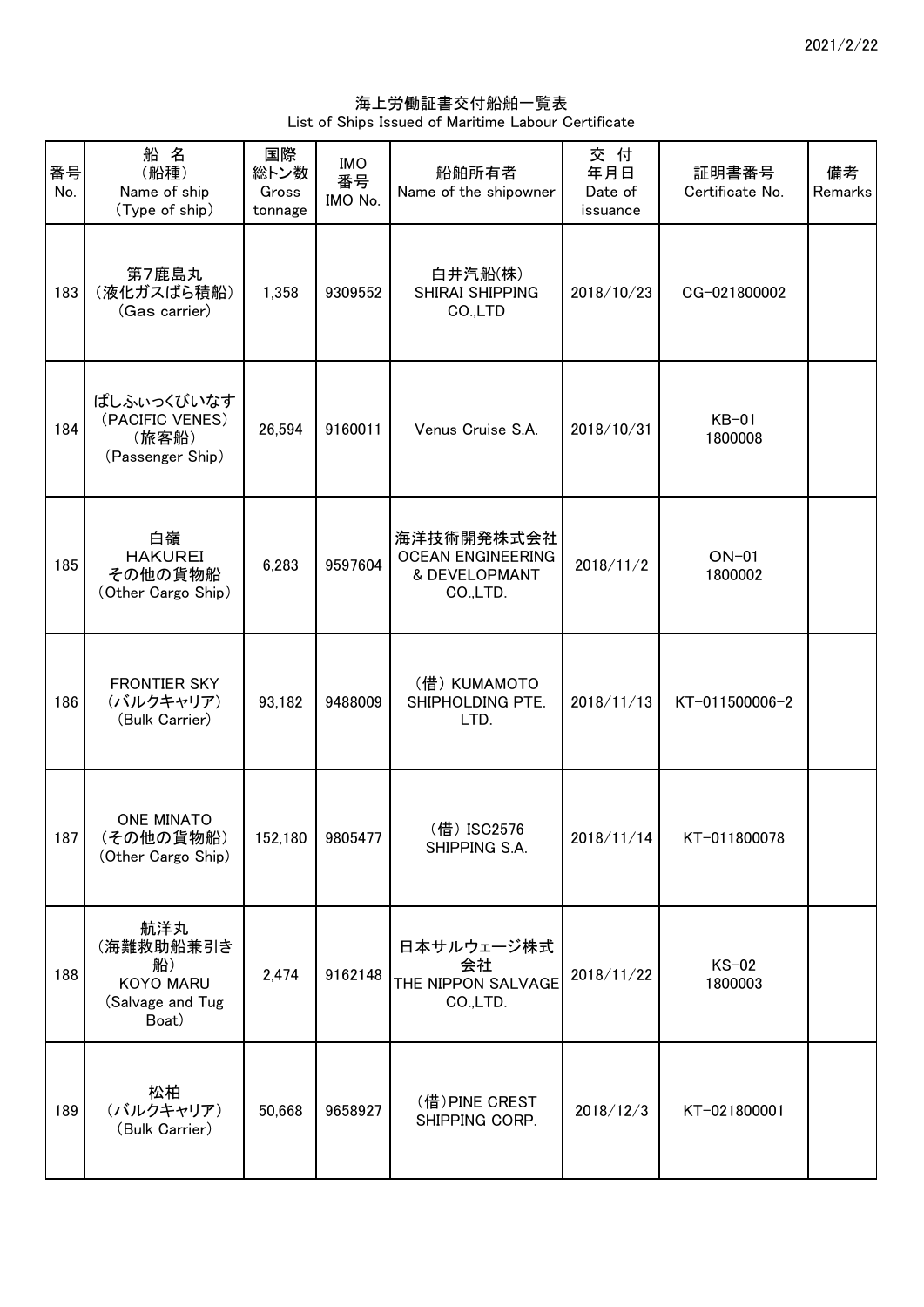海上労働証書交付船舶一覧表 List of Ships Issued of Maritime Labour Certificate

| 番号<br>No. | 船名<br>(船種)<br>Name of ship<br>(Type of ship)                                                             | 国際<br>総トン数<br>Gross<br>tonnage | <b>IMO</b><br>番号<br>IMO No. | 船舶所有者<br>Name of the shipowner                              | 交付<br>年月日<br>Date of<br>issuance | 証明書番号<br>Certificate No. | 備考<br>Remarks |
|-----------|----------------------------------------------------------------------------------------------------------|--------------------------------|-----------------------------|-------------------------------------------------------------|----------------------------------|--------------------------|---------------|
| 190       | CAPE AMAL<br>バルクキャリア                                                                                     | 93,664                         | 9820879                     | <b>ISC2578 SHIPPING</b><br>S.A.                             | 2018/12/5                        | $KS-07$<br>1800002       |               |
| 191       | 新日丸<br>SHIN NICHI MARU<br>(引き船兼海難救助船<br>兼作業船)<br>SHIN NICHI MARU<br>(Tug Boat/Salvage<br>Boat/Work Boat) | 997                            | 9678977                     | オフショアエンジニアリ<br>ング(株)OFFSHORE<br><b>ENGINEERING CO., LTD</b> | 2018/12/14                       | KT-011800080             |               |
| 192       | <b>CORONA JOYFUL</b><br>(バルクキャリア)<br>(Bulk Carrier)                                                      | 48,035                         | 9272905                     | (借) CORONA JOYFUL<br>SHIPPING S.A.                          | 2018/12/17                       | KT-011800081             |               |
| 193       | <b>ATHENS HIGHWAY</b><br>(その他の貨物船)<br>(Other Cargo Ship)                                                 | 58,994                         | 9443073                     | (借) ISC1505<br>SHIPPING S.A.                                | 2018/12/27                       | KT-011800083             |               |
| 194       | APHRODITE LEADER<br>(その他の貨物船)<br>(Other Cargo Ship)                                                      | 62,568                         | 9335953                     | (借) NST ENTERPRISE,<br>S.A.                                 | 2019/1/25                        | KT-011800084             |               |
| 195       | <b>CORONA SPLENDOR</b><br>(バルクキャリア)<br>(Bulk Carrier)                                                    | 49,720                         | 9675614                     | (借)ISC1621<br>SHIPPING S.A.                                 | 2019/2/5                         | KT-011800085             |               |
| 196       | 七座<br><b>NANAKURA</b><br>(バルクキャリア)<br>(Bulk Carrier)                                                     | 50,478                         | 9233478                     | (借) FILBERG<br>SHIPHOLDING S.A.                             | 2019/2/6                         | TH-091700001-2           |               |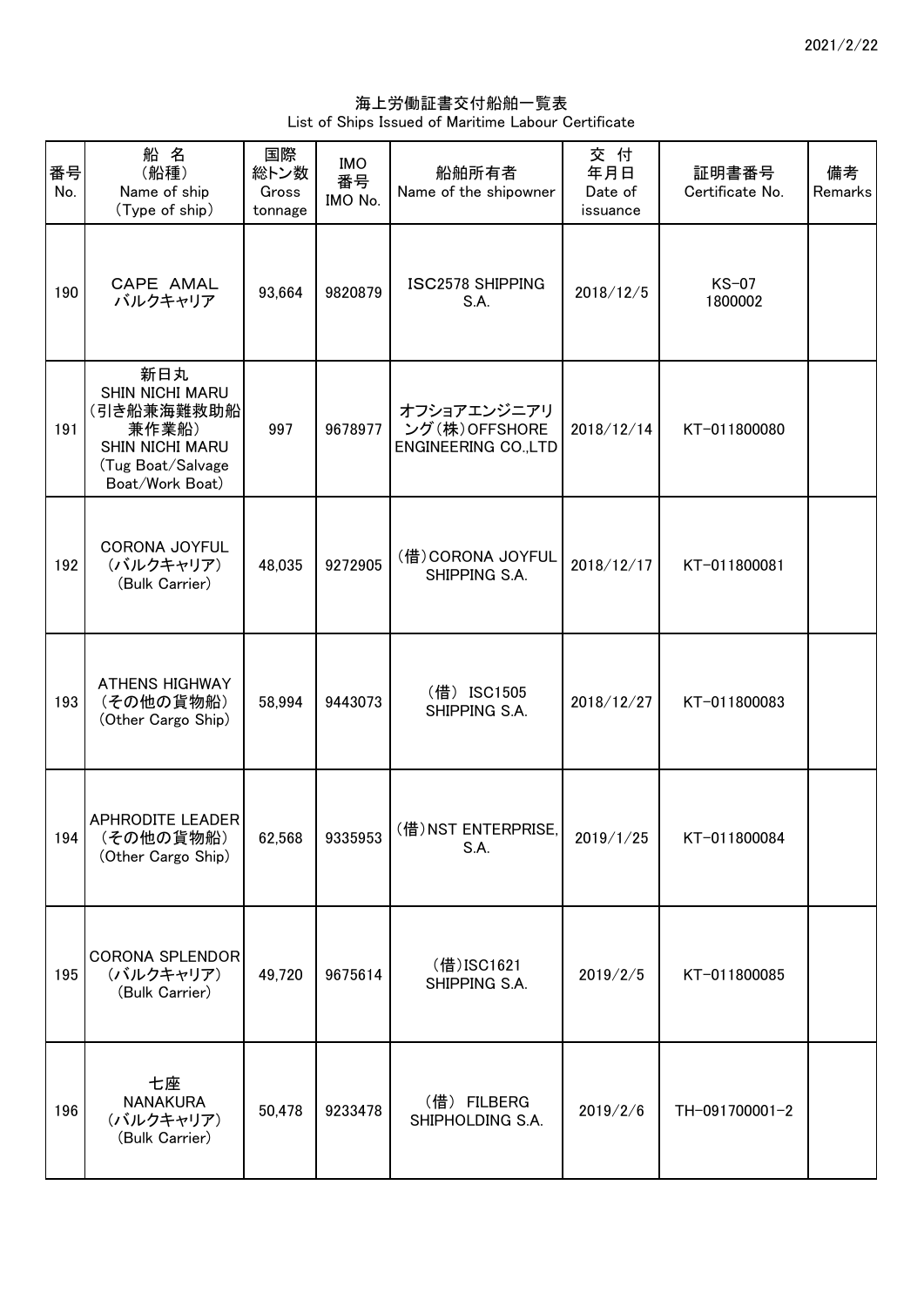海上労働証書交付船舶一覧表 List of Ships Issued of Maritime Labour Certificate

| 番号<br>No. | 船名<br>(船種)<br>Name of ship<br>(Type of ship)                       | 国際<br>総トン数<br>Gross<br>tonnage | <b>IMO</b><br>番号<br>IMO No. | 船舶所有者<br>Name of the shipowner           | 交 付<br>年月日<br>Date of<br>issuance | 証明書番号<br>Certificate No. | 備考<br>Remarks |
|-----------|--------------------------------------------------------------------|--------------------------------|-----------------------------|------------------------------------------|-----------------------------------|--------------------------|---------------|
| 197       | <b>FRONTIER</b><br><b>DISCOVERY</b><br>(バルクキャリア)<br>(Bulk Carrier) | 91,467                         | 9532109                     | (借) CONTRABASS<br>SHIPHOLDING S.A.       | 2019/2/6                          | KT-011800086             |               |
| 198       | <b>CENTAURUS DREAM</b><br>(バルクキャリア)<br>(Bulk Carrier)              | 92,155                         | 9551715                     | (借) CANOPUS<br>MARITIME INC.             | 2019/2/14                         | KT-011800087             |               |
| 199       | ときわ丸<br><b>TOKIWA MARU</b><br>(バルクキャリア)<br>(Bulk Carrier)          | 52,981                         | 9267625                     | (借) MOONBEAM<br>SHIPPING INC.            | 2019/2/19                         | KT-011700027-2           |               |
| 200       | かいゆう<br><b>KAIYU</b><br>(その他の貨物船)<br>(Other Cargo Ship)            | 1,682                          | 9344576                     | (株)オフショア・オペレー<br>ション                     | 2019/2/19                         | KT-011800089             |               |
| 201       | 北陸丸<br>(ばら積貨物船)<br>HOKURIKU MARU<br>(Bulk Carrier)                 |                                | 50,668 9658939              | PINE CREST<br>SHIPPING CORP              | 2019/2/20                         | HS-021800001             |               |
| 202       | 菱明丸<br>(油タンカー)<br>RYOUMEI MARU<br>(Oil Tanker)                     | 1,061                          | 9682083                     | 旭友海運株式会社<br>Kyokuyu Shippinng<br>Co.,LTD | 2019/3/8                          | KS-011800003             |               |
| 203       | ONE CONTRIBUTION<br>(その他の貨物船)<br>(Other Cargo Ship)                | 87,023                         | 9629914                     | (借) White Summit<br>Maritime Inc.        | 2019/3/14                         | KT-011700024-2           |               |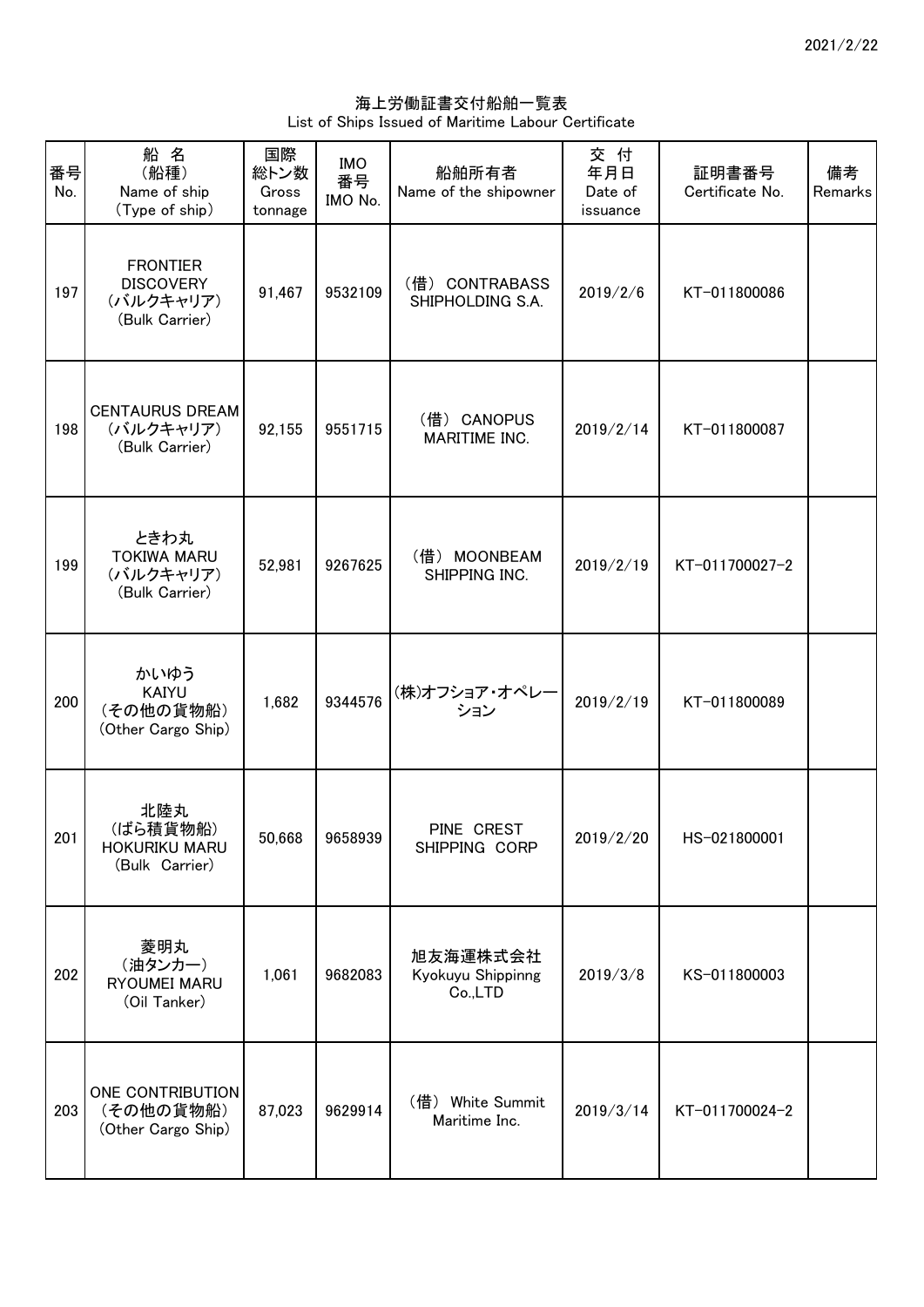海上労働証書交付船舶一覧表 List of Ships Issued of Maritime Labour Certificate

| 番号<br>No. | 船名<br>(船種)<br>Name of ship<br>(Type of ship)                       | 国際<br>総トン数<br>Gross<br>tonnage | <b>IMO</b><br>番号<br>IMO No. | 船舶所有者<br>Name of the shipowner                   | 交 付<br>年月日<br>Date of<br>issuance | 証明書番号<br>Certificate No. | 備考<br>Remarks |
|-----------|--------------------------------------------------------------------|--------------------------------|-----------------------------|--------------------------------------------------|-----------------------------------|--------------------------|---------------|
| 204       | エネルギーリバティ<br><b>ENERGY LIBERTY</b><br>(液化ガスばら積船)<br>(Gas Carrier)  | 121,982                        | 9736092                     | (借) LOTUS TG II S.A.                             | 2019/3/19                         | KT-011800090             |               |
| 205       | <b>BAOSTEEL</b><br><b>EDUCATION</b><br>(バルクキャリア)<br>(Bulk Carrier) | 113,971                        | 9362970                     | (借) EMERALD<br><b>NAVIGATION SERVICE</b><br>S.A. | 2019/3/25                         | KT-011800091             |               |
| 206       | <b>REIHOU</b><br>(バルクキャリア)<br>(Bulk Carrier)                       | 60,873                         | 9641388                     | (借)<br><b>TDC SHIPPING</b><br>S.A.               | 2019/3/28                         | KT-011800092             |               |
| 207       | <b>WARRAMBOO</b><br>(バルクキャリア)<br>(Bulk Carrier)                    | 132,512                        | 9621340                     | (借) FOMALHAUT<br>SHIPPING INC.                   | 2019/3/29                         | KT-011800093             |               |
| 208       | グレート クレイン<br><b>GREAT CRANE</b><br>(タンカー)<br>(Oil tanker)          | 1,062                          | 9673692                     | (有)三原汽船<br>Miharakisen Co., Ltd                  | 2019/4/5                          | CG-021900001             |               |
| 209       | フェニックス レジェン<br>ド(液化ガスばら積船)<br>PHENIX LEGEND<br>(Gas carrier)       | 3,310                          | 9595539                     | 第一マリン株式会社<br><b>DAIICHI MARINE</b><br>Co.,Ltd    | 2019/4/17                         | KK-011900001             |               |
| 210       | <b>SHONAI MARU</b><br>(バルクキャリア)<br>(Bulk Carrier)                  | 57,842                         | 9827231                     | (借)ISC1719 SHIPPING<br>S.A.                      | 2019/5/9                          | KT-011900002             |               |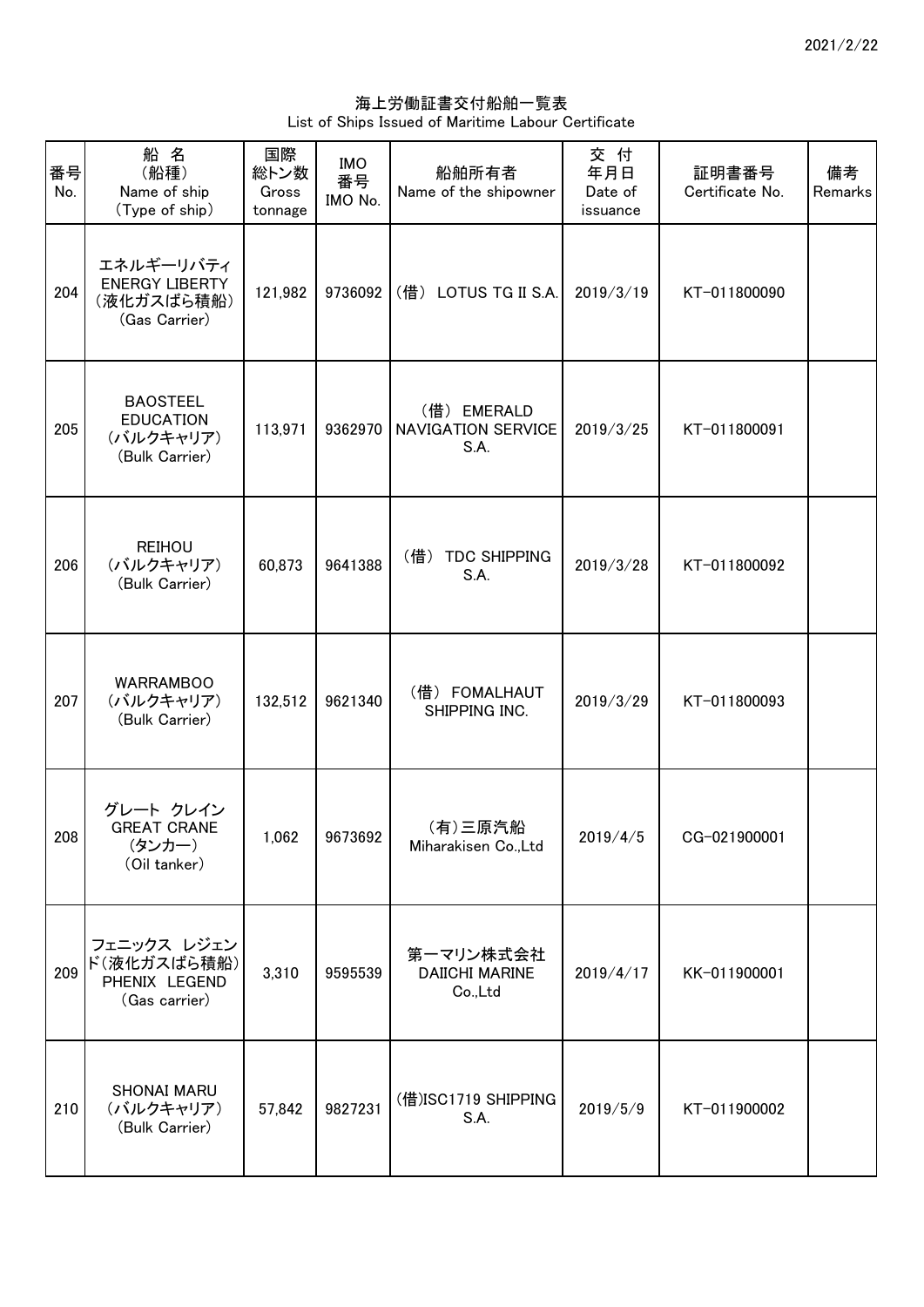海上労働証書交付船舶一覧表 List of Ships Issued of Maritime Labour Certificate

| 番号<br>No. | 船名<br>(船種)<br>Name of ship<br>(Type of ship)                  | 国際<br>総トン数<br>Gross<br>tonnage | <b>IMO</b><br>番号<br>IMO No. | 船舶所有者<br>Name of the shipowner                                                                             | 交付<br>年月日<br>Date of<br>issuance | 証明書番号<br>Certificate No. | 備考<br>Remarks |
|-----------|---------------------------------------------------------------|--------------------------------|-----------------------------|------------------------------------------------------------------------------------------------------------|----------------------------------|--------------------------|---------------|
| 211       | グレースダリア<br><b>GRACE DAHLIA</b><br>(液化ガスばら積船)<br>(Gas Carrier) | 14,671                         | 9540716                     | (借)UME<br>SHIPHOLDING S.A.                                                                                 | 2019/5/14                        | KT-011900003             |               |
| 212       | かいれい<br><b>KAIREI</b><br>(その他の貨物船)<br>(Other cargo ship)      | 4,517                          | 9165920                     | 日本海洋事業株式会社<br>Nippon Marine<br>Enterprises, Ltd.                                                           | 2019/5/15                        | KT-011900004             |               |
| 213       | 徳邦丸<br><b>TOKUHO MARU</b><br>(液化ガスばら積船)<br>(Gas carrier)      | 1,356                          | 9682215                     | イイノガストランスポート<br>(株)<br>IINO GAS TRANSPORT<br>CO., LTD                                                      | 2019/5/15                        | KT-041900001             |               |
| 214       | 原町丸<br>HARAMACHI MARU<br>(ばら積貨物船)<br>(Bulk carrier)           | 50,733                         | 9658991                     | PINE CREST SHIPPING<br>CORP.                                                                               | 2019/5/17                        | $TH-04$<br>1900001       |               |
| 215       | 青葉山丸<br>(バルクキャリア)<br>(Bulk Carrier)                           |                                | 119,788 9489510             | (借) BLUENOTE<br>SHIPPING INC.                                                                              | 2019/5/22                        | KS-071800001-2           |               |
| 216       | <b>ONE GRUS</b><br>(その他の貨物船)<br>(Other Cargo Ship)            | 146,694                        | 9806067                     | (借) IVY SHIP<br>HOLDING S.A.                                                                               | 2019/5/23                        | KT-011900005             |               |
| 217       | AZUL BRISA<br>(バルクキャリア)<br>(Bulk Carrier)                     | 107,051                        | 9681467                     | <b>Trust Company</b><br>Complex, Ajeltake Road,<br>Ajeltake Island, Majuro,<br>Marshall Islands<br>MH96960 | 2019/5/29                        | $CG-$<br>021900002       |               |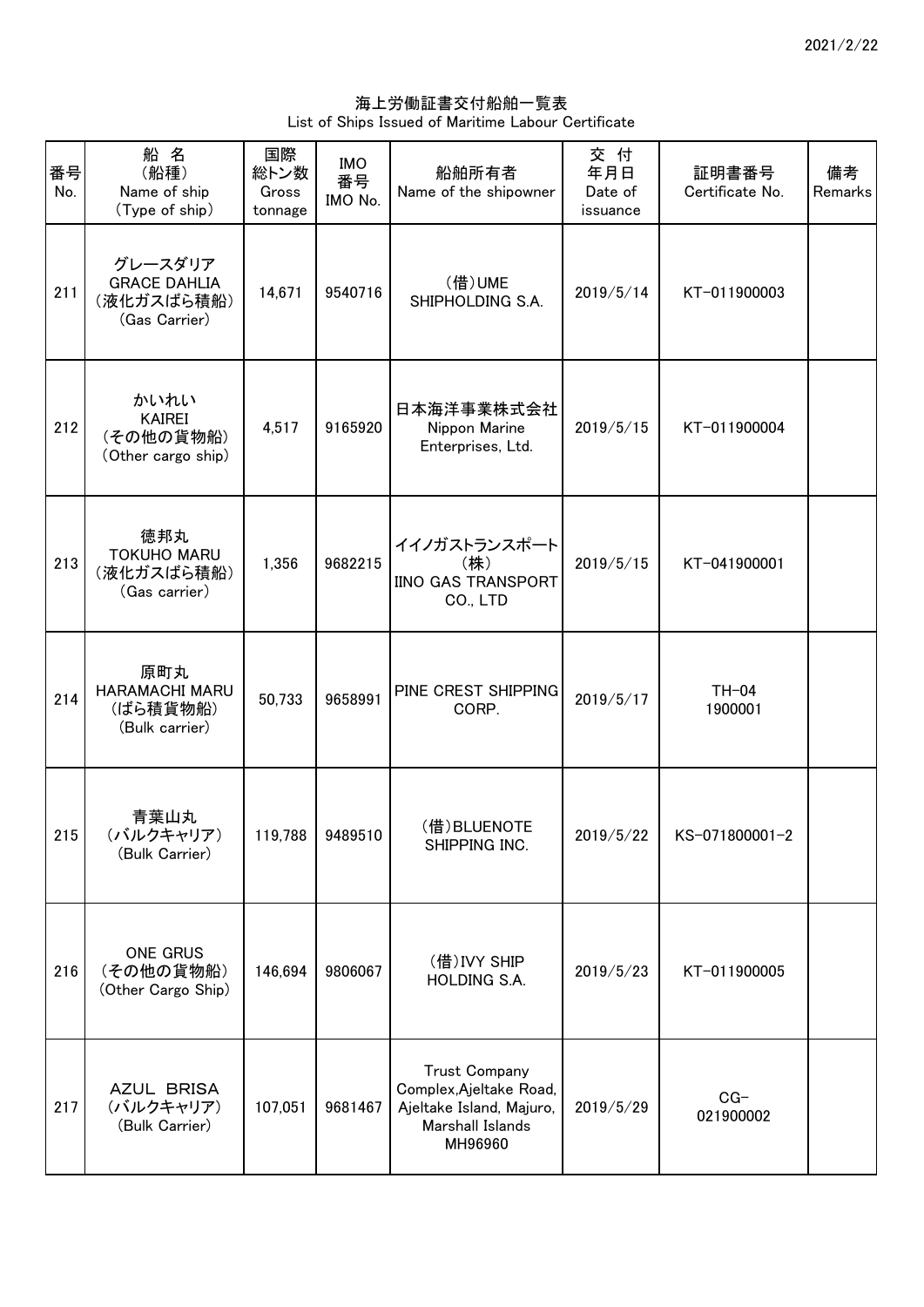海上労働証書交付船舶一覧表 List of Ships Issued of Maritime Labour Certificate

| 番号<br>No. | 船名<br>(船種)<br>Name of ship<br>(Type of ship)                            | 国際<br>総トン数<br>Gross<br>tonnage | <b>IMO</b><br>番号<br>IMO No. | 船舶所有者<br>Name of the shipowner                   | 交 付<br>年月日<br>Date of<br>issuance | 証明書番号<br>Certificate No.  | 備考<br>Remarks |
|-----------|-------------------------------------------------------------------------|--------------------------------|-----------------------------|--------------------------------------------------|-----------------------------------|---------------------------|---------------|
| 218       | 新青丸<br>(その他の貨物船)<br>SHINSEI MARU<br>(Other cargo ship)                  | 1,635                          | 9660425                     | 日本海洋事業㈱<br>NIPPON MARINE<br>ENTERPRISES. LTD.    | 2019/5/30                         | KT-011900007              |               |
| 219       | よこすか<br><b>YOKOSUKA</b><br>(その他の貨物船)<br>(Other cargo ship)              | 4,439                          | 8711019                     | 日本海洋事業株式会社<br>Nippon Marine<br>Enterprises, Ltd. | 2019/6/3                          | KT-011900006              |               |
| 220       | <b>BRILLIANT</b><br><b>ADVANCE</b><br>(バルクキャリア)<br>(Bulk Carrier)       | 43,163                         | 9687722                     | (借) CANOPUS<br>MARITIME INC.                     | 2019/6/14                         | KT-011900009              |               |
| 221       | <b>KDDI CABLE</b><br><b>INFINITY</b><br>(その他の貨物船)<br>(Other Cargo Ship) | 9,766                          | 9841158                     | (借) K & M MARINE<br>S.A.                         | 2019/6/21                         | $KT-$<br>interim011900003 |               |
| 222       | ぴりかもしり丸<br>(バルクキャリア)<br>PIRIKA MOSIRI MARU<br>(Bulk Carrier)            | 52.158                         | 9826495                     | PINE CREST SHIPPING<br>CORP.                     | 2019/6/24                         | HK-041900001              |               |
| 223       | 第五雄豊丸<br>(タンカー/液体化学薬<br>品ばら積船)<br>(Oil tanker/Chemical<br>tanker)       | 1,061                          | 9608142                     | 有限会社<br>正豊海運                                     | 2019/6/28                         | CG-021900003              |               |
| 224       | <b>CAPE SASANQUA</b><br>(バルクキャリア)<br>(Bulk Carrier)                     | 106,413                        | 9603350                     | (借)KAW1655<br>SHIPPING S.A.                      | 2019/6/28                         | KT-041600002-3            |               |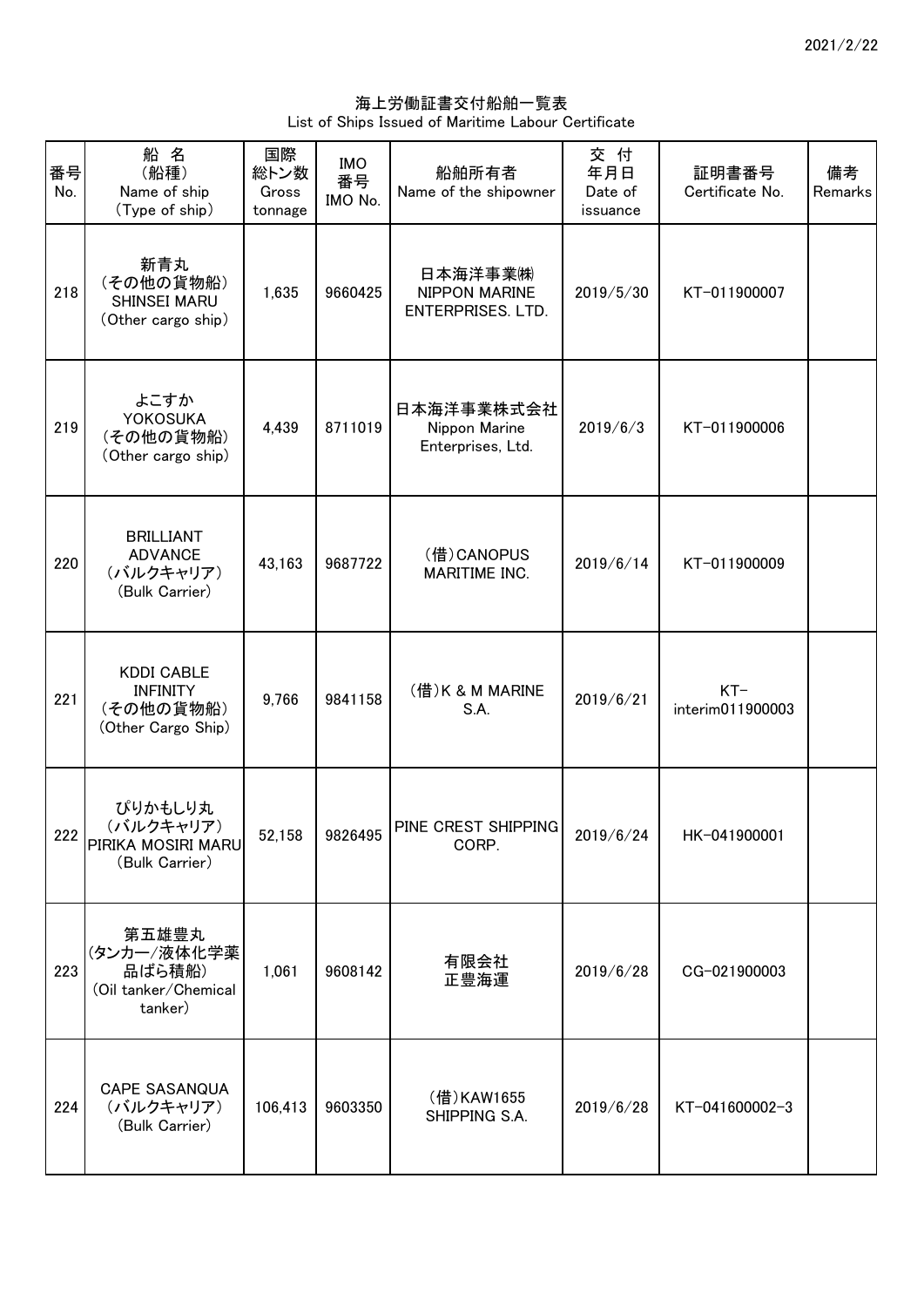海上労働証書交付船舶一覧表 List of Ships Issued of Maritime Labour Certificate

| 番号<br>No. | 船名<br>(船種)<br>Name of ship<br>(Type of ship)                                    | 国際<br>総トン数<br>Gross<br>tonnage | <b>IMO</b><br>番号<br>IMO No. | 船舶所有者<br>Name of the shipowner       | 交 付<br>年月日<br>Date of<br>issuance | 証明書番号<br>Certificate No. | 備考<br>Remarks |
|-----------|---------------------------------------------------------------------------------|--------------------------------|-----------------------------|--------------------------------------|-----------------------------------|--------------------------|---------------|
| 225       | <b>CAPE SAPPHIRE</b><br>(ばら積運搬船)<br><b>CAPE SAPPHIRE</b><br>(Bulk Carrier)      | 107,850                        | 9832731                     | ISC2582 SHIPPING S.A.                | 2019/7/11                         | $HK-03$<br>1900001       |               |
| 226       | はまゆう<br>(旅客船兼自動車渡<br>船)<br><b>HAMAYUU</b><br>(Car Ferry Carrying<br>Passengers) | 16,187                         | 9184562                     | <b>RAIBOW LINE</b><br>PANAMA, S.A.   | 2019/7/11                         | KS-151900001             |               |
| 227       | SHOYOH<br>(バルクキャリア)<br>(Bulk Carrier)                                           | 60,873                         | 9641376                     | (借) TDC SHIPPING<br>S.A.             | 2019/7/11                         | KT-011900010             |               |
| 228       | <b>CAPE SAPPHIRE</b><br>(ばら積運搬船)<br><b>CAPE SAPPHIRE</b><br>(Bulk Carrier)      | 107,850                        | 9832731                     | ISC2582 SHIPPING S.A.                | 2019/7/11                         | $HK-03$<br>1900001       |               |
| 229       | <b>NSU OBELISK</b><br>(バルクキャリア)<br>(Bulk Carrier)                               | 107,598                        | 9675664                     | (借) MAREA BUENA<br>S.A.              | 2019/7/17                         | KT-interim<br>011900006  |               |
| 230       | <b>KYBELE HORIZON</b><br>(バルクキャリア)<br>(Bulk Carrier)                            | 122,967                        | 9839002                     | <b>FAIR WIND</b><br>NAVIGATION, S.A. | 2019/7/19                         | CG-interim<br>021900001  |               |
| 231       | <b>CORONA ZENITH</b><br>(ばら積み貨物船)<br>(Bulk Carrier)                             | 49,737                         | 9851309                     | ISC1740 SHIPPING S.A                 | 2019/7/22                         | SK-interim<br>011900002  |               |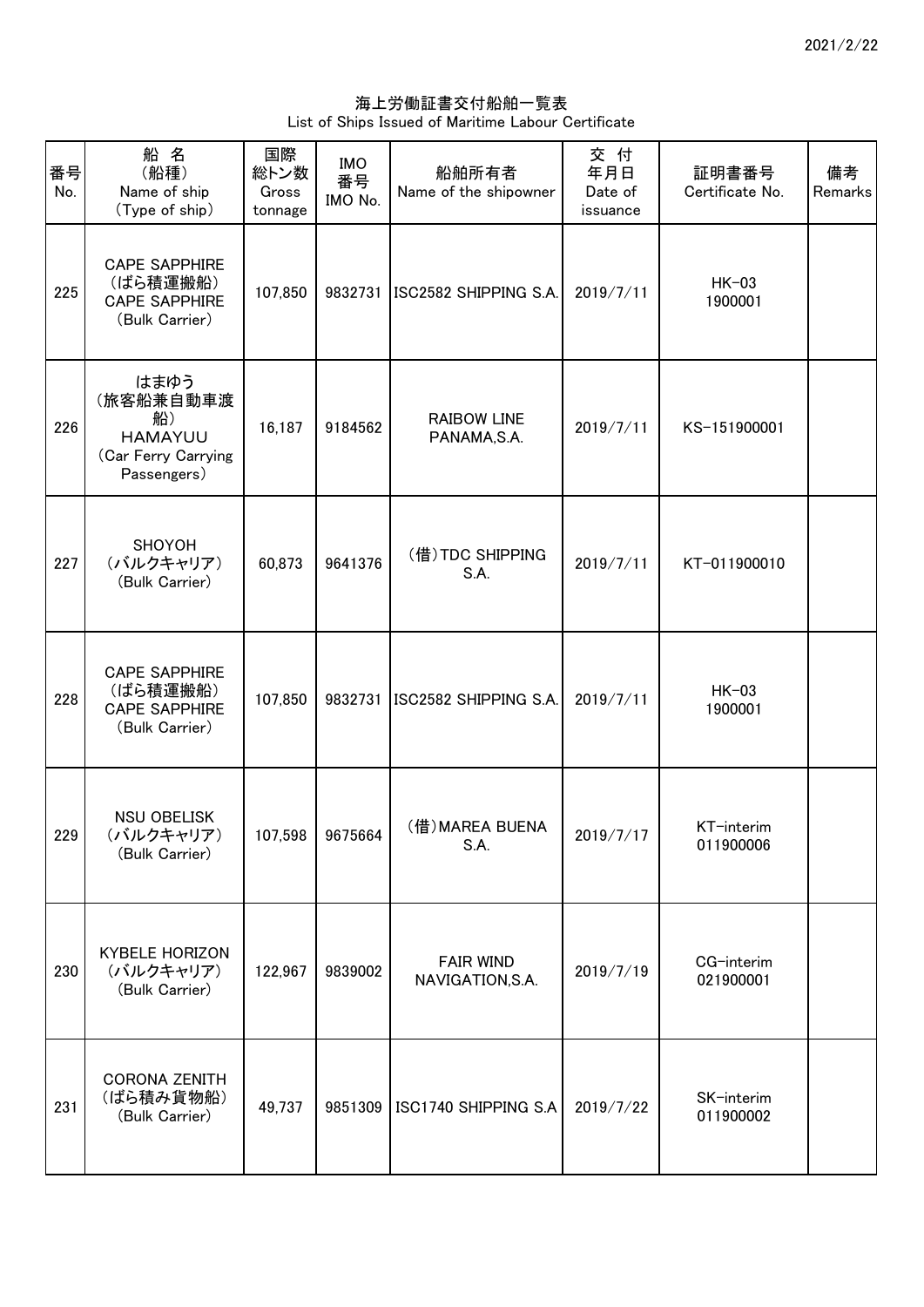海上労働証書交付船舶一覧表 List of Ships Issued of Maritime Labour Certificate

| 番号<br>No. | 船 名<br>(船種)<br>Name of ship<br>(Type of ship)                              | 国際<br>総トン数<br>Gross<br>tonnage | <b>IMO</b><br>番号<br>IMO No. | 船舶所有者<br>Name of the shipowner          | 交 付<br>年月日<br>Date of<br>issuance | 証明書番号<br>Certificate No. | 備考<br>Remarks |
|-----------|----------------------------------------------------------------------------|--------------------------------|-----------------------------|-----------------------------------------|-----------------------------------|--------------------------|---------------|
| 232       | <b>NSU ULTIMATE</b><br>(バルクキャリア)<br>(Bulk Carrier)                         | 107,829                        | 9790878                     | (借) BEETLE SHIPPING<br>S.A.             | 2019/8/2                          | $KT-$<br>041700002-2     |               |
| 233       | <b>ORIHIME</b><br>(バルクキャリア)<br>(Bulk Carrier)                              | 132,647                        | 9621235                     | (借)FLUTE<br>SHIPHOLDING S.A.            | 2019/8/7                          | KT<br>$-041700003-2$     |               |
| 234       | <b>ONE APUS</b><br>(その他の貨物船)<br>(Other Cargo Ship)                         | 146,694                        | 9806079                     | (借) JESSICA SHIP<br><b>HOLDING S.A.</b> | 2019/8/21                         | KT-011900012             |               |
| 235       | みやらびⅡ<br>MIYARABI II<br>(ロールオン・ロールオフ貨物<br>船)<br>(Roll on/Roll off<br>Ship) | 22,633                         | 9580338                     | 琉球海運株式会社<br>(RYUKYU KAIUN<br>KAISHA)    | 2019/8/26                         | $ON-01$<br>1900001       |               |
| 236       | <b>NSU SIRIUS</b><br>(バルクキャリア)<br>(Bulk Carrier)                           | 94,116                         |                             | 9774379 (借) DENEB LINE S.A.             | 2019/8/29                         | $KT-$<br>041600003-3     |               |
| 237       | <b>NSU VOYAGER</b><br>(バルクキャリア)<br>(Bulk Carrier)                          | 107,829                        | 9790880                     | (借) QUARK SHIPPING<br>S.A.              | 2019/8/29                         | $HK-$<br>031700002-2     |               |
| 238       | <b>SUOH PACIFIC</b><br>(バルクキャリア)<br>(Bulk Carrier)                         | 50,860                         | 9460631                     | (借) SHIRAHAMA<br>MARITIME S.A.          | 2019/8/30                         | $CG-$<br>091500001-2     |               |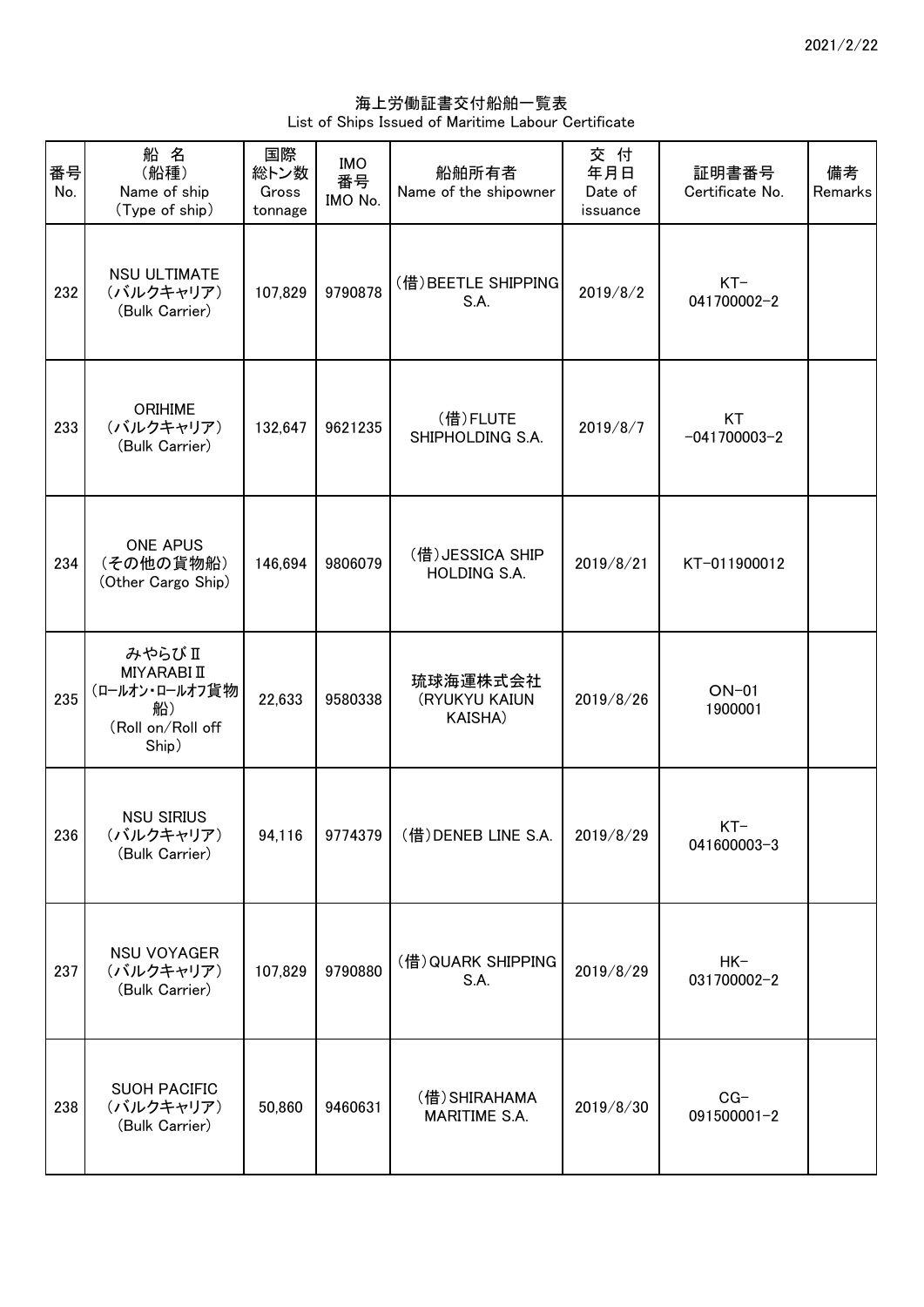海上労働証書交付船舶一覧表 List of Ships Issued of Maritime Labour Certificate

| 番号<br>No. | 船名<br>(船種)<br>Name of ship<br>(Type of ship)                                                                                        | 国際<br>総トン数<br>Gross<br>tonnage | <b>IMO</b><br>番号<br>IMO No. | 船舶所有者<br>Name of the shipowner              | 交付<br>年月日<br>Date of<br>issuance | 証明書番号<br>Certificate No. | 備考<br>Remarks |
|-----------|-------------------------------------------------------------------------------------------------------------------------------------|--------------------------------|-----------------------------|---------------------------------------------|----------------------------------|--------------------------|---------------|
| 239       | <b>MAPLE GAS</b><br>(液化ガスばら積船)<br>(Gas Carrier)                                                                                     | 46,851                         | 9800491                     | (借)LPG SAPPHIRE<br>PANAMA S.A.              | 2019/8/30                        | KT-011900013             |               |
| 240       | <b>SUNNY MARS</b><br>(油タンカー兼引火性<br>液体ばら積み船兼液<br>体化学薬品ばら積み<br>船)<br>(Chemical Tanker, Oil<br>Tanker and Flammable<br>Liquide Tanker) | 4,551                          | 9474345                     | <b>ASAHI TANKER</b><br>CO.,LTD.             | 2019/9/13                        | $CB-01$<br>1900002       |               |
| 241       | <b>ALTAIR LEADER</b><br>(その他の貨物船)<br>(Other Cargo Ship)                                                                             | 60,394                         | 9539171                     | (借)LABRA<br>SHIPHOLDING S.A.                | 2019/9/17                        | $KT-$<br>011800006-2     |               |
| 242       | <b>ENERGY INNOVATOR</b><br>(液化ガスばら積み<br>船)<br>(LNG Tanker)                                                                          | 121,981                        | 9758832                     | (借) LOTUS TG II S.A.                        | 2019/9/17                        | KT01-1900014             |               |
| 243       | <b>DIANA MARINE</b><br>(オイルタンカー/ケミ<br>カルタンカー)<br>(Oil tanker/Chemical<br>tanker)                                                    | 1,596                          | 9833242                     | 田渕海運(株)<br><b>TABUCHI KAIUN</b><br>CO, LTD. | 2019/9/19                        | KT-071900001             |               |
| 244       | <b>ENERGY GLORY</b><br>(液化ガスばら積み<br>船)<br>(Gas Carrier)                                                                             | 121,981                        | 9752565                     | (借)SASANQUA<br>SHIPHOLDING S.A.             | 2019/9/26                        | KT01-1900015             |               |
| 245       | <b>LNG MALEO</b><br>(液化ガスばら積み<br>船)<br>(Gas Carrier)                                                                                | 106,717                        | 8701791                     | (借)LOTUS SWALLOW<br>S.A.                    | 2019/9/27                        | $KT-$<br>011600014-2     |               |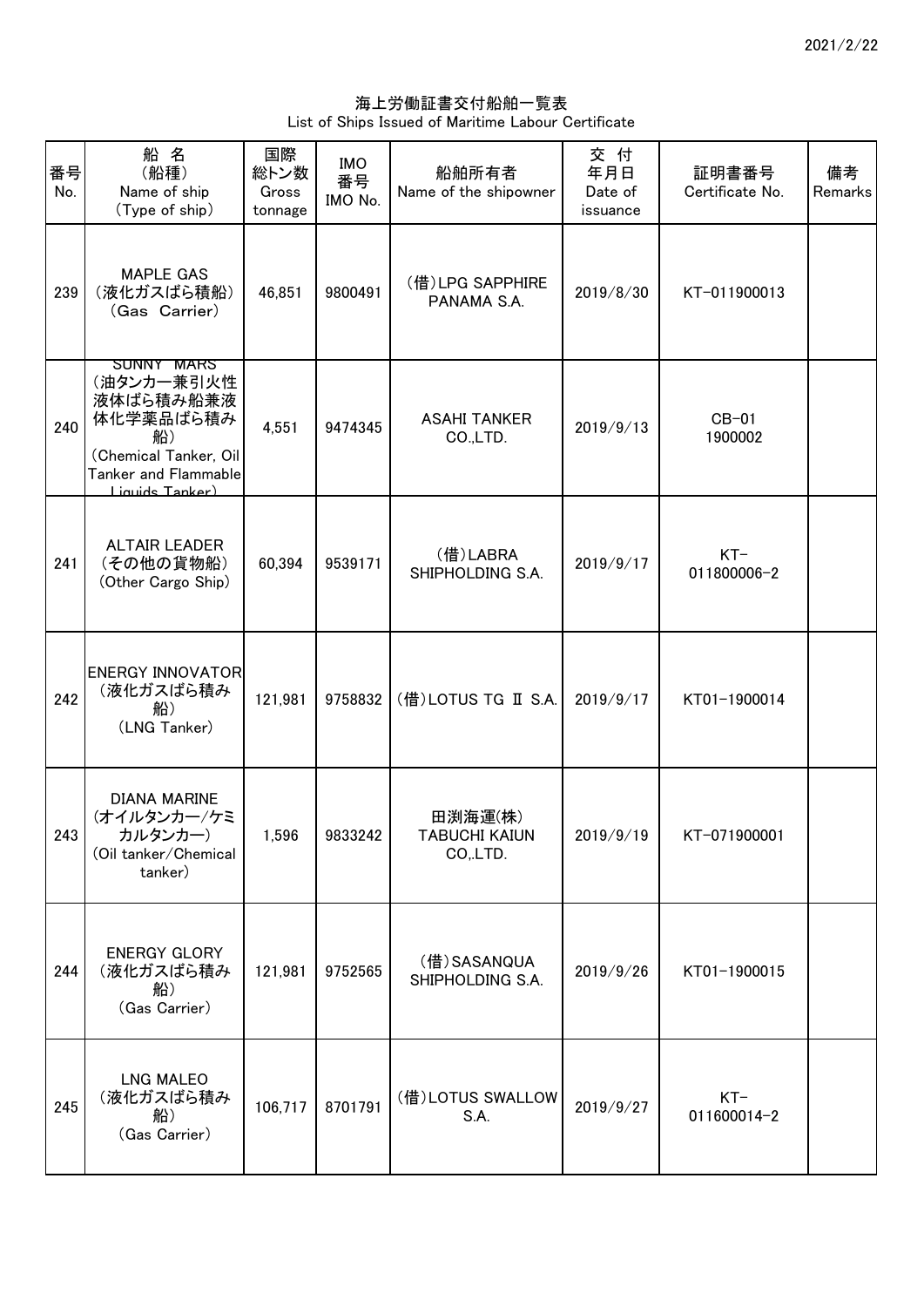海上労働証書交付船舶一覧表 List of Ships Issued of Maritime Labour Certificate

| 番号<br>No. | 船名<br>(船種)<br>Name of ship<br>(Type of ship)             | 国際<br>総トン数<br>Gross<br>tonnage | <b>IMO</b><br>番号<br>IMO No. | 船舶所有者<br>Name of the shipowner        | 交付<br>年月日<br>Date of<br>issuance | 証明書番号<br>Certificate No. | 備考<br>Remarks |
|-----------|----------------------------------------------------------|--------------------------------|-----------------------------|---------------------------------------|----------------------------------|--------------------------|---------------|
| 246       | 泉州丸<br>(SENSHU MARU)<br>(液化ガス<br>ばら積み船)<br>(Gas Carrier) | 102,330                        | 8014473                     | (借)LOTUS SENSHU<br>S.A.               | 2019/9/27                        | $KS-$<br>031600002-2     |               |
| 247       | <b>DEMETER LEADER</b><br>(その他の貨物船)<br>(Other Cargo Ship) | 62,388                         | 9477921                     | (借) NST ENTERPRISE,<br>S.A.           | 2019/9/27                        | KT-011900016             |               |
| 248       | <b>TOWADA</b><br>(油タンカー)<br>(Oil Tanker)                 | 159,967                        | 9321213                     | (借)GRAF<br>SHIPHOLDING S.A.           | 2019/9/30                        | KT-011900017             |               |
| 249       | MIYAGAWA MARU<br>(バルクキャリア)<br>(Bulk Carrier)             | 57,841                         | 9839040                     | (借) ISC 1850<br>SHIPPING S.A.         | 2019/10/8                        | KT-011900018             |               |
| 250       | <b>GREEN POWER</b><br>(バルクキャリア)<br>(Bulk Carrier)        | 52,875                         | 9276729                     | <b>STAR BULK CARRIER</b><br>CO., S.A. | 2019/10/15                       | $TH-04$<br>1900003       |               |
| 251       | <b>NOBLE SALUTE</b><br>(バルクキャリア)<br>(Bulk Carrier)       | 50,703                         | 9602734                     | (借)BISCUIT<br>SHIPHOLDING S.A.        | 2019/10/15                       | $KS-$<br>091600001-2     |               |
| 252       | <b>CAPE SAMPAGITA</b><br>(バルクキャリア)<br>(Bulk Carrier)     | 92155                          | 9558220                     | (借)TSC0166<br>SHIPPING S.A.           | 2019/10/30                       | KT-011900019             |               |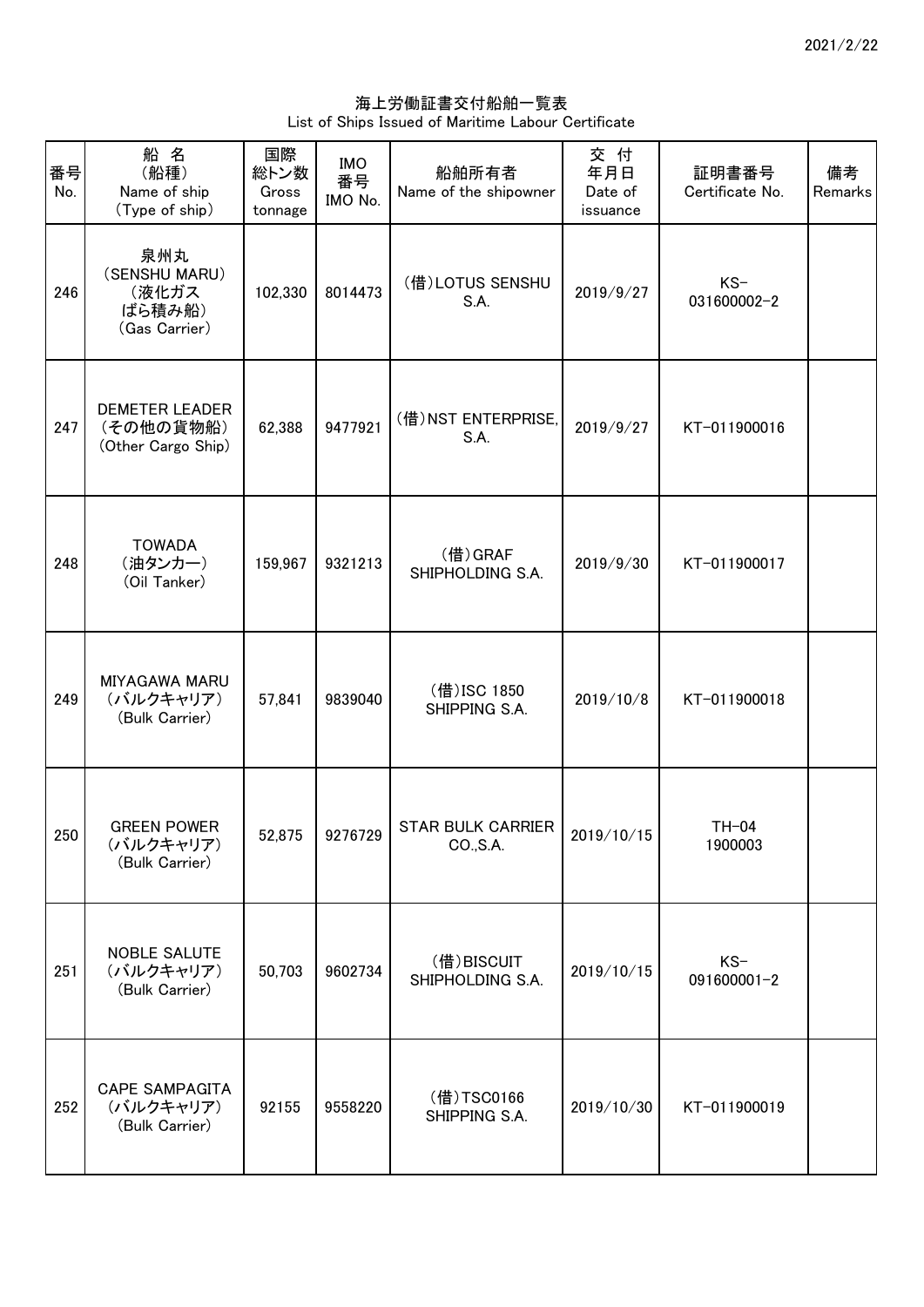海上労働証書交付船舶一覧表 List of Ships Issued of Maritime Labour Certificate

| 番号<br>No. | 船名<br>(船種)<br>Name of ship<br>(Type of ship)                  | 国際<br>総トン数<br>Gross<br>tonnage | <b>IMO</b><br>番号<br>IMO No. | 船舶所有者<br>Name of the shipowner           | 交 付<br>年月日<br>Date of<br>issuance | 証明書番号<br>Certificate No. | 備考<br>Remarks |
|-----------|---------------------------------------------------------------|--------------------------------|-----------------------------|------------------------------------------|-----------------------------------|--------------------------|---------------|
| 253       | ONE BLUE JAY<br>(その他の貨物船)<br>(Other Cargo Ship)               | 145251                         | 9741372                     | (借) RINDOU SHIP<br>HOLDING S.A.          | 2019/11/7                         | KT-011900021             |               |
| 254       | ながと丸<br>(その他の貨物船)<br>NAGATOMARU<br>(Other Cargo Ship)         | 8,859                          | 9104184                     | エスオーシーマリン株式<br>会社<br>SOC MARINE CO., LTD | 2019/11/13                        | CG-011900002             |               |
| 255       | CORONA WISDOM<br>(バルクキャリア)<br>(Bulk carrier)                  | 49865                          | 9816579                     | (借) ISC1738 SHIPPING<br>S.A.             | 2019/11/13                        | $KB-$<br>011800001-2     |               |
| 256       | <b>TENSO</b><br>(バルクキャリア)<br>(Bulk Carrier)                   | 60,873                         | 9641390                     | TDC SHIPPING S.A.                        | 2019/11/18                        | $TH-04$<br>1900004       |               |
| 257       | <b>JUNO HORIZON</b><br>(バルクキャリア)<br>(Bulk carrier)            | 107215                         | 9759989                     | (借)FAIR WIND<br>NAVIGATION, S.A.         | 2019/11/18                        | $CB-$<br>011800013-2     |               |
| 258       | SHIN SANYO MARU<br>(バルクキャリア)<br>(Bulk Carrier                 | 50539                          | 9343508                     | (借) ANTLERS<br>MARITIME S.A.             | 2019/11/18                        | $CG-$<br>061600002-2     |               |
| 259       | SOUTHERN CROSS<br><b>DREAM</b><br>(バルクキャリア)<br>(Bulk Carrier) | 92,152                         | 9558189                     | (借) ALDEBARAN<br><b>CARRIERS INC.</b>    | 2019/11/22                        | KT-011900022             |               |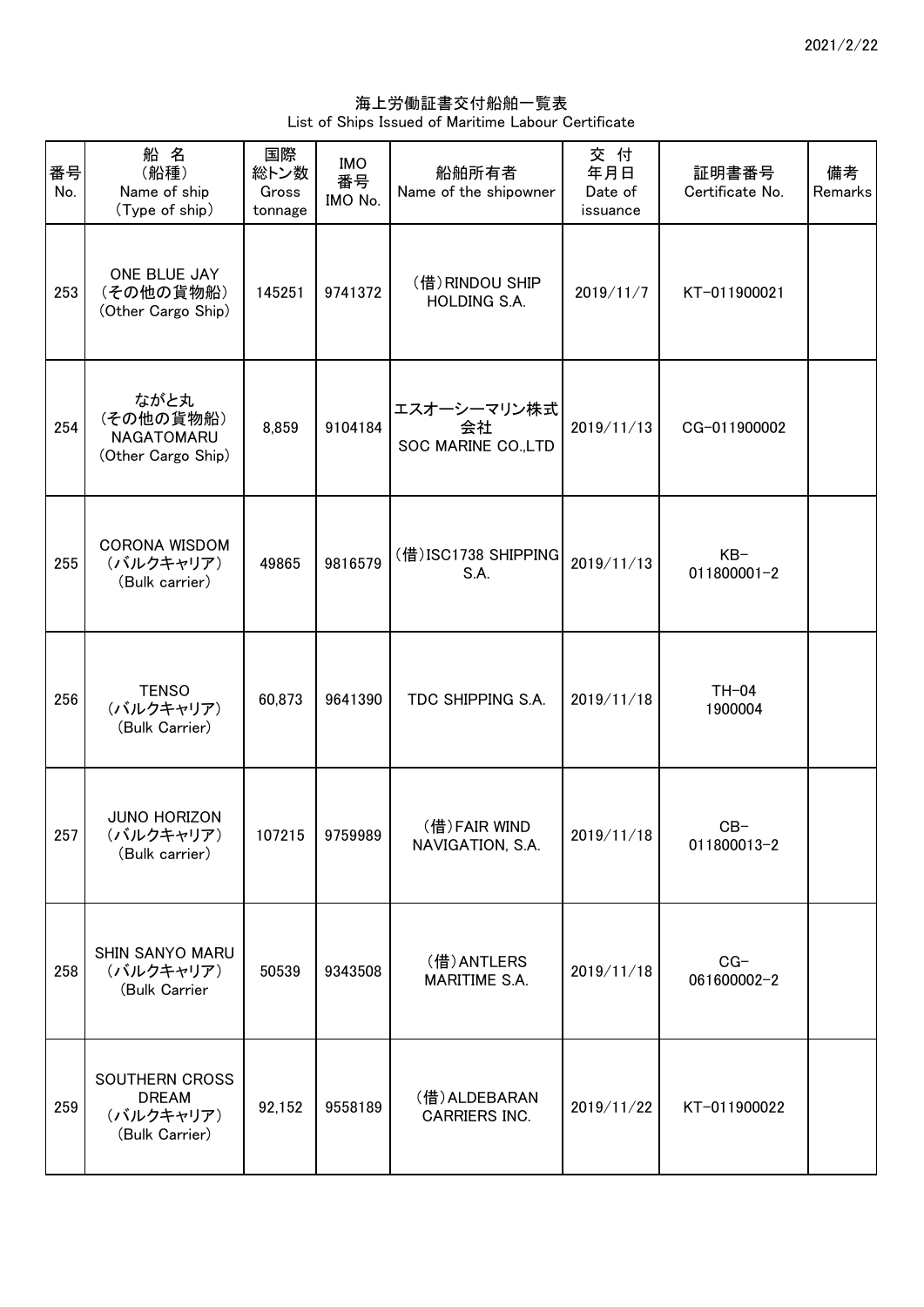海上労働証書交付船舶一覧表 List of Ships Issued of Maritime Labour Certificate

| 番号<br>No. | 船名<br>(船種)<br>Name of ship<br>(Type of ship)              | 国際<br>総トン数<br>Gross<br>tonnage | <b>IMO</b><br>番号<br>IMO No. | 船舶所有者<br>Name of the shipowner       | 交付<br>年月日<br>Date of<br>issuance | 証明書番号<br>Certificate No. | 備考<br>Remarks |
|-----------|-----------------------------------------------------------|--------------------------------|-----------------------------|--------------------------------------|----------------------------------|--------------------------|---------------|
| 260       | CHUETSU SPIRIT<br>(その他の貨物船)<br>(Other Cargo Ship)         | 39,894                         | 9344057                     | (借) MISUGA S.A.                      | 2019/11/22                       | HS-031800001-2           |               |
| 261       | <b>GRACE BARLERIA</b><br>(液化ガスばら積み<br>船)<br>(Gas carrier) | 100,256                        | 9315719                     | <b>LNG Vanguard 1</b><br>Limited     | 2019/11/25                       | $CB-01$<br>1900003       |               |
| 262       | ONE CYGNUS<br>(その他の貨物船)<br>(Other Cargo Ship)             | 146694                         | 9806081                     | (借)KELLY SHIP<br><b>HOLDING S.A.</b> | 2019/11/28                       | KT-011900023             |               |
| 263       | <b>CAPE RELIANCE</b><br>(バルクキャリア)<br>(Bulk Carrier)       | 132508                         | 9621326                     | (借)NSC0350<br>SHIPPING S.A.          | 2019/12/13                       | $KT-$<br>011900001-2     |               |
| 264       | <b>TANGO</b><br>(油タンカー)<br>(Oil tanker)                   | 160317                         | 945486                      | (借)TREK MARITIME<br>S.A.             | 2019/12/13                       | $KT-$<br>011700007-2     |               |
| 265       | 高松丸<br>(油タンカー)<br><b>TAKAMATSU MARU</b><br>(Oil tanker)   | 158424                         | 9478676                     | (借) GALETTE<br>MARITIMA S.A.         | 2019/12/17                       | $KS-$<br>121800001-2     |               |
| 266       | MAIZURU BENTEN<br>(バルクキャリア)<br>(Bulk carrier)             | 48217                          | 9554195                     | (借)ISC1494 SHIPPING<br>S.A.          | 2019/12/26                       | $KB-$<br>011800005-2     |               |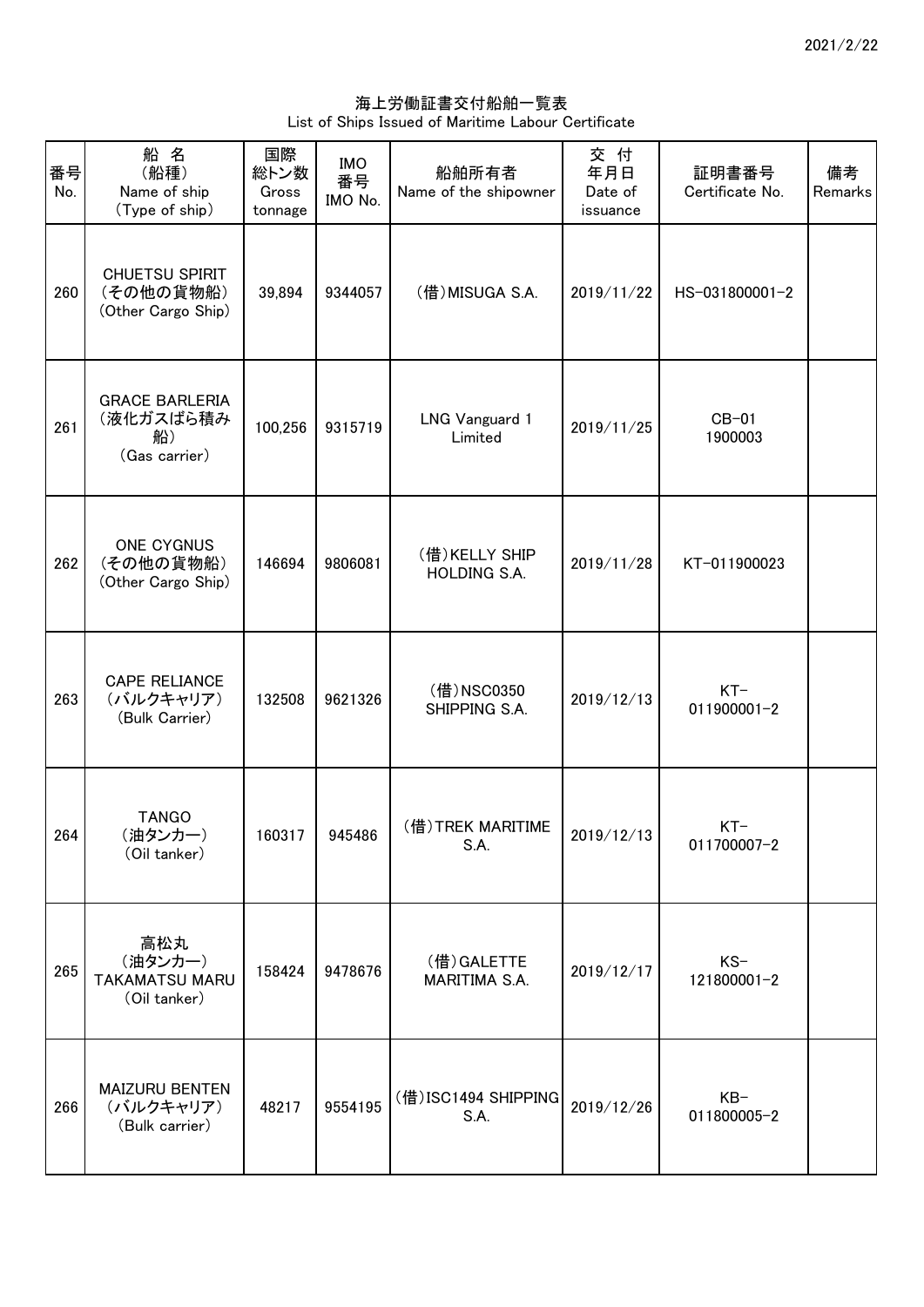海上労働証書交付船舶一覧表 List of Ships Issued of Maritime Labour Certificate

| 番号<br>No. | 船名<br>(船種)<br>Name of ship<br>(Type of ship)                        | 国際<br>総トン数<br>Gross<br>tonnage | <b>IMO</b><br>番号<br>IMO No. | 船舶所有者<br>Name of the shipowner      | 交付<br>年月日<br>Date of<br>issuance | 証明書番号<br>Certificate No. | 備考<br>Remarks |
|-----------|---------------------------------------------------------------------|--------------------------------|-----------------------------|-------------------------------------|----------------------------------|--------------------------|---------------|
| 267       | せつ丸<br>(貨物船)<br><b>SETSU MARU</b><br>(General Cargo Ship)           | 3409                           | 9701695                     | 南西海運株式会社<br>Nansei Kaiun Co.Ltd.    | 2020/1/6                         | $ON-01$<br>1900002       |               |
| 268       | <b>CORONA CITRUS</b><br>(バラ積み貨物船)<br>(Bulk carrier)                 | 49,888                         |                             | 9851311 ISC1741 SHIPIING S.A.       | 2020/1/20                        | KS06-1900001             |               |
| 269       | <b>CAPE GARNET</b><br>(バルクキャリア)<br>(Bulk carrier)                   | 107829                         | 9820867                     | (借) ISC2580 SHIPPING<br>S.A.        | 2020/1/23                        | $KT-$<br>011800082-2     |               |
| 270       | <b>ASTRANTIA</b><br>(その他の貨物船)<br>(Other cargo ship)                 | 49295                          | 9477945                     | (借) SATSUKI<br>MARITIME S.A.        | 2020/1/23                        | $HK-$<br>031900002-2     |               |
| 271       | <b>BRILLIANT</b><br><b>DISCOVERY</b><br>(バルクキャリア)<br>(Bulk carrier) | 43166                          | 9687734                     | (借) CANOPUS<br>MARITIME INC.        | 2020/1/23                        | KT-011900024             |               |
| 272       | ORE NOUMAEA<br>(バルクキャリア)<br>(Bulk carrier)                          | 151289                         | 9503249                     | (借) SUN-PHIL SHIP<br>MANAGING, S.A. | 2020/1/30                        | $KT-$<br>011800046-2     |               |
| 273       | <b>ONE EAGLE</b><br>(その他の貨物船)<br>(Other cargo ship)                 | 143447                         | 9741396                     | (借) OBANA SHIP<br>HOLDING S.A.      | 2020/1/30                        | KT-011900025             |               |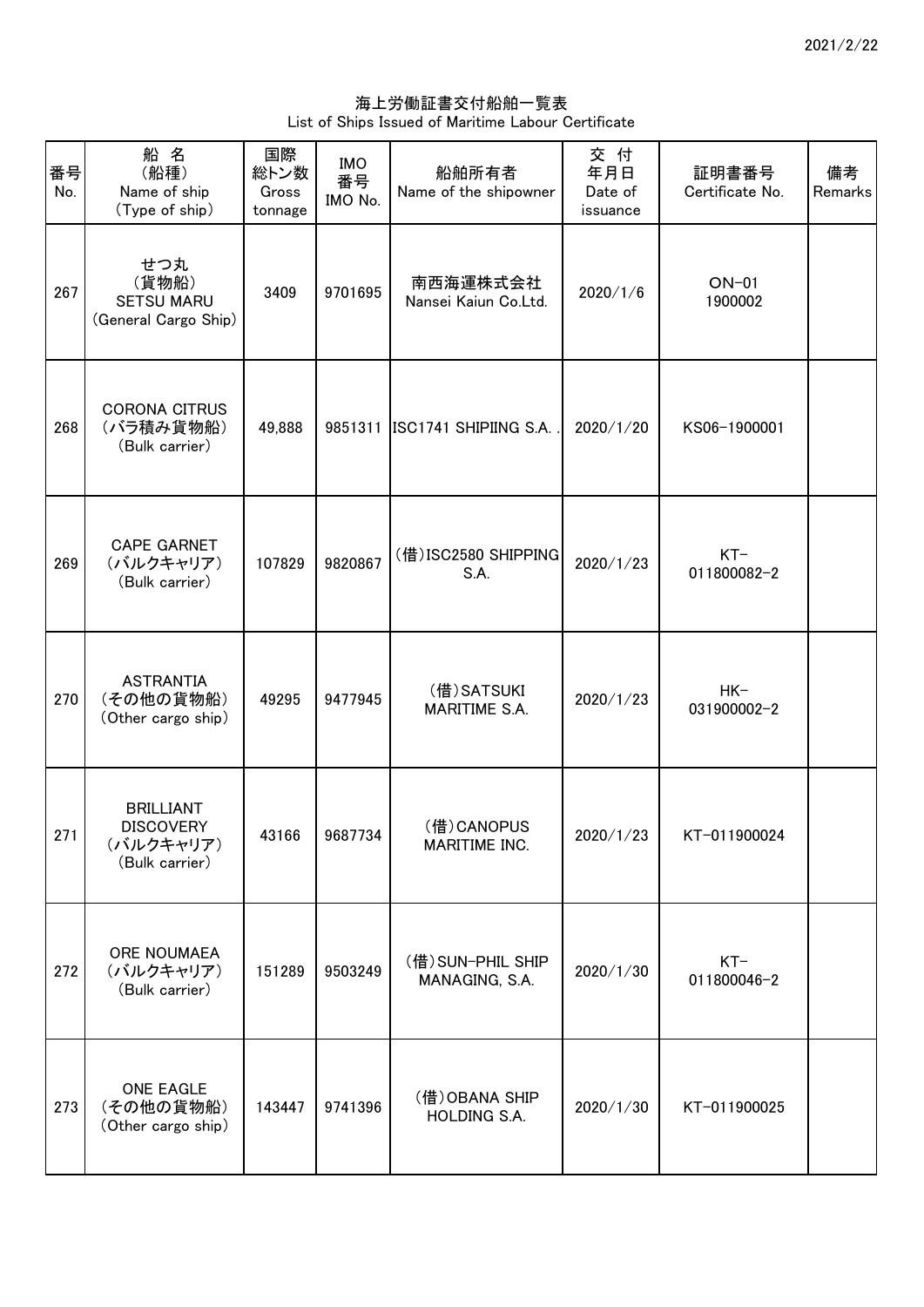海上労働証書交付船舶一覧表 List of Ships Issued of Maritime Labour Certificate

| 番号<br>No. | 船名<br>(船種)<br>Name of ship<br>(Type of ship)                                                        | 国際<br>総トン数<br>Gross<br>tonnage | <b>IMO</b><br>番号<br>IMO No. | 船舶所有者<br>Name of the shipowner      | 交 付<br>年月日<br>Date of<br>issuance | 証明書番号<br>Certificate No. | 備考<br>Remarks |
|-----------|-----------------------------------------------------------------------------------------------------|--------------------------------|-----------------------------|-------------------------------------|-----------------------------------|--------------------------|---------------|
| 274       | KDDI オーシャンリンク<br>(その他の貨物船)<br><b>KDDI OCEAN LINK</b><br>(Other cargo ship)                          | 9510                           | 9017070                     | (借) K & M MARINE<br>S.A.            | 2020/2/14                         | KT-011900027             |               |
| 275       | 豊国<br>(バルクキャリア)<br><b>TOYOKUNI</b><br>(Bulk carrier)                                                | 151058                         | 9323572                     | (借)TOYOKUNI LINE<br>S.A.            | 2020/2/18                         | KT-011900026             |               |
| 276       | 飛鳥 Ⅱ<br>(旅客船)<br>ASUKA II<br>(Passenger ship)                                                       | 50444                          | 8806204                     | (借)ASUKA II<br><b>MARITIME S.A.</b> | 2020/2/19                         | $KT-$<br>011800058-2     |               |
| 277       | <b>LNG VENUS</b><br>(LNG運搬船(自動化<br>船))<br><b>LNG VENUS</b><br>(L.N.G.Carrier(Automa<br>ted Vessel)) | 136,710                        | 9645736                     | LOTUS MOG S.A.                      | 2020/2/26                         | KK-011900002             |               |
| 278       | <b>CAPE CANARY</b><br>(バルクキャリア)<br>(Bulk carrier)                                                   | 93378                          | 9482237                     | (借)KAW 1634<br>SHIPPING S.A.        | 2020/2/26                         | $KT-$<br>011700016-3     |               |
| 279       | <b>CEPHEUS LEADER</b><br>(その他の貨物船)<br>(Other cargo ship)                                            | 62556                          | 9308883                     | (借) OCEAN<br>EMPIRE(PANAMA)S.A.     | 2020/3/4                          | $KT-$<br>021900001       |               |
| 280       | KASHIMA MARU No.8<br>(Gas carrier)                                                                  | 1,357                          |                             | 9711262 SHIRAI SHIPPING CO., LTD.   | 2020/3/13                         | KK-031900001             |               |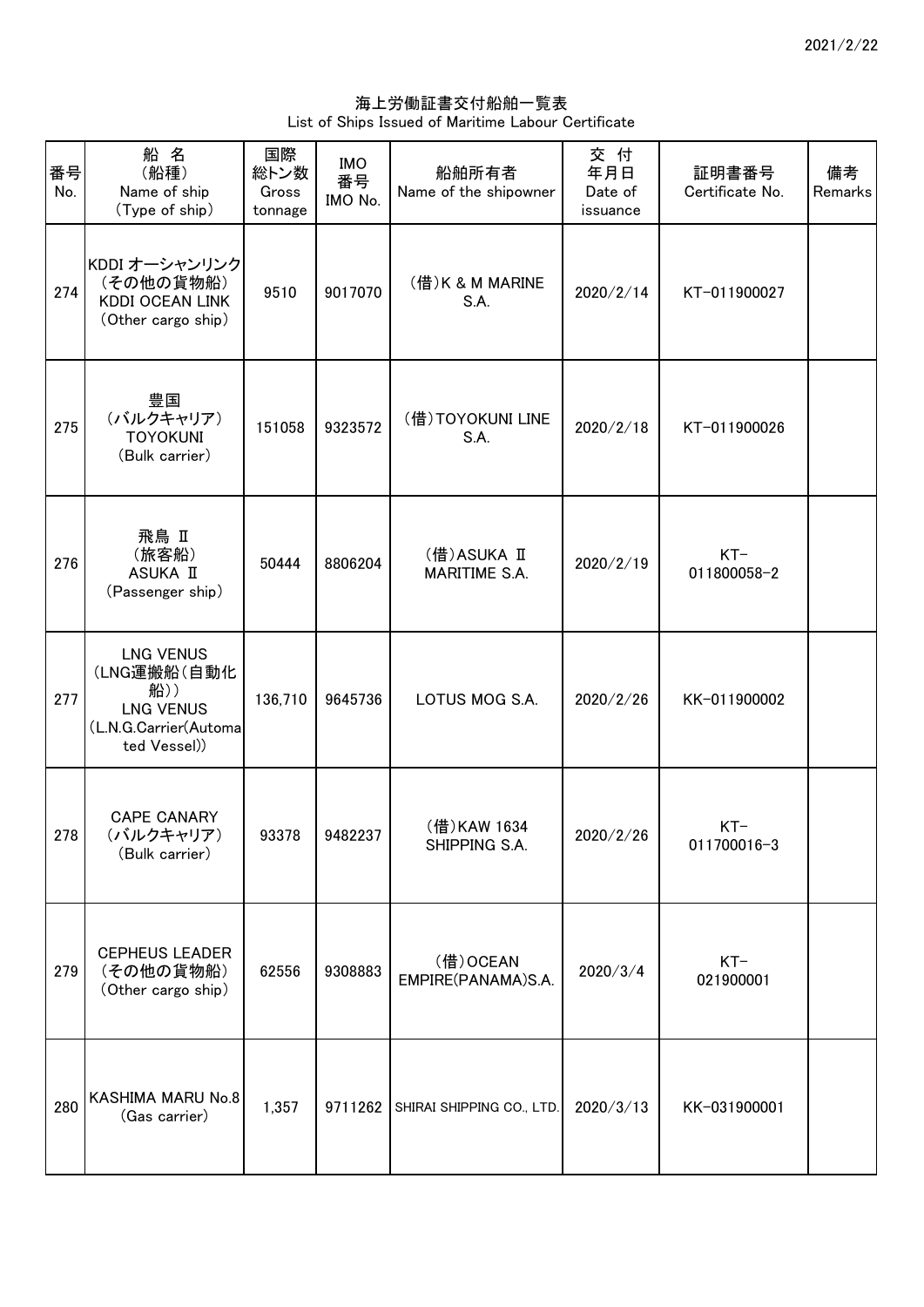海上労働証書交付船舶一覧表 List of Ships Issued of Maritime Labour Certificate

| 番号<br>No. | 船名<br>(船種)<br>Name of ship<br>(Type of ship)           | 国際<br>総トン数<br>Gross<br>tonnage | <b>IMO</b><br>番号<br>IMO No. | 船舶所有者<br>Name of the shipowner                               | 交 付<br>年月日<br>Date of<br>issuance | 証明書番号<br>Certificate No. | 備考<br>Remarks |
|-----------|--------------------------------------------------------|--------------------------------|-----------------------------|--------------------------------------------------------------|-----------------------------------|--------------------------|---------------|
| 281       | <b>EMINENT ACE</b><br>(その他の貨物船)<br>(Other Cargo Ship)  | 58,595                         | 9293571                     | <b>AURORA CAR</b><br><b>MARITIME</b><br><b>TRANSPORT S.A</b> | 2020/3/24                         | $CB-01$<br>1900004       |               |
| 282       | <b>NSU LODESTAR</b><br>(バルクキャリア)<br>(Bulk carrier)     | 92626                          | 9465227                     | (借) BEETLE SHIPPING<br>S.A.                                  | 2020/3/25                         | $CB-$<br>011800005-2     |               |
| 283       | たんさ<br>(その他の貨物船)<br><b>TANSA</b><br>(Other cargo ship) | 13782                          | 9413303                     | NPH SHIPHOLDINGS<br>S.A.                                     | 2020/3/31                         | $TH-01$<br>1900001       |               |
| 284       | <b>OITA MARU</b><br>バルクキャリア                            | 151307                         | 9398151                     | <b>FAIR WIND</b><br>NAVIGATION,<br>S.A.                      | 2020/4/27                         | KS-071700003-2           |               |
| 285       | <b>HAKKAISAN</b><br>(油タンカー)<br>(Oil Tanker)            | 160,632                        | 9376878                     | (借)Mermaid Tankers<br>Inc.                                   | 2020/5/1                          | $KT-$<br>011800021-4     |               |
| 286       | <b>HORAISAN</b><br>(油タンカー)<br>(Oil Tanker)             | 160,361                        | 9607875                     | (借)SAGA TRANSPORT<br>INC.                                    | 2020/5/1                          | $KT-$<br>011800001-4     |               |
| 287       | CHOKAISAN<br>(油タンカー)<br>(Oil Tanker)                   | 160,131                        |                             | 9562685 (借)Aeolus Maritime Inc.                              | 2020/5/1                          | $KS-$<br>121600001-3     |               |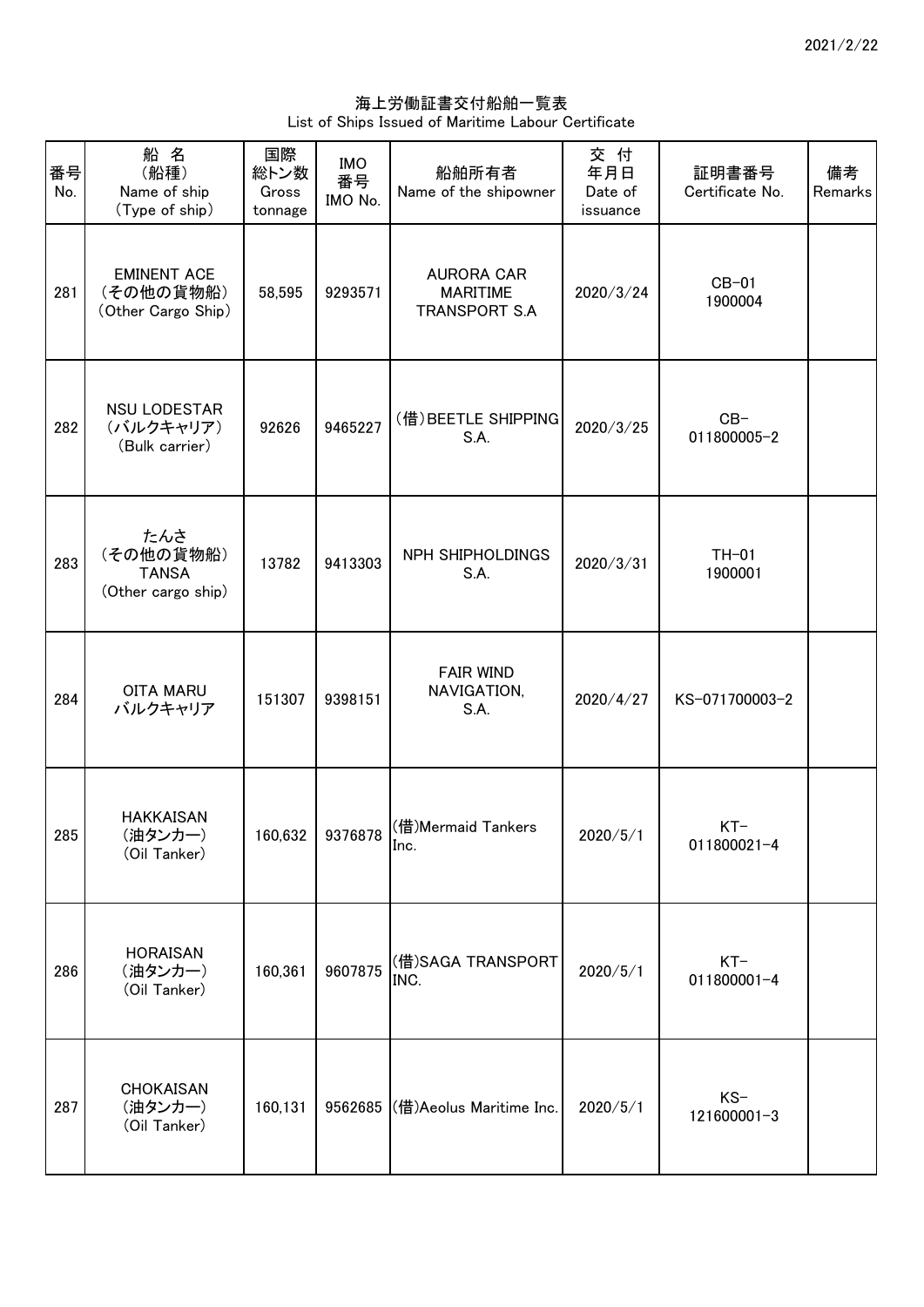海上労働証書交付船舶一覧表 List of Ships Issued of Maritime Labour Certificate

| 番号<br>No. | 船名<br>(船種)<br>Name of ship<br>(Type of ship)   | 国際<br>総トン数<br>Gross<br>tonnage | <b>IMO</b><br>番号<br>IMO No. | 船舶所有者<br>Name of the shipowner                    | 交付<br>年月日<br>Date of<br>issuance | 証明書番号<br>Certificate No. | 備考<br>Remarks |
|-----------|------------------------------------------------|--------------------------------|-----------------------------|---------------------------------------------------|----------------------------------|--------------------------|---------------|
| 288       | KATSURAGISAN<br>(油タンカー)<br>(Oil Tanker)        | 160,250                        | 9294240                     | (借)APPLELAND<br>SHIPPING INC.                     | 2020/5/1                         | $KT-$<br>041700004-3     |               |
| 289       | KASHIMASAN<br>(油タンカー)<br>(Oil Tanker)          | 159,840                        | 9329863                     | (借)CONIFER<br>TRANSPORT S.A.                      | 2020/5/1                         | $KT-$<br>011800030-3     |               |
| 290       | <b>OMEGA TRADER</b><br>(油タンカー)<br>(Oil Tanker) | 159,962                        | 9567659                     | (借)ELIGIBLE TANKERS<br>S.A.                       | 2020/5/1                         | $KT-$<br>011600022-3     |               |
| 291       | SHIZUKISAN<br>(油タンカー)<br>(Oil Tanker)          | 160,078                        | 9339997                     | (借)Silver Lining<br>Maritime Inc.                 | 2020/5/1                         | $KT-$<br>011800027-3     |               |
| 292       | らんばあと丸<br>(バルクキャリア)<br>(Bulk Carrier)          |                                |                             | 92,571 9558206 (借)CANOPUS<br><b>MARITIME INC.</b> | 2020/5/1                         | $KT-$<br>011700011-2     |               |
| 293       | HISUI HORIZON<br>ばら積み専用船                       | 107,329                        | 9707546                     | PINE CREST SHIPPING<br>CORP.                      | 2020/5/22                        | $KS-07$<br>2000001       |               |
| 294       | PRO GRACE<br>(Woodchip Carrier)                | 46,432                         | 9342736                     | <b>BOSCAGE MARITIME</b><br>INC.                   | 2020/6/29                        | HK-042000001             |               |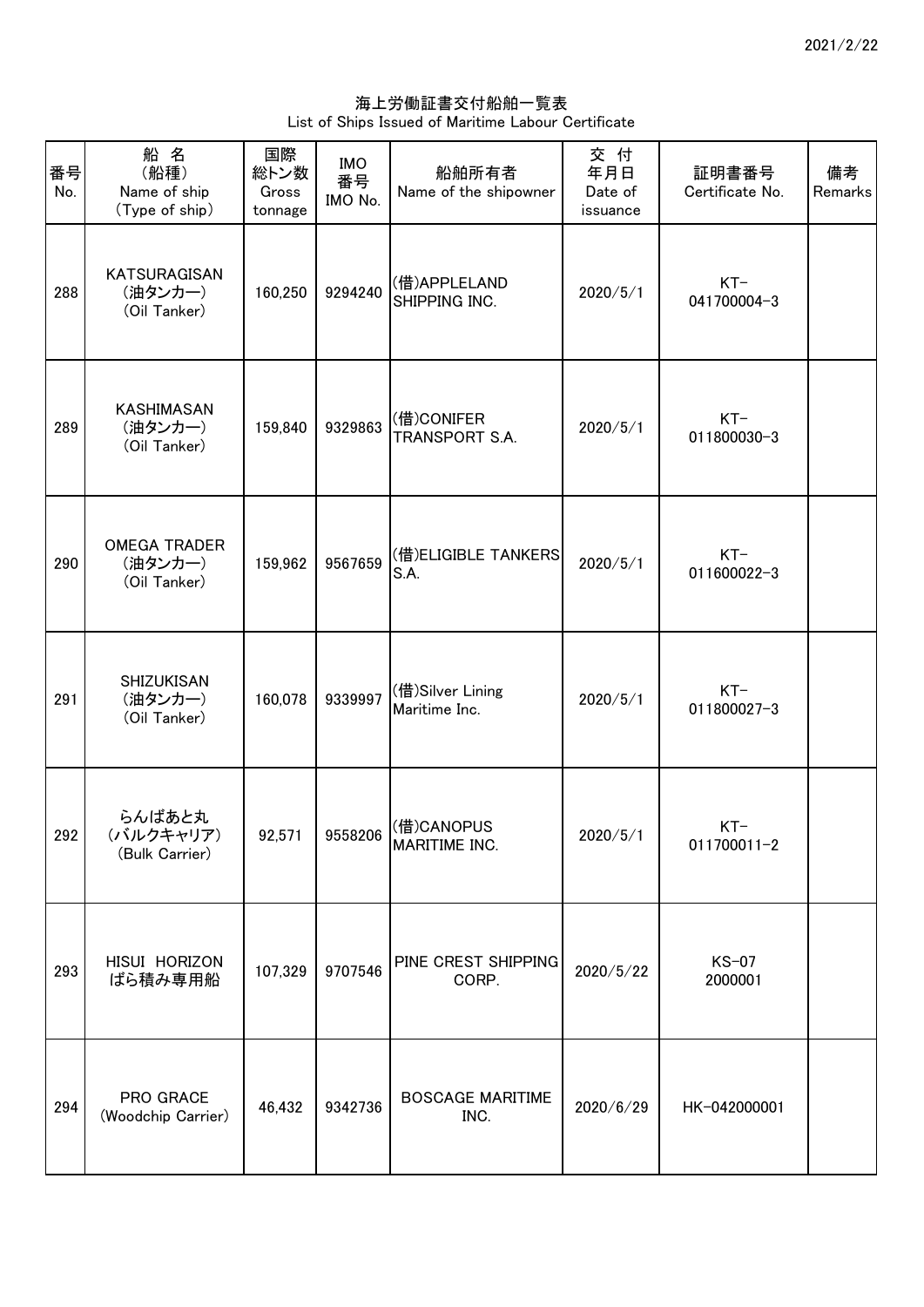海上労働証書交付船舶一覧表 List of Ships Issued of Maritime Labour Certificate

| 番号<br>No. | 船名<br>(船種)<br>Name of ship<br>(Type of ship)                | 国際<br>総トン数<br>Gross<br>tonnage | <b>IMO</b><br>番号<br>IMO No. | 船舶所有者<br>Name of the shipowner          | 交付<br>年月日<br>Date of<br>issuance | 証明書番号<br>Certificate No. | 備考<br>Remarks |
|-----------|-------------------------------------------------------------|--------------------------------|-----------------------------|-----------------------------------------|----------------------------------|--------------------------|---------------|
| 295       | <b>CORONA QUEEN</b><br>(バルクキャリア)<br><b>Bulk Carrier</b>     | 46,896                         | 9477191                     | (借)OSC10587<br>SHIPPING S.A.            | 2020/6/30                        | KT-012000002             |               |
| 296       | CORONA TRITON                                               | 49,720                         | 9727302                     | (借)ISC1623 SHIPPING<br>S.A.             | 2020/6/30                        | KT-012000003             |               |
| 297       | <b>SAKURA</b><br>(Bulk Carrier)                             | 113,990                        | 9410430                     | KS NAVIGATION S.A.                      | 2020/7/7                         | KK-032000001             |               |
| 298       | ALBANY PIONEER                                              | 47,981                         | 9310549                     | HOUYOSHI OCEAN<br>CORPORATION           | 2020/7/20                        | HK-011800001-2           |               |
| 299       | <b>TACHIBANA II</b><br>(バルクキャリア)<br>(Bulk Carrier)          | 84,022                         | 9817468                     | VIVACITY MARITIME<br>INC.               | 2020/8/24                        | CG-022000001             |               |
| 300       | <b>SELENE LEADER</b><br>(その他の貨物船)<br>Other Cargo Ship       | 59,499                         | 9498597                     | (借)GRANVILLE<br>SHIPHOLDING S.A.        | 2020/7/2                         | KT-012000004             |               |
| 301       | <b>FRONTIER HARVEST</b><br>(バルクキャリア)<br><b>Bulk Carrier</b> | 93,268                         | 9487976                     | (借)FRONTIER<br>HARVEST MARITIMA<br>S.A. | 2020/7/22                        | KT-interim<br>012000005  |               |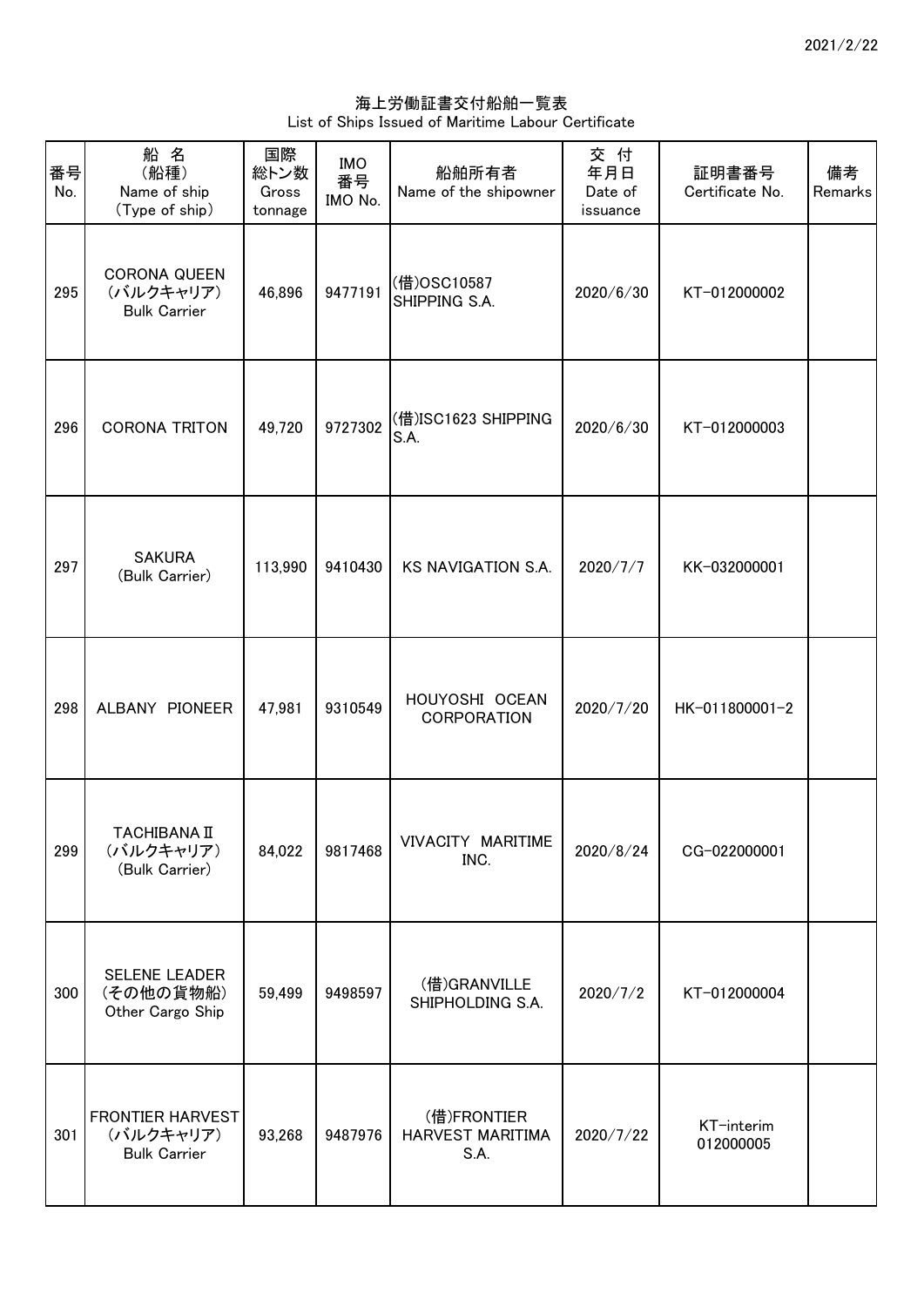## 海上労働証書交付船舶一覧表 List of Ships Issued of Maritime Labour Certificate

| 番号<br>No. | 船名<br>(船種)<br>Name of ship<br>(Type of ship)                                     | 国際<br>総トン数<br>Gross<br>tonnage | <b>IMO</b><br>番号<br>IMO No. | 船舶所有者<br>Name of the shipowner                          | 交付<br>年月日<br>Date of<br>issuance | 証明書番号<br>Certificate No. | 備考<br>Remarks |
|-----------|----------------------------------------------------------------------------------|--------------------------------|-----------------------------|---------------------------------------------------------|----------------------------------|--------------------------|---------------|
| 302       | <b>FRONTIER ROSE</b><br>(バルクキャリア)<br><b>Bulk Carrier</b>                         | 93,270                         | 9487988                     | (借)FRONTIER ROSE<br>MARITIMA S.A.                       | 2020/7/6                         | KT-interim<br>012000004  |               |
| 303       | <b>ASTRAL ACE</b><br>(その他の貨物船)<br>Other Cargo Ship                               | 36,897                         | 9182368                     | (借)AURORA CAR<br><b>MARITIME</b><br>TRANSPORT S.A.      | 2020/8/7                         | KT-012000007             |               |
| 304       | <b>JASPER DREAM</b><br>(バルクキャリア)<br><b>Bulk Carrier</b>                          | 107,224                        | 9567996                     | (借)PASCAL NO.2<br><b>SHIPPING</b><br><b>CORPORATION</b> | 2020/7/16                        | KT-011900019-2           |               |
| 305       | CAMELLIA DREAM<br>(バルクキャリア)<br><b>Bulk Carrier</b>                               | 107,224                        | 9568017                     | (借)CANOPUS<br>MARITIME INC.                             | 2020/7/9                         | KT-011900011-2           |               |
| 306       | <b>BUCCOO REEF</b><br>(油タンカー兼液体化<br>学薬品ばら積船)<br>Oil Tanker/Chemical<br>Tanker    | 21,101                         | 9733674                     | (借)PHEASANT<br>SHIPPING INC.                            | 2020/7/28                        | KT-012000005             |               |
| 307       | <b>GRANDE RIVIERE</b><br>(油タンカー兼液体化<br>学薬品ばら積船)<br>Oil Tanker/Chemical<br>Tanker | 21,101                         | 9733686                     | (借)PTARMIGAN<br>SHIPPING INC.                           | 2020/8/7                         | KT-012000006             |               |
| 308       | <b>MAYARO</b><br>(油タンカー兼液体化<br>学薬品ばら積船)<br>Oil Tanker/Chemical<br>Tanker         | 21,129                         | 9733703                     | (借)ASUKA MARINE<br><b>CORPORATION</b>                   | 2020/8/31                        | KT-012000009             |               |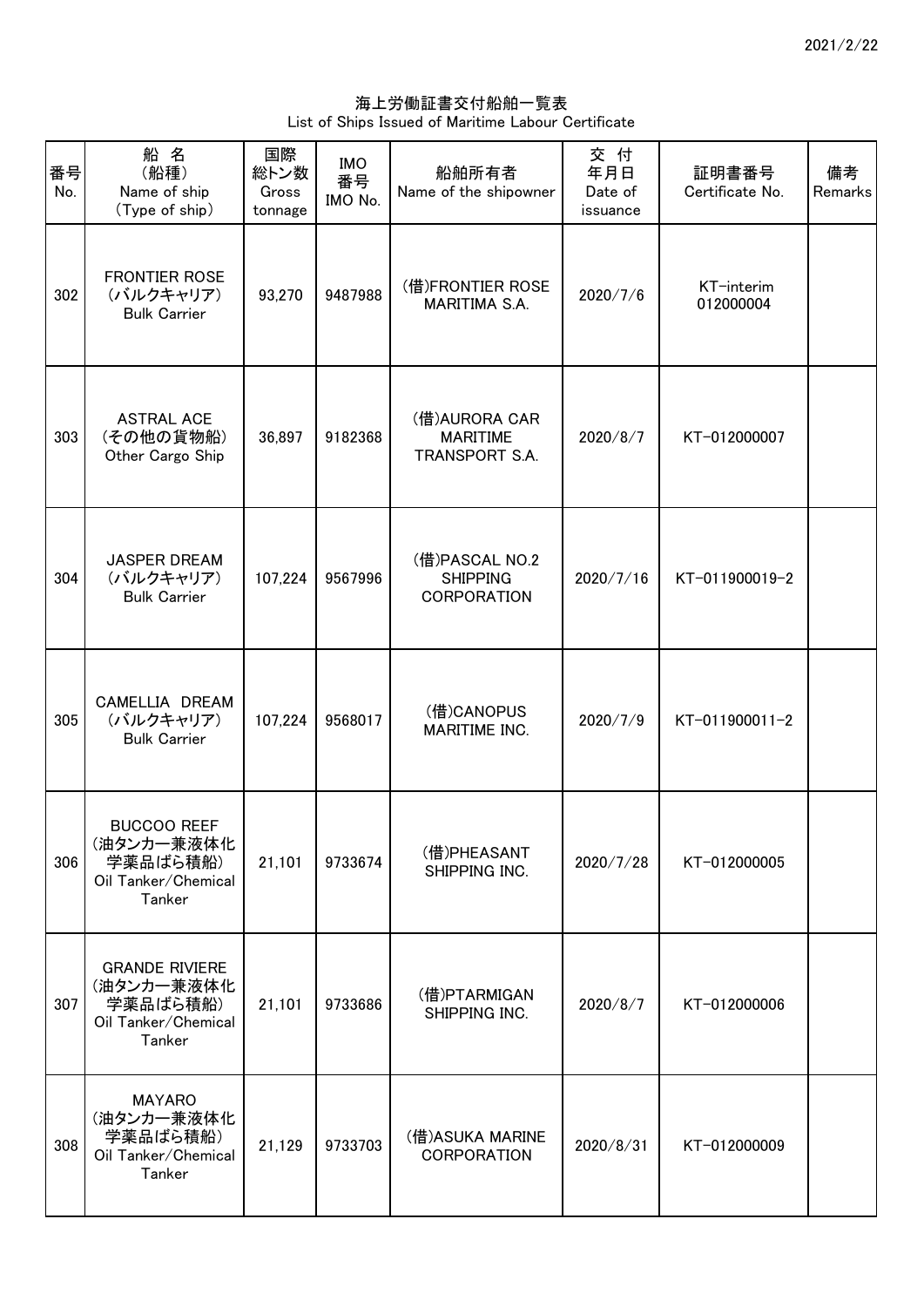海上労働証書交付船舶一覧表 List of Ships Issued of Maritime Labour Certificate

| 番号<br>No. | 船名<br>(船種)<br>Name of ship<br>(Type of ship)                                               | 国際<br>総トン数<br>Gross<br>tonnage | <b>IMO</b><br>番号<br>IMO No. | 船舶所有者<br>Name of the shipowner   | 交付<br>年月日<br>Date of<br>issuance | 証明書番号<br>Certificate No. | 備考<br>Remarks |
|-----------|--------------------------------------------------------------------------------------------|--------------------------------|-----------------------------|----------------------------------|----------------------------------|--------------------------|---------------|
| 309       | 富士山丸<br>(油タンカー)<br>Oil Tanker                                                              | 160,106                        | 9827360                     | (借)FUJISAN MARU<br>TANKERS S.A.  | 2020/8/26                        | KT-012000008             |               |
| 310       | 第十五雄豊丸<br>(タンカー/液体化<br>学薬品ばら積船)<br>YUHO MARIU NO. 15<br>(0i)<br>tanker/Chemical<br>tanker) | 1,599                          | 9844150                     | 有限会社正豊海運                         | 2020/9/3                         | CG-072000001             |               |
| 311       | FLORA PIONEER<br>(その他の貨物船)<br>(Other cargo<br>ship)                                        | 40,068                         | 9344083                     | PROSPER SUNWAITO<br>S. A         | 2020/9/9                         | CB-011900001-2           |               |
| 312       | <b>TAKAHASHI</b><br>(油タンカー)<br>Oil Tanker                                                  | 160,235                        | 9321304                     | (借) GIOS MARITIMA<br>S.A.        | 2020/9/25                        | KT-012000010             |               |
| 313       | <b>TSUGARU</b><br>(油タンカー)<br>(Oil Tanker)                                                  | 160,463                        | 9454498                     | (借)BENIBANA<br>SHIPHOLDING S.A.  | 2020/9/1                         | KT-012000001-2           |               |
| 314       | <b>MAIZURU BISHAMON</b><br>(バルクキャリア)<br><b>Bulk Carrier</b>                                | 48,120                         | 9570395                     | (借)URBAN CHERRY<br>MARITIMA S.A. | 2020/9/11                        | KT-071600001             |               |
| 315       | ELEGANT SALUTE<br>(バルクキャリア)<br><b>Bulk Carrier</b>                                         | 50,629                         | 9641871                     | (借)LOLIGO MARITIMA<br>S.A.       | 2020/9/25                        | KT-011800048-2           |               |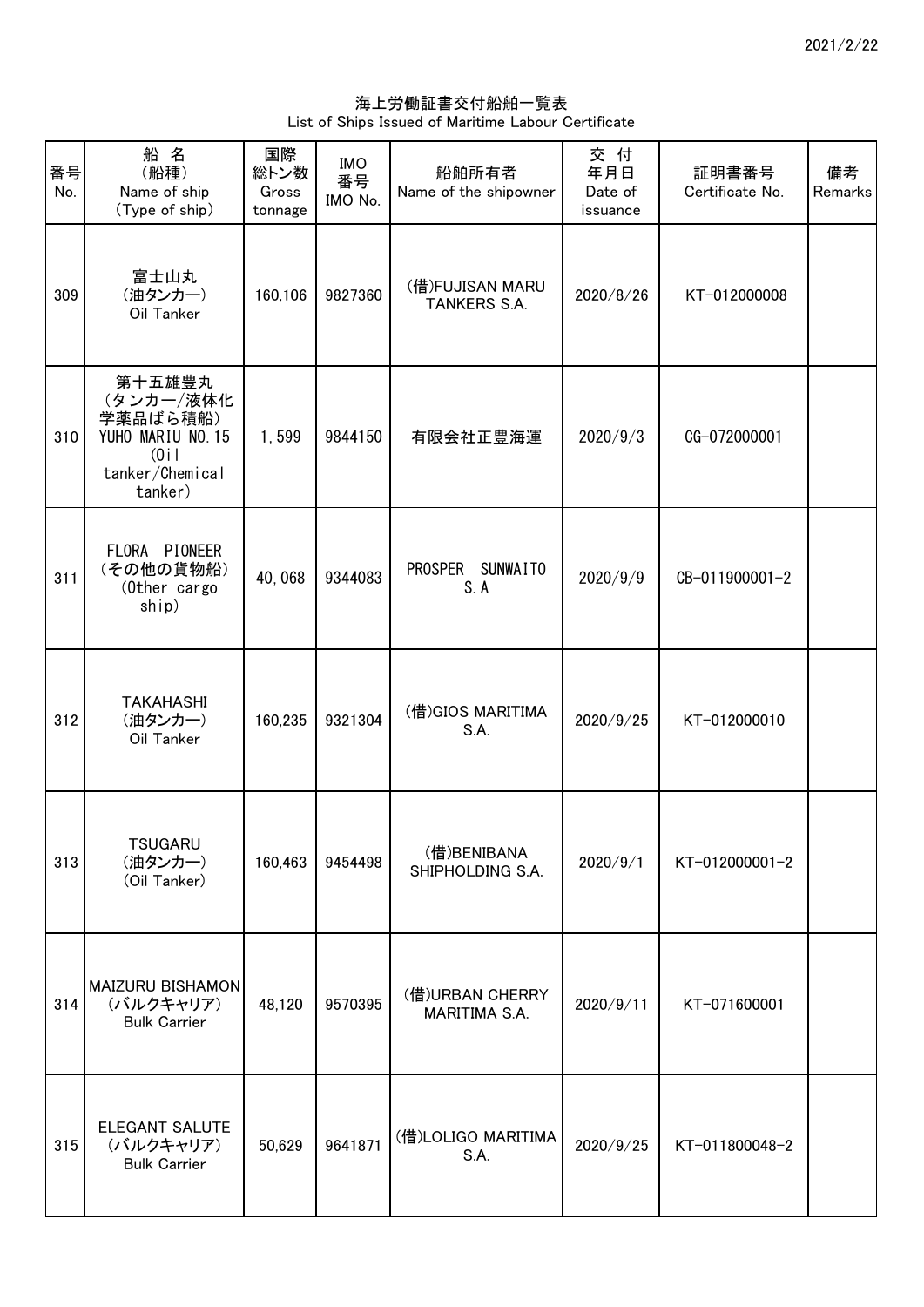海上労働証書交付船舶一覧表 List of Ships Issued of Maritime Labour Certificate

| 番号<br>No. | 船名<br>(船種)<br>Name of ship<br>(Type of ship)           | 国際<br>総トン数<br>Gross<br>tonnage | <b>IMO</b><br>番号<br>IMO No. | 船舶所有者<br>Name of the shipowner                            | 交 付<br>年月日<br>Date of<br>issuance | 証明書番号<br>Certificate No.  | 備考<br>Remarks |
|-----------|--------------------------------------------------------|--------------------------------|-----------------------------|-----------------------------------------------------------|-----------------------------------|---------------------------|---------------|
| 316       | <b>LYRA LEADER</b><br>(その他の貨物船)<br>Other Cargo Ship    | 62,623                         | 9284752                     | (借)SHOJIN<br>SHIPHOLDING S.A.                             | 2020/9/25                         | KT-012000011              |               |
| 317       | 昇邦丸<br>(油タンカー)<br>SHOHO MARU<br>Oil tanker             | 162,217                        | 9878656                     | (借)RISING SUN<br>TANKERS S.A.                             | 2020/9/23                         | KT-interim<br>012000007   |               |
| 318       | かいり<br><b>KAIRI</b><br>(その他の貨物船)<br>(Other Cargo Ship) | 1,951                          | 9505261                     | 洞海マリンシステムズ株<br>式会社<br><b>DOKAI MARINE</b><br>SYSTEMS LTD. | 2020/10/2                         | KB-interim<br>022000001   |               |
| 319       | <b>SANTA SERENA</b><br>(その他の貨物船)<br>(Other Cargo Ship) | 23,691                         | 9527934                     | (借)ARK<br>SHIPHOLDING S.A.                                | 2020/10/19                        | HS-012000001              |               |
| 320       | SPRING LIBERTY<br>(バルクキャリア)<br>(Bulk Carrier)          | 122,981                        | 9866574                     | <b>PRIMAVERA</b><br>MONTANA S.A.                          | 2020/10/21                        | $CG-$<br>interim022000002 |               |
| 321       | <b>SNOW CAMELLIA</b><br>(チップ船)<br>Wood Chip Carrier    | 49,778                         | 9820697                     | (借) SNOW CAMELLIA<br>MARITIME S.A.                        | 2020/10/27                        | KK-041800001-2            |               |
| 322       | <b>TONEGAWA</b><br>(油タンカー)<br>Oil Tanker               | 160,521                        | 9802188                     | (借)TONEGAWA<br>SHIPPING S.A.                              | 2020/10/9                         | KT-011800079-2            |               |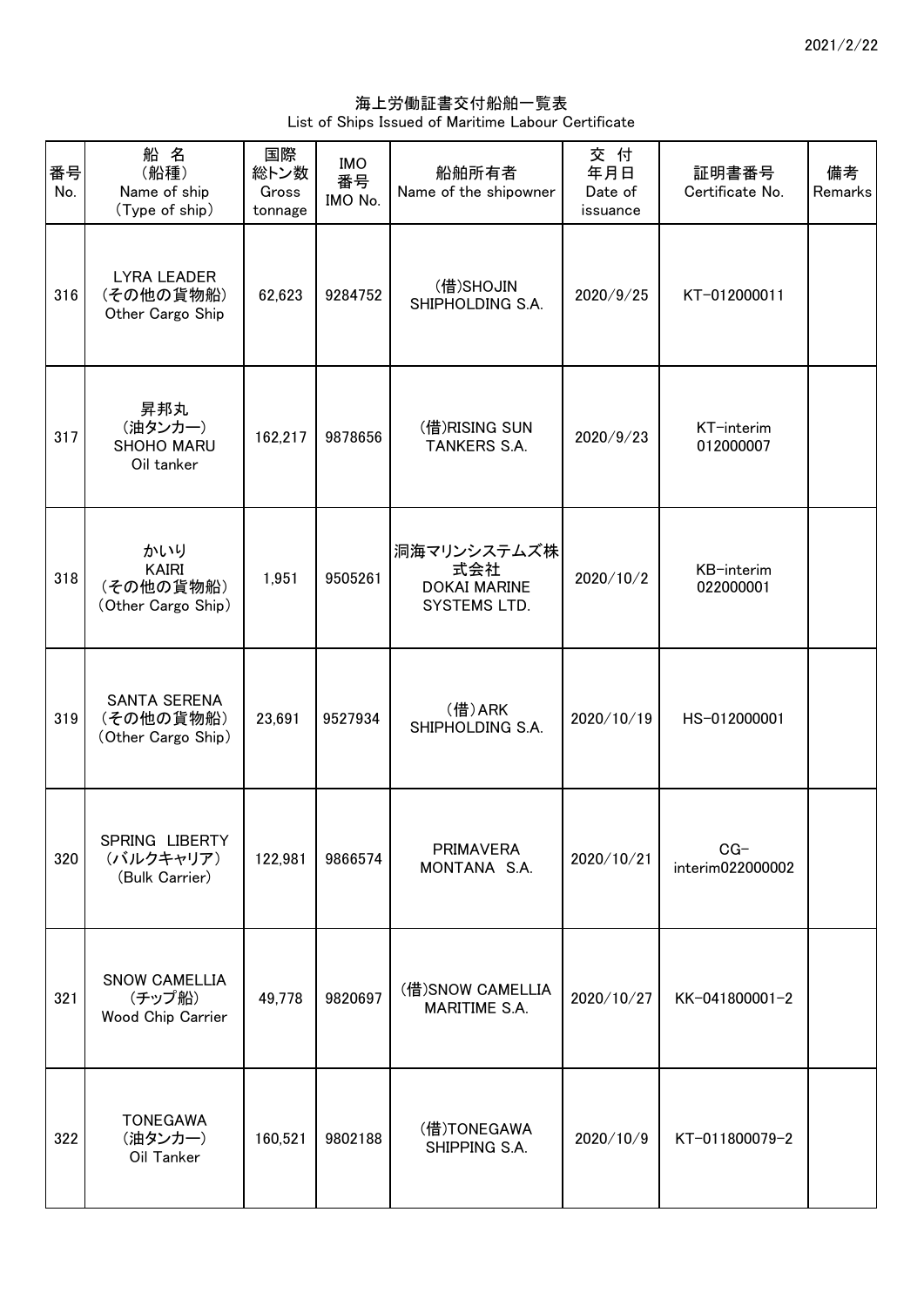海上労働証書交付船舶一覧表 List of Ships Issued of Maritime Labour Certificate

| 番号<br>No. | 船名<br>(船種)<br>Name of ship<br>(Type of ship)             | 国際<br>総トン数<br>Gross<br>tonnage | <b>IMO</b><br>番号<br>IMO No. | 船舶所有者<br>Name of the shipowner         | 交付<br>年月日<br>Date of<br>issuance | 証明書番号<br>Certificate No.  | 備考<br>Remarks |
|-----------|----------------------------------------------------------|--------------------------------|-----------------------------|----------------------------------------|----------------------------------|---------------------------|---------------|
| 323       | SOYO<br>(ばら積専用船)<br><b>Bulk Carrier</b>                  | 50,832                         | 9552848                     | (借)COLLIE<br>SHIPHOLDING S.A.          | 2020/10/22                       | KT-012000013              |               |
| 324       | <b>CORONA XANADU</b><br>(バルクキャリア)<br><b>Bulk Carrier</b> | 49,926                         | 9826811                     | (借)ISC1739 SHIPPING<br>S.A.            | 2020/10/2                        | SK-021800003-2            |               |
| 325       | <b>CAPE TSUBAKI</b><br>(バルクキャリア)<br><b>Bulk Carrier</b>  | 92,977                         | 9482249                     | (借)KAW1635 SHIPPING<br>S.A.            | 2020/10/2                        | KT-012000012              |               |
| 326       | <b>ONE MACKINAC</b><br>(その他の貨物船)<br>Other Cargo Ship     | 153,453                        | 9689603                     | (借)ISC2535 SHIPPING<br>S.A.            | 2020/10/7                        | KT-011800075-2            |               |
| 327       | <b>ENEOS TOKYO</b><br>(油タンカー)<br>Oil Tanker              | 160,062                        | 9259367                     | (借)LIBERIAN JERBOA<br>TRANSPORTS, INC. | 2020/10/30                       | KT-011800008-2            |               |
| 328       | <b>ONE MANHATTAN</b><br>(その他の貨物船)<br>Other Cargo Ship    | 153,453                        | 9689615                     | (借)ISC2536 SHIPPING<br>S.A.            | 2020/10/30                       | KT-011800077-2            |               |
| 329       | ASTERIA LEADER<br>(その他の貨物船)<br>(Other cargo ship)        | 63,084                         | 9531741                     | LUCIA NAVIGATION<br>S.A.               | 2020/11/25                       | $CG-$<br>interim022000003 |               |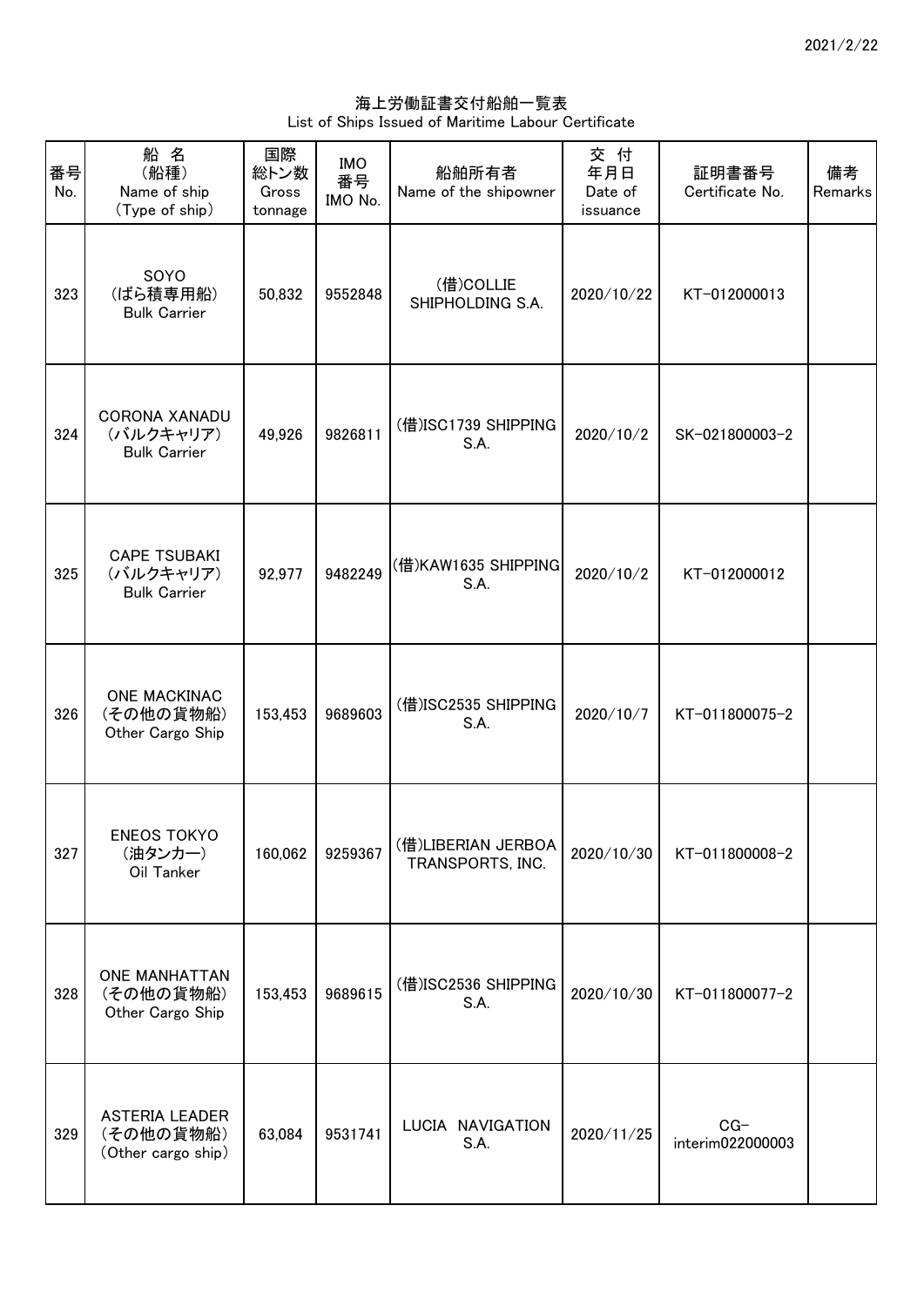海上労働証書交付船舶一覧表 List of Ships Issued of Maritime Labour Certificate

| 番号<br>No. | 船名<br>(船種)<br>Name of ship<br>(Type of ship)          | 国際<br>総トン数<br>Gross<br>tonnage | <b>IMO</b><br>番号<br>IMO No. | 船舶所有者<br>Name of the shipowner         | 交付<br>年月日<br>Date of<br>issuance | 証明書番号<br>Certificate No.  | 備考<br>Remarks                          |
|-----------|-------------------------------------------------------|--------------------------------|-----------------------------|----------------------------------------|----------------------------------|---------------------------|----------------------------------------|
| 330       | <b>PEGASUS ISLAND</b><br>(Bulk Carrier)               | 49,689                         | 9820893                     | <b>MORNING GLORY</b><br>TRANSPORT S.A. | 2020/12/15                       | $KK-$<br>interim032000002 |                                        |
| 331       | 旭桜丸<br>液化ガスばら積み船                                      | 1,356                          | 9901269                     | 三重海運(株)                                | 2020/12/11                       | $KS-$<br>interim072000001 |                                        |
| 332       | <b>MOONLIGHT</b><br><b>DOLPHIN</b>                    | 90,058                         | 9393216                     | MENS SHIPPING PTE.<br>LTD.             | 2021/1/15                        | $CG-$<br>041700001-4      |                                        |
| 333       | OPERA WHITE<br>(その他の貨物船)<br>(Other Cargo ship)        | 46,604                         | 9342748                     | <b>SEAVANCE SHIPPING</b><br>S.A.       | 2021/1/18                        | TH-031900001-2            | 書換前<br>証書返<br>納日<br>R3.1.13            |
| 334       | PRECIOUS ACE<br>(その他の貨物船)<br>Other Cargo Ship         | 59,490                         | 9554200                     | (借)Amber Navigation<br>Inc.            | 2020/11/18                       | KT-012000015              | NK船<br>初回                              |
| 335       | <b>RYUOHSAN</b><br>(油タンカー)<br>Oil tanker              | 162,244                        | 9878682                     | (借)BURGUNDY<br>SHIPPING INC.           | 2020/11/9                        | KT-interim<br>012000008   | NK船<br>新造                              |
| 336       | <b>SUNNY BRIGHT</b><br>(LPG運搬船)<br><b>LPG Carrier</b> | 45,988                         | 9287948                     | (借)OCEAN GAS<br>TRANSPORTS S.A.        | 2020/11/13                       | KT-041800006-2            | NK船<br>書換(船<br>舶管理<br>会社の<br>名称変<br>更) |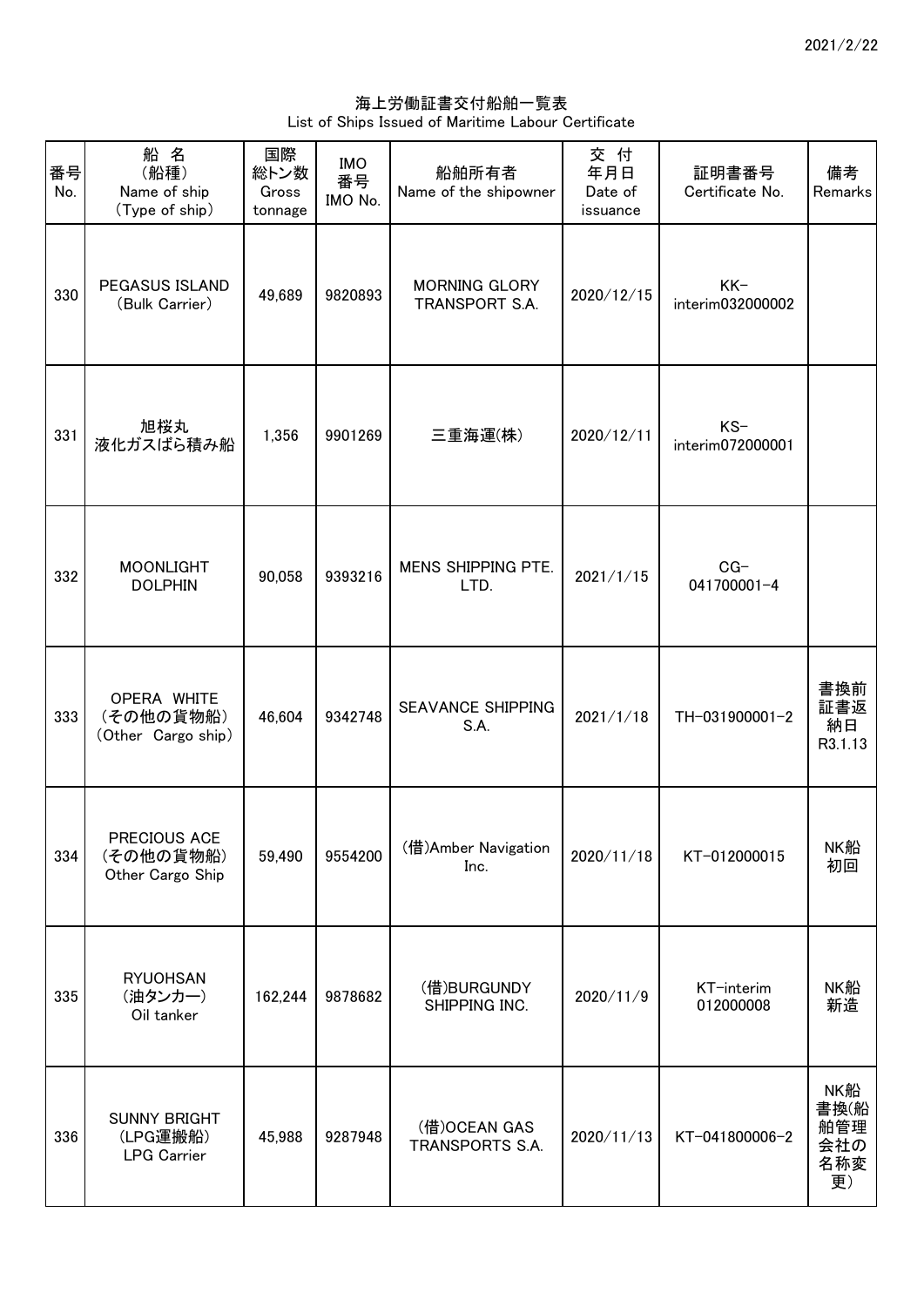海上労働証書交付船舶一覧表 List of Ships Issued of Maritime Labour Certificate

| 番号<br>No. | 船名<br>(船種)<br>Name of ship<br>(Type of ship)                    | 国際<br>総トン数<br>Gross<br>tonnage | <b>IMO</b><br>番号<br>IMO No. | 船舶所有者<br>Name of the shipowner         | 交付<br>年月日<br>Date of<br>issuance | 証明書番号<br>Certificate No. | 備考<br>Remarks                                    |
|-----------|-----------------------------------------------------------------|--------------------------------|-----------------------------|----------------------------------------|----------------------------------|--------------------------|--------------------------------------------------|
| 337       | 新生丸<br>(油タンカー)<br>SHINSEI MARU<br>Oil tanker                    | 66,536                         | 9759850                     | ENEOSオーシャン(株)                          | 2020/11/13                       | KS-121600002-3           | NK船<br>書換(船<br>舶所有<br>者·船舶<br>管理会<br>社の名<br>称変更) |
| 338       | とうきょう丸<br>(油タンカー)<br><b>TOKYO MARU</b><br>Oil Tanker            | 66,071                         | 9617038                     | ENEOSオーシャン(株)                          | 2020/11/13                       | KT-011800037-2           | NK船<br>書換(船<br>舶所有<br>者·船舶<br>管理会<br>社の名<br>称変更) |
| 339       | かいもん丸<br>(油タンカー)<br><b>KAIMON MARU</b><br>Oil Tanker            | 66,071                         | 9648776                     | ENEOSオーシャン(株)                          | 2020/11/13                       | KT-011800014-2           | NK船<br>書換(船<br>舶所有<br>者·船舶<br>管理会<br>社の名<br>称変更) |
| 340       | <b>ENEOS OCEAN</b><br>(タンカー)<br>Oil Tanker                      | 160,377                        | 9662875                     | (借)LIBERIAN JERBOA<br>TRANSPORTS, INC. | 2020/11/13                       | KT-011900008-3           | NK船<br>書換(船<br>舶管理<br>会社の<br>名称変<br>更)           |
| 341       | <b>ENEOS SPIRIT</b><br>(油タンカー)<br>Oil Tanker                    | 160,404                        | 9662887                     | (借)LIBERIAN JERBOA<br>TRANSPORTS, INC. | 2020/11/13                       | KT-031600001-3           | NK船<br>書換(船<br>舶管理<br>会社の<br>名称変<br>更)           |
| 342       | <b>ENEOS ARROW</b><br>(油タンカー)<br>Oil Tanker                     | 160,011                        | 9814129                     | (借)LIBERIAN JERBOA<br>TRANSPORTS, INC. | 2020/11/13                       | KT-011800003-2           | NK船<br>書換(船<br>舶管理<br>会社の<br>名称変<br>更)           |
| 343       | <b>CORONA UTILITY</b><br>(ばら積み貨物運搬<br>船)<br><b>Bulk Carrier</b> | 49,914                         | 9748021                     | (借)ISC1624 SHIPPING<br>S.A.            | 2020/11/4                        | KT-011600003-5           | NK船<br>書換(ト<br>ン数変<br>更)                         |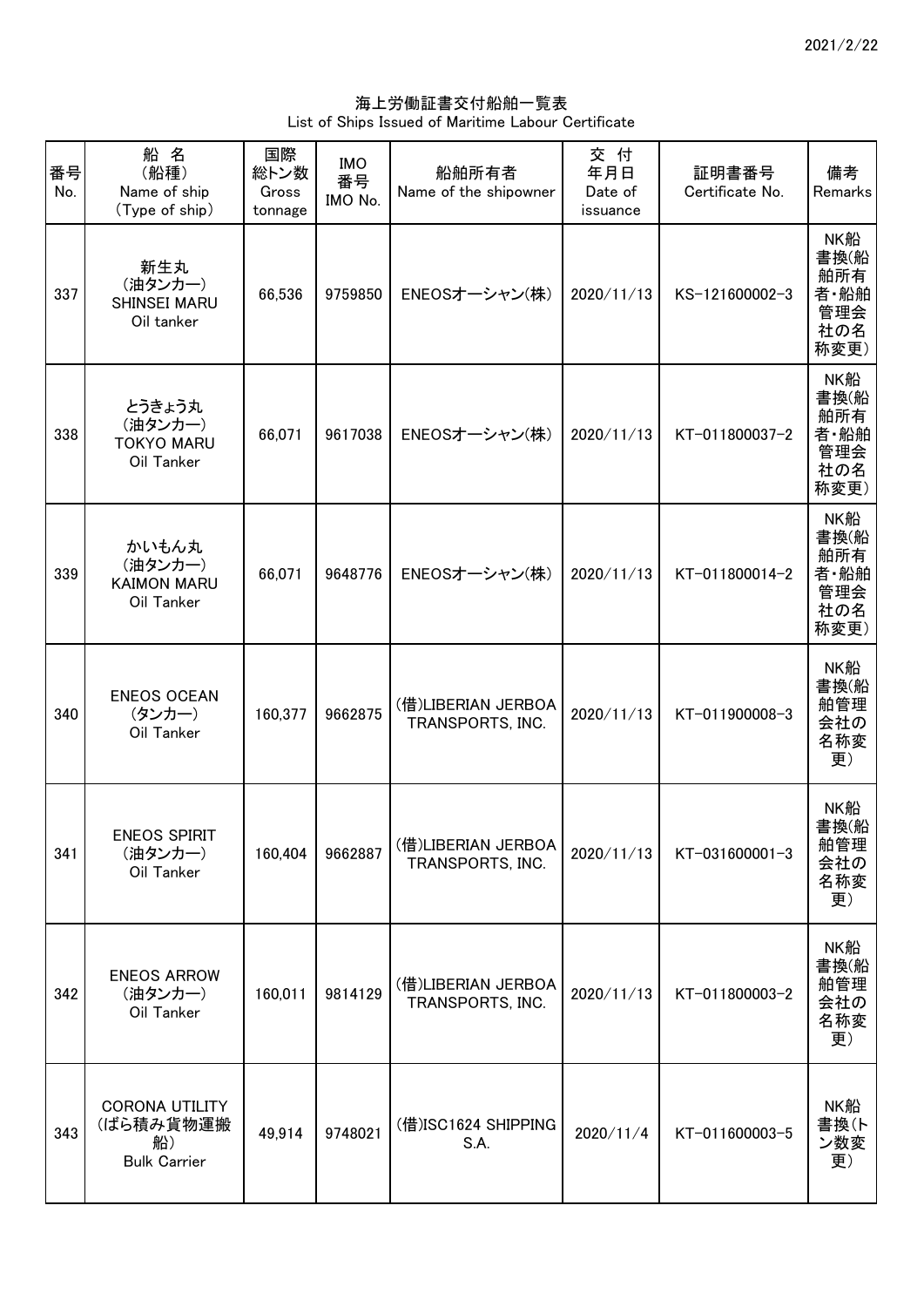海上労働証書交付船舶一覧表 List of Ships Issued of Maritime Labour Certificate

| 番号<br>No. | 船名<br>(船種)<br>Name of ship<br>(Type of ship)                | 国際<br>総トン数<br>Gross<br>tonnage | <b>IMO</b><br>番号<br>IMO No. | 船舶所有者<br>Name of the shipowner                    | 交付<br>年月日<br>Date of<br>issuance | 証明書番号<br>Certificate No. | 備考<br>Remarks            |
|-----------|-------------------------------------------------------------|--------------------------------|-----------------------------|---------------------------------------------------|----------------------------------|--------------------------|--------------------------|
| 344       | <b>ONE FALCON</b><br>(その他の貨物船)<br>Other cargo ship          | 146,287                        | 9741425                     | (借)QUICK SHIP<br>HOLDING S.A.                     | 2020/11/10                       | KT-012000014             | NK船<br>初回                |
| 345       | ONE THESEUS<br>(その他の貨物船)<br>Other cargo ship                | 76,862                         | 9356701                     | (借)NYK THESEUS<br><b>CORPORATION</b>              | 2020/12/7                        | KT-interim<br>012000009  | NK船<br><b>FB</b>         |
| 346       | <b>SUZUKASAN</b><br>(油タンカー)<br>Oil Tanker                   | 160,499                        | 9828950                     | (借) AXIS TRANSPORT<br>INC.                        | 2020/11/25                       | CB-041800004-3           | NK船<br>書換(ト<br>ン数変<br>更) |
| 347       | <b>EAGLE TRADER</b><br>(油タンカー)<br>Oil Tanker                | 160,061                        | 9782510                     | (借)ATLANTIS<br><b>SHIPPING</b><br>NAVIGATION S.A. | 2020/11/27                       | KT-011800088-3           | NK船<br>書換(ト<br>ン数変<br>更) |
| 348       | <b>TAKAOKA</b><br>(油タンカー)<br>Oil Tanker                     | 158,218                        | 9478664                     | (借)KINMOKUSEI<br>SHIPHOLDING S.A.                 | 2020/12/25                       | KS-122000001-2           | NK船<br>書換(ト<br>ン数変<br>更) |
| 349       | <b>SUNNY VISTA</b><br>(液化ガスばら積船)<br>Gas Carrier             | 48,194                         |                             | 9607758 (借) GAS VENTURE S.A.                      | 2020/12/21                       | KT-012000016             | NK船<br>更新                |
| 350       | 豪太丸<br>(その他の貨物船)<br><b>GOUTA MARU</b><br>(Other cargo ship) | 4,865                          | 9746827                     | 船舶借入人<br><b>PANAMA TRL</b><br>S.A.                | 2020/6/18                        | $CB-$<br>022000001       |                          |